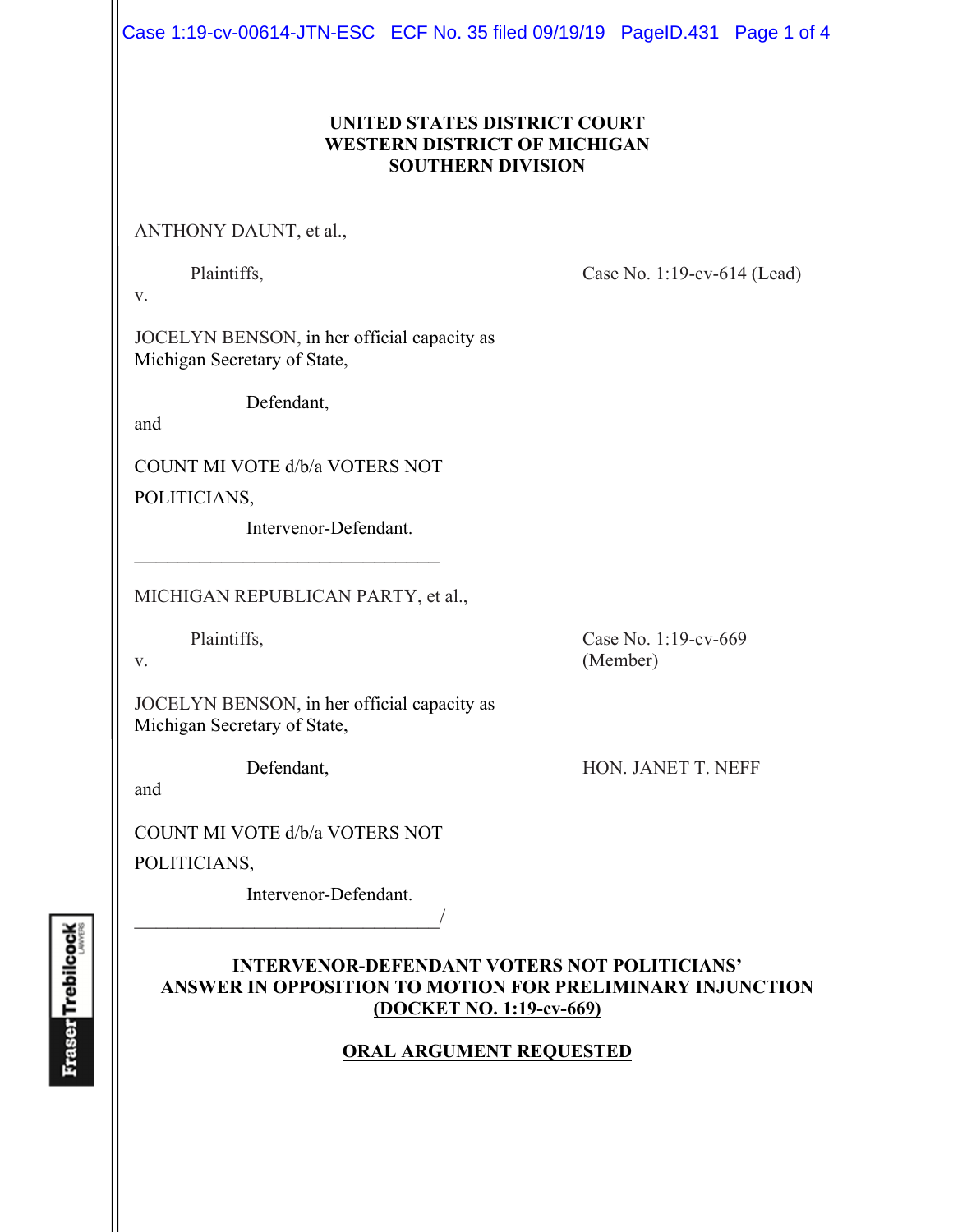NOW COMES Intervenor-Defendant Count MI Vote, d/b/a Voters Not Politicians ("Voters Not Politicians"), a Michigan non-profit corporation, by and through its attorneys, Fraser Trebilcock Davis & Dunlap, P.C. and the Campaign Legal Center, answering Plaintiffs' Motion for Preliminary Injunction in *Michigan Republican Party, et al. v Jocelyn Benson, et al.* (Docket No. 1:19-cv-669)as follows:

1. Voters Not Politicians acknowledges that there are only legal questions at issue in this matter, and that the Court may properly consolidate the hearing of Plaintiffs' Motion for Preliminary Injunction with the Court's adjudication of the merits pursuant to Fed. R. Civ. P.  $65(a)(2)$ .

2. As discussed in the accompanying brief, and for all of the reasons stated therein, Voters Not Politicians contends that Plaintiffs' motion has not established any of the required criteria for a grant of preliminary injunctive relief in this matter.

WHEREFORE, Intervenor-Defendant Count MI Vote, d/b/a Voters Not Politicians, respectfully requests that Plaintiffs' Motion for Preliminary Injunction be denied.

*Respectfully submitted*,

 Fraser Trebilcock Davis & Dunlap, P.C. Attorneys for Intervenor-Defendant Count MI Vote, d/b/a Voters Not Politicians

Dated: September 19, 2019 By: /s/ Graham K. Crabtree

Peter D. Houk (P15155) Graham K. Crabtree (P31590) Jonathan E. Raven (P25390) Ryan K. Kauffman (P65357) 124 W. Allegan, Suite 1000 Lansing, Michigan 48933 (517) 482-5800

**Fraser** Trebilcock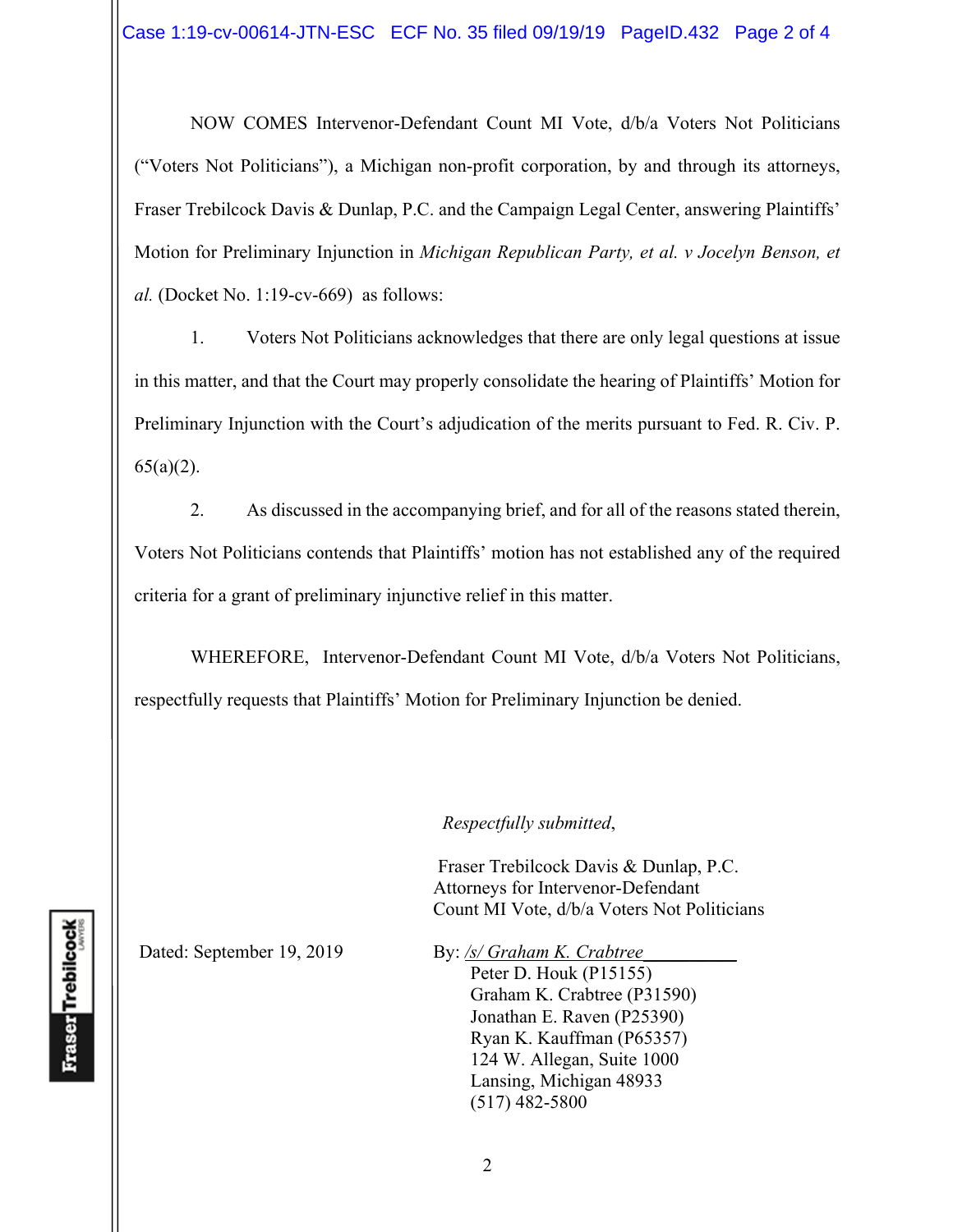Case 1:19-cv-00614-JTN-ESC ECF No. 35 filed 09/19/19 PageID.433 Page 3 of 4

and and state of the state of the state of the state of the state of the state of the state of the state of the state of the state of the state of the state of the state of the state of the state of the state of the state

 Paul M. Smith Mark Gaber Campaign Legal Center  $1101 \, 14<sup>th</sup>$  Street N.W., Suite 400 Washington D.C. 20005

> Annabelle Harless 73 W. Monroe Street, Suite 302 Chicago, Illinois 60603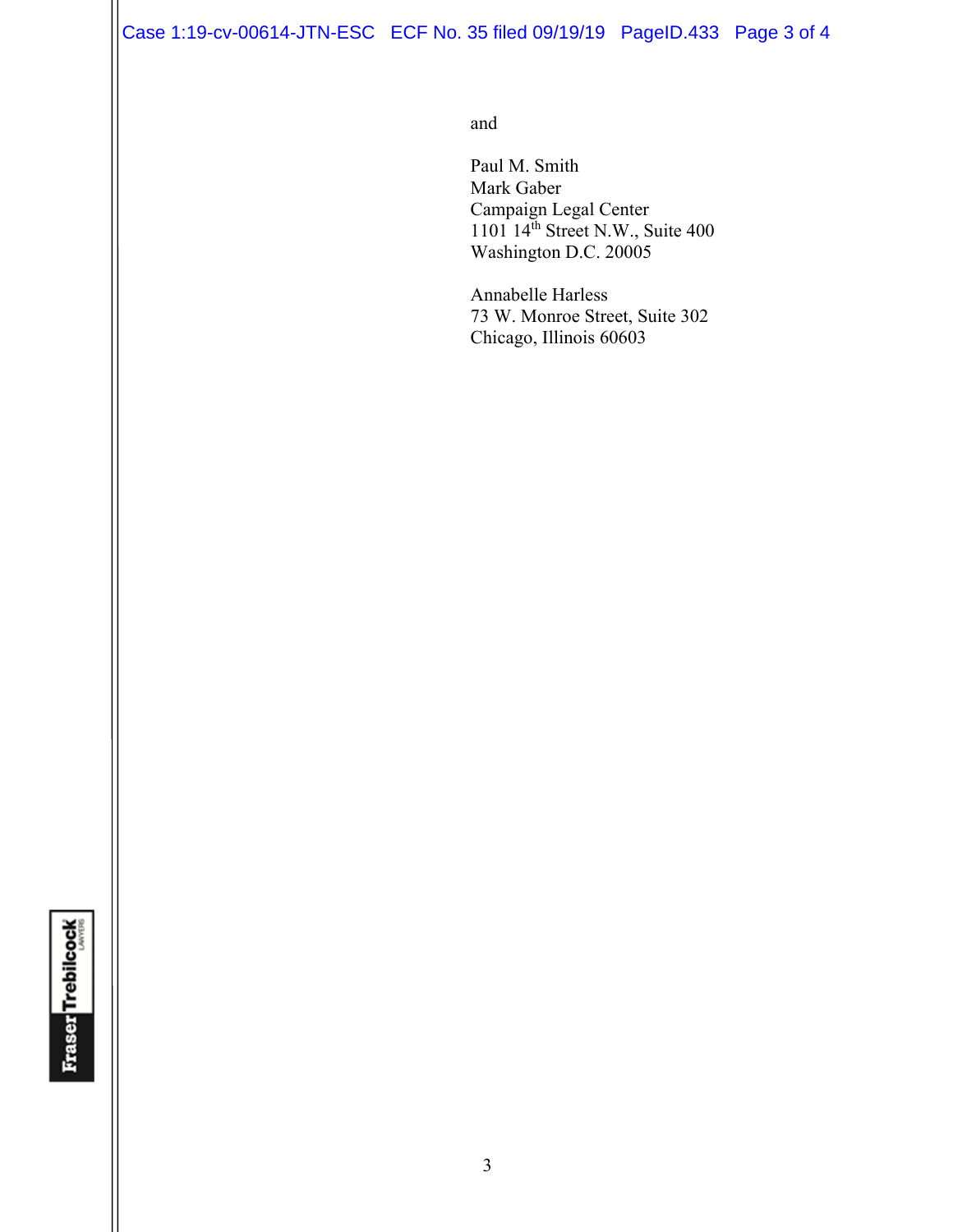Case 1:19-cv-00614-JTN-ESC ECF No. 35 filed 09/19/19 PageID.434 Page 4 of 4

### **CERTIFICATE OF SERVICE**

I hereby certify that on September 19, 2019, I electronically filed the foregoing paper with the Clerk of the Court using the ECF system which will send notification of such filing to the attorneys of record.

*Respectfully submitted*,

**FRASER TREBILCOCK DAVIS & DUNLAP, P.C.** Attorneys for Intervenor-Defendant Count MI Vote d/b/a Voters Not Politicians

Dated: September 19, 2019 By: /s/ Graham K. Crabtree

Graham K. Crabtree (P31590) 124 W. Allegan, Suite 1000 Lansing, Michigan 48933 (517) 482-5800

**Fraser Trebilcock**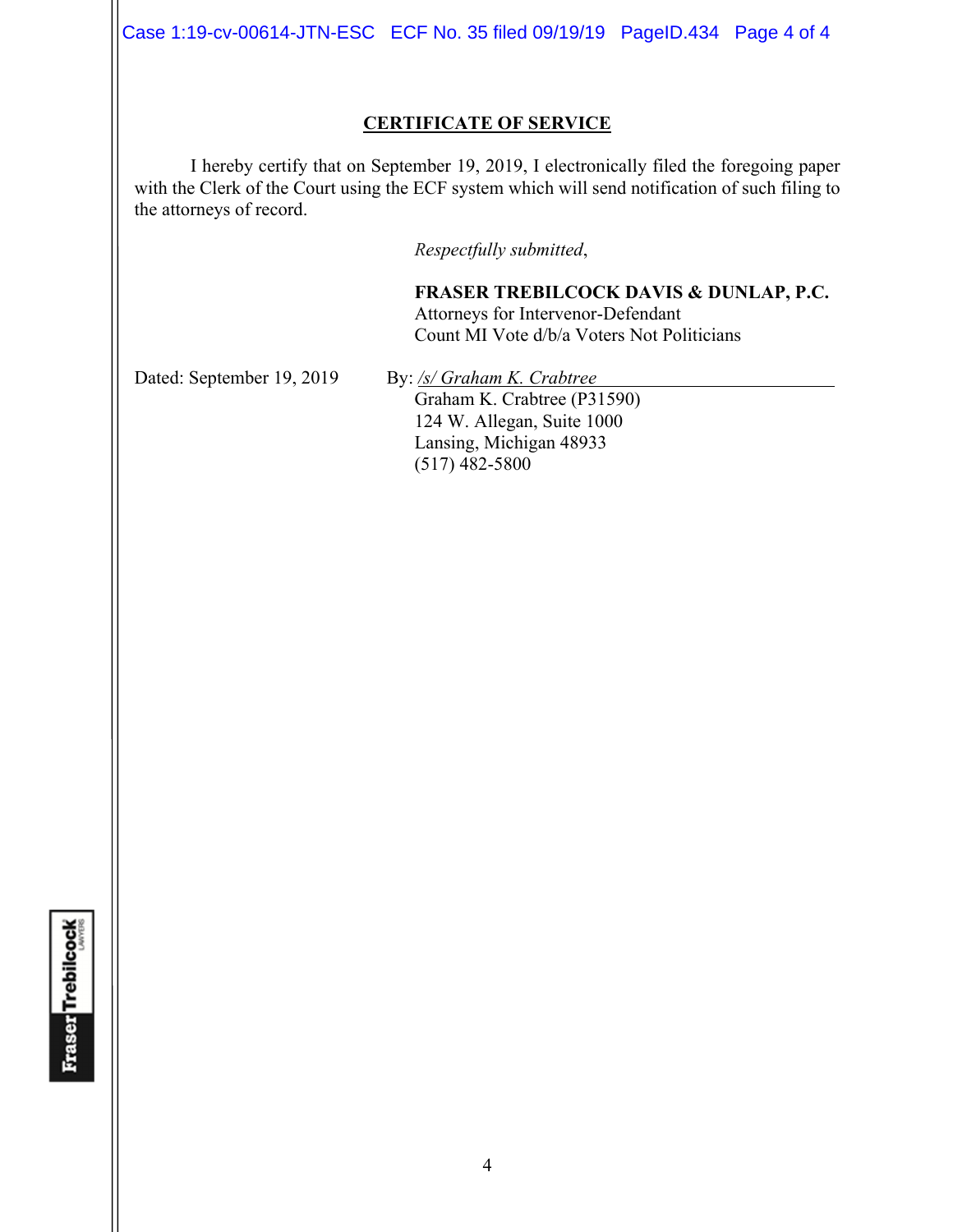Case 1:19-cv-00614-JTN-ESC ECF No. 36 filed 09/19/19 PageID.435 Page 1 of 44

## **UNITED STATES DISTRICT COURT WESTERN DISTRICT OF MICHIGAN SOUTHERN DIVISION**

ANTHONY DAUNT, et al.,

Plaintiffs, Case No. 1:19-cv-614 (Lead)

v.

JOCELYN BENSON, in her official capacity as Michigan Secretary of State,

Defendant,

and

COUNT MI VOTE d/b/a VOTERS NOT

 $\mathcal{L}_\text{max}$  , where  $\mathcal{L}_\text{max}$  and  $\mathcal{L}_\text{max}$ 

POLITICIANS,

Intervenor-Defendant.

MICHIGAN REPUBLICAN PARTY, et al.,

JOCELYN BENSON, in her official capacity as Michigan Secretary of State,

and

COUNT MI VOTE d/b/a VOTERS NOT

 $\overline{\phantom{a}}$ 

POLITICIANS,

Intervenor-Defendant.

## **INTERVENOR-DEFENDANT VOTERS NOT POLITICIANS' BRIEF IN OPPOSITION TO MOTION FOR PRELIMINARY INJUNCTION (DOCKET NO. 1:19-cv-669)**

## **ORAL ARGUMENT REQUESTED**

**Fraser Trebilcock** 

Plaintiffs, Case No. 1:19-cv-669 v. (Member)

Defendant, HON. JANET T. NEFF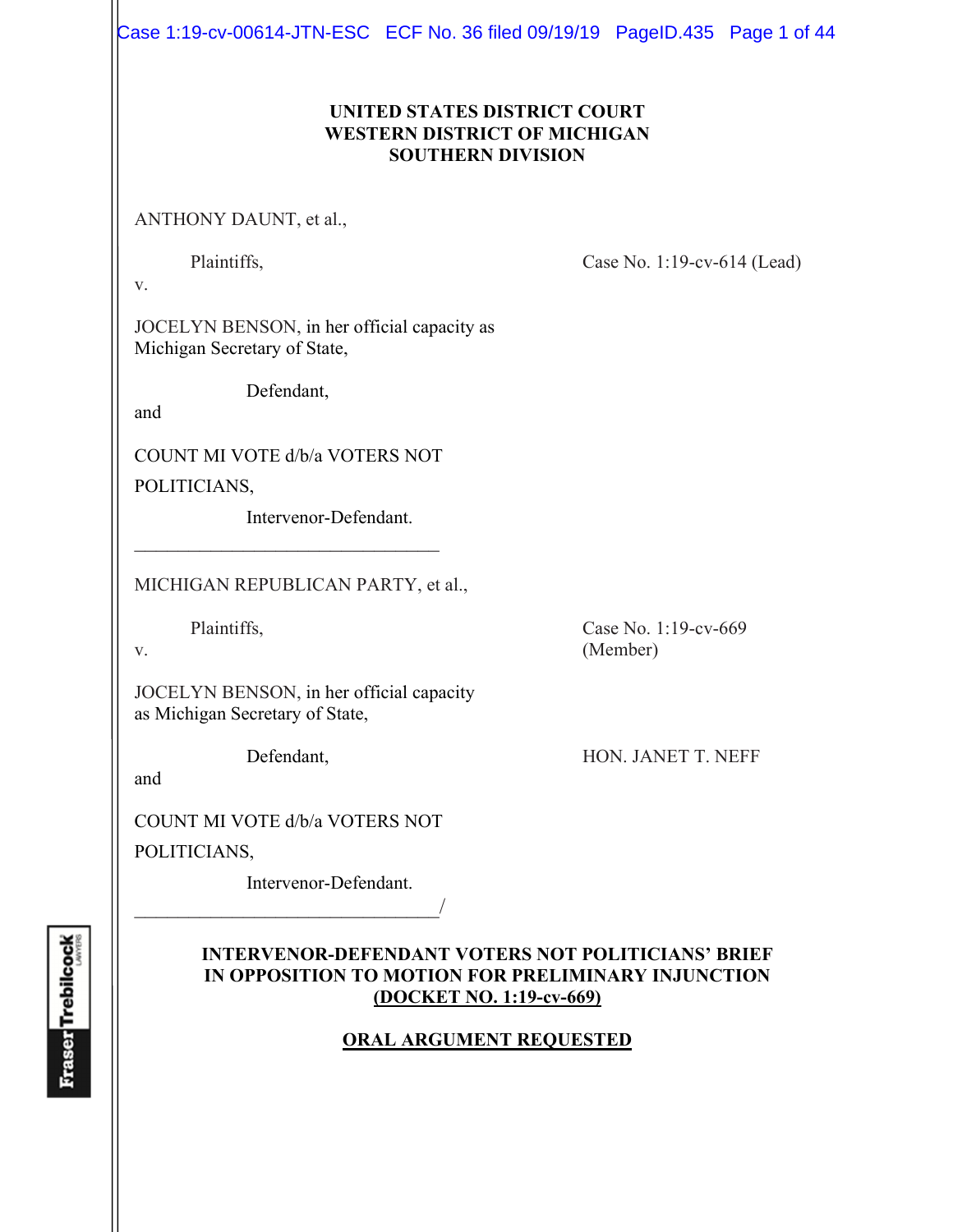Case 1:19-cv-00614-JTN-ESC ECF No. 36 filed 09/19/19 PageID.436 Page 2 of 44

#### **INTERVENOR-DEFENDANT VOTERS NOT POLITICIANS' BRIEF IN OPPOSITION TO MOTION FOR PRELIMINARY INJUNCTION (DOCKET NO. 1:19-cv-669)**

#### **ORAL ARGUMENT REQUESTED**

*Respectfully submitted,* 

**Fraser Trebilcock Davis & Dunlap, P.C.**  Peter D. Houk (P15155) Graham K. Crabtree (P31590) Jonathan E. Raven (P25390) Ryan K. Kauffman (P65357) Attorneys for Intervenor Defendant Count MI Vote, d/b/a Voters Not Politicians 124 W. Allegan, Suite 1000 Lansing, Michigan 48933  $(517)$  482-5800

and

Paul M. Smith Mark Gaber Campaign Legal Center 1101 14th Street N.W., Suite 400 Washington D.C. 20005

Annabelle Harless Campaign Legal Center 73 W. Monroe Street, Suite 302 Chicago, Illinois 60603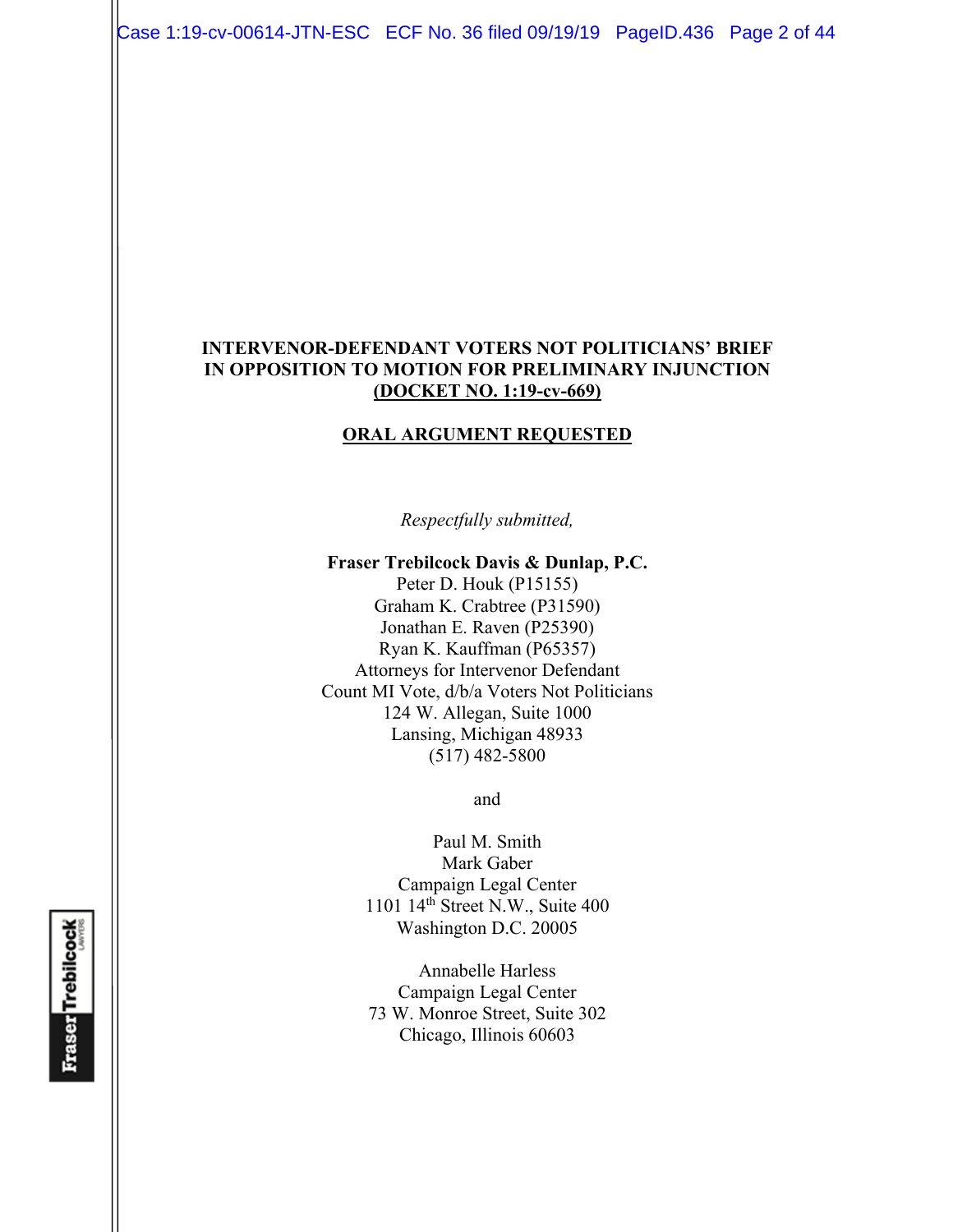# **TABLE OF CONTENTS**

| I. |           | THE INDIVIDUAL PLAINTIFFS' REQUEST FOR PRELIMINARY<br>INJUNCTIVE RELIEF SHOULD BE DENIED FOR LACK OF                                                                                           |
|----|-----------|------------------------------------------------------------------------------------------------------------------------------------------------------------------------------------------------|
| П. |           | PLAINTIFFS CANNOT SATISFY THE REQUIREMENTS FOR<br>ISSUANCE OF PRELIMINARY INJUNCTIVE RELIEF 12                                                                                                 |
|    | A.        | THE REQUIRED CRITERIA FOR ISSUANCE OF                                                                                                                                                          |
|    | <b>B.</b> | THE PLAINTIFFS CANNOT ESTABLISH A STRONG                                                                                                                                                       |
|    | 1.        | THE CONSTITUTIONAL PROCESS FOR<br>SELECTION OF COMMISSIONERS DOES NOT<br>VIOLATE PLAINTIFFS' FREEDOM OF                                                                                        |
|    |           | THE SELECTION PROCESS DOES NOT VIOLATE                                                                                                                                                         |
|    |           | THE COMMISSION'S QUALIFICATION<br>REQUIREMENTS DO NOT VIOLATE THE<br>INDIVIDUAL PLAINTIFFS' FREEDOM OF<br>ASSOCIATION OR DENY THEM EQUAL                                                       |
|    | 2.        | THE NEW CONSTITUTIONAL PROVISIONS<br>GOVERNING THE COMPOSITION OF THE<br>COMMISSION AND REGULATING ITS ACTIVITIES<br>DO NOT VIOLATE THE PLAINTIFFS' FREEDOM<br>SPEECH OR DENY THEM EQUAL<br>OF |
|    |           | THE COMMISSION'S ALLOCATION OF SEATS<br>NOT CONSTITUTE VIEWPOINT<br><b>DOES</b><br>DISCRIMINATION OR DENY PLAINTIFFS EQUAL                                                                     |

**Fraser Trebilcock**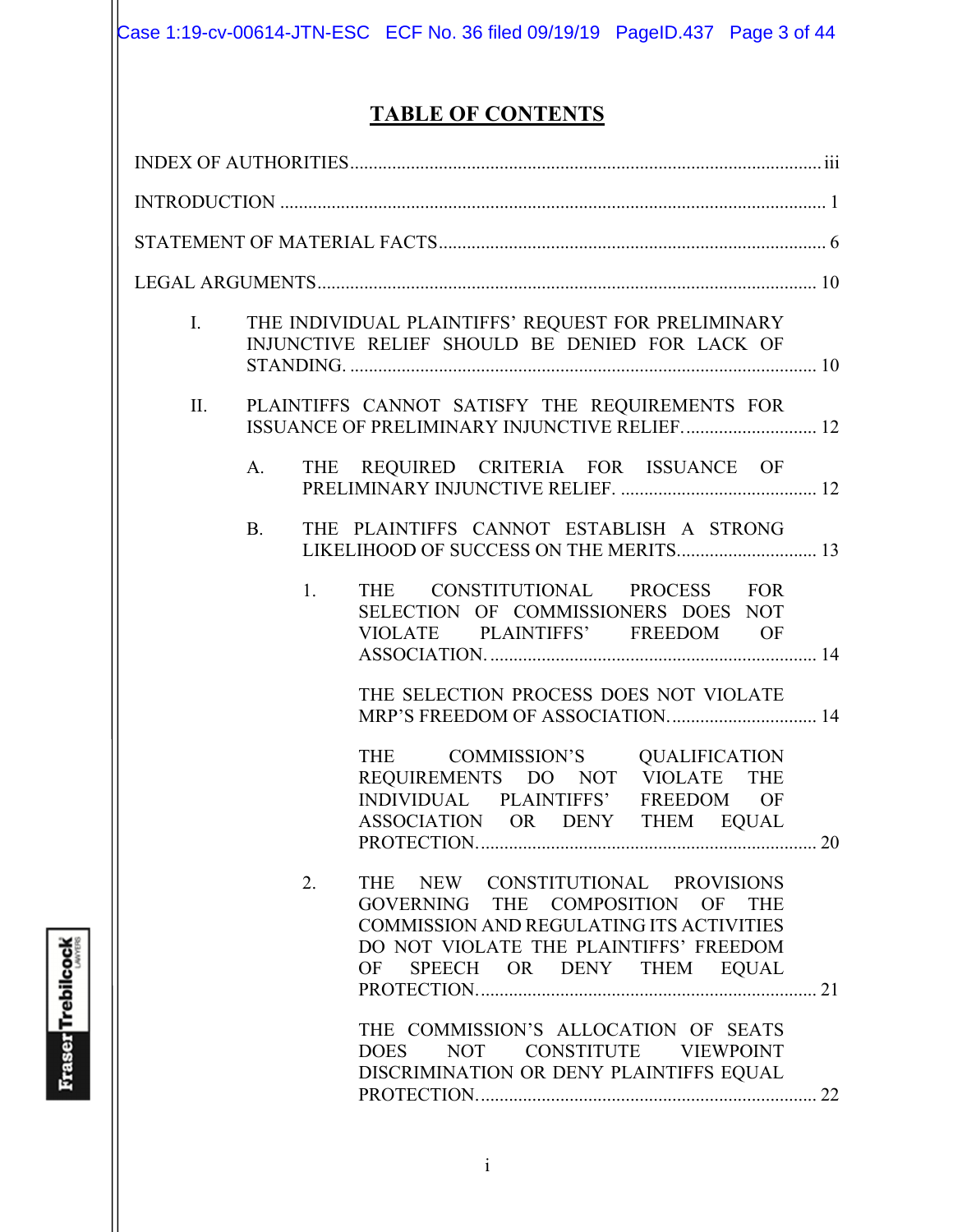Case 1:19-cv-00614-JTN-ESC ECF No. 36 filed 09/19/19 PageID.438 Page 4 of 44

THE REQUIREMENT THAT REDISTRICTING DISCUSSIONS OCCUR IN PUBLIC MEETINGS DOES NOT VIOLATE THE FIRST AMENDMENT. ........... 27

- C. THE PLAINTIFFS HAVE NOT SHOWN THAT THEY WILL SUFFER IRREPARABLE HARM ABSENT A PRELIMINARY INJUNCTION. ......................................................... 30
- D. ISSUANCE OF THE REQUESTED PRELIMINARY INJUNCTIVE RELIEF WOULD CAUSE SUBSTANTIAL HARM TO THE RIGHTS THAT MICHIGAN'S CITIZENS HAVE RESERVED FOR THEMSELVES BY THEIR OVERWHELMING APPROVAL OF THE CHALLENGED CONSTITUTIONAL PROVISIONS, AND THUS, THE PUBLIC INTEREST WOULD BE ILL SERVED BY AN ORDER GRANTING THE RELIEF REQUESTED............................ 32

RELIEF REQUESTED ............................................................................................................ 33

**Fraser** Trebilcock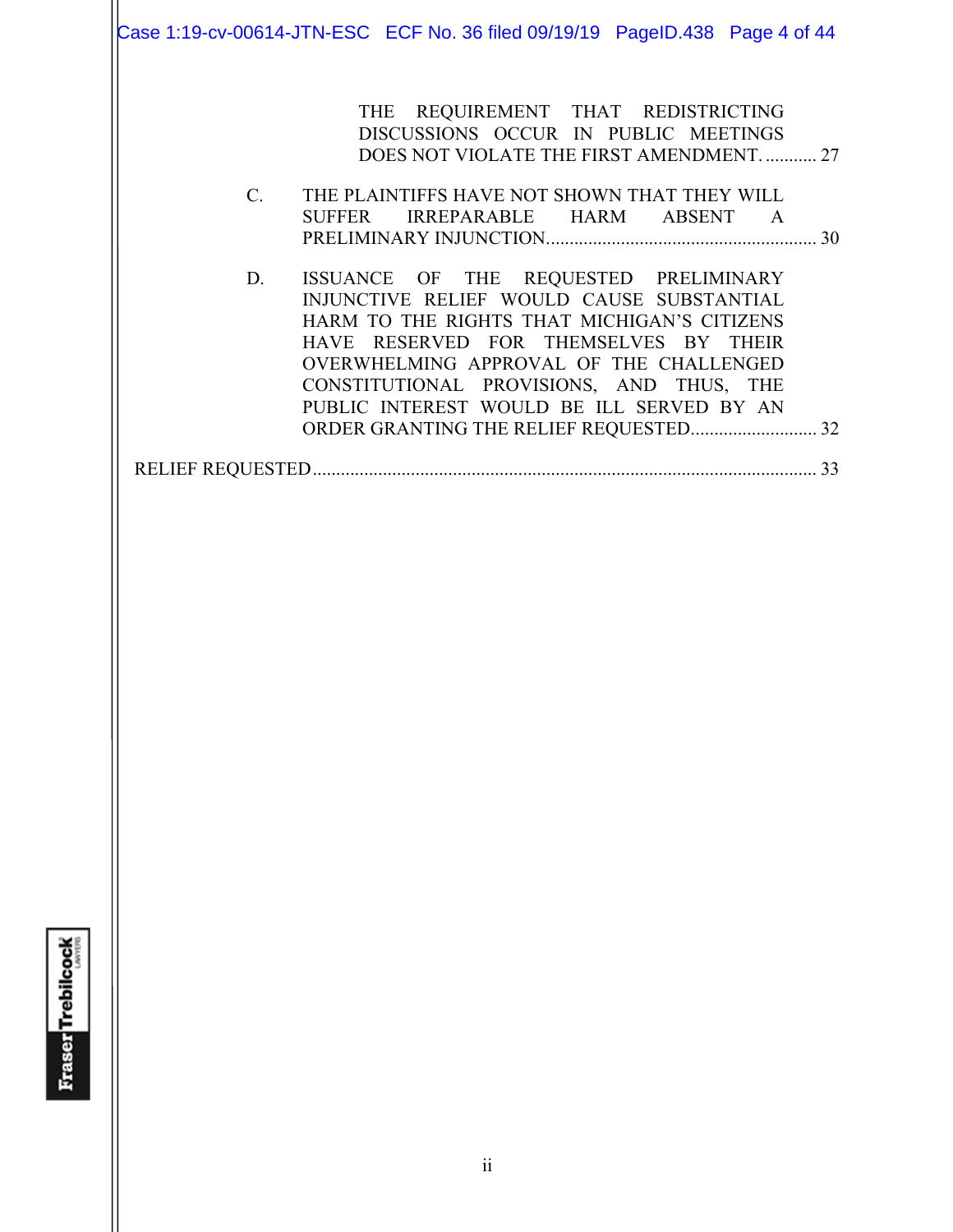Case 1:19-cv-00614-JTN-ESC ECF No. 36 filed 09/19/19 PageID.439 Page 5 of 44

# **INDEX OF AUTHORITIES**

| Accord, Davis v. Detroit Public Schools Community District, 899 F.3d 437 (6th Cir.        |
|-------------------------------------------------------------------------------------------|
| Apex Tool Group, Inc. v. Wessels, 119 F.Supp.3d 599 (E.D. Mich 2015) 13                   |
| Ariz. State Legislature v. Ariz. Independent Redistricting Comm'n, 135 S. Ct. 2652; 192   |
|                                                                                           |
|                                                                                           |
|                                                                                           |
| Cal. Democratic Party v. Jones, 530 U.S. 567; 120 S.Ct. 2402; 147 L.Ed.2d 502 (2000)      |
| Chimenko v. Stark, 414 U.S. 802; 94 S.Ct. 125; 38 L.Ed.2d 39 (1973), summarily aff'g      |
|                                                                                           |
| Citizens Protecting Michigan's Constitution v. Secretary of State, 324 Mich. App. 561;    |
| Clements v. Fashing, 457 U.S. 957; 102 S.Ct. 2836; 73 L.Ed.2d 508 (1982) 21               |
|                                                                                           |
|                                                                                           |
| Hechinger v. Martin, 429 U.S. 1030; 97 S.Ct. 721; 50 L.Ed.2d 742 (1977) 25                |
| Kusper v. Pontikes, 414 U.S. 51; 94 S.Ct. 303; 38 L.Ed.2d 260 (1973) 14                   |
| League of Women Voters v. Jocelyn Benson, 373 F. Supp 3d 867 (E.D. Mich. 2019) 3          |
|                                                                                           |
|                                                                                           |
| Lujan v Defenders of Wildlife, 504 U.S. 555; 112 S.Ct. 2130; 119 L.Ed2d 351 (1992) 10, 12 |
|                                                                                           |
|                                                                                           |

**Cases**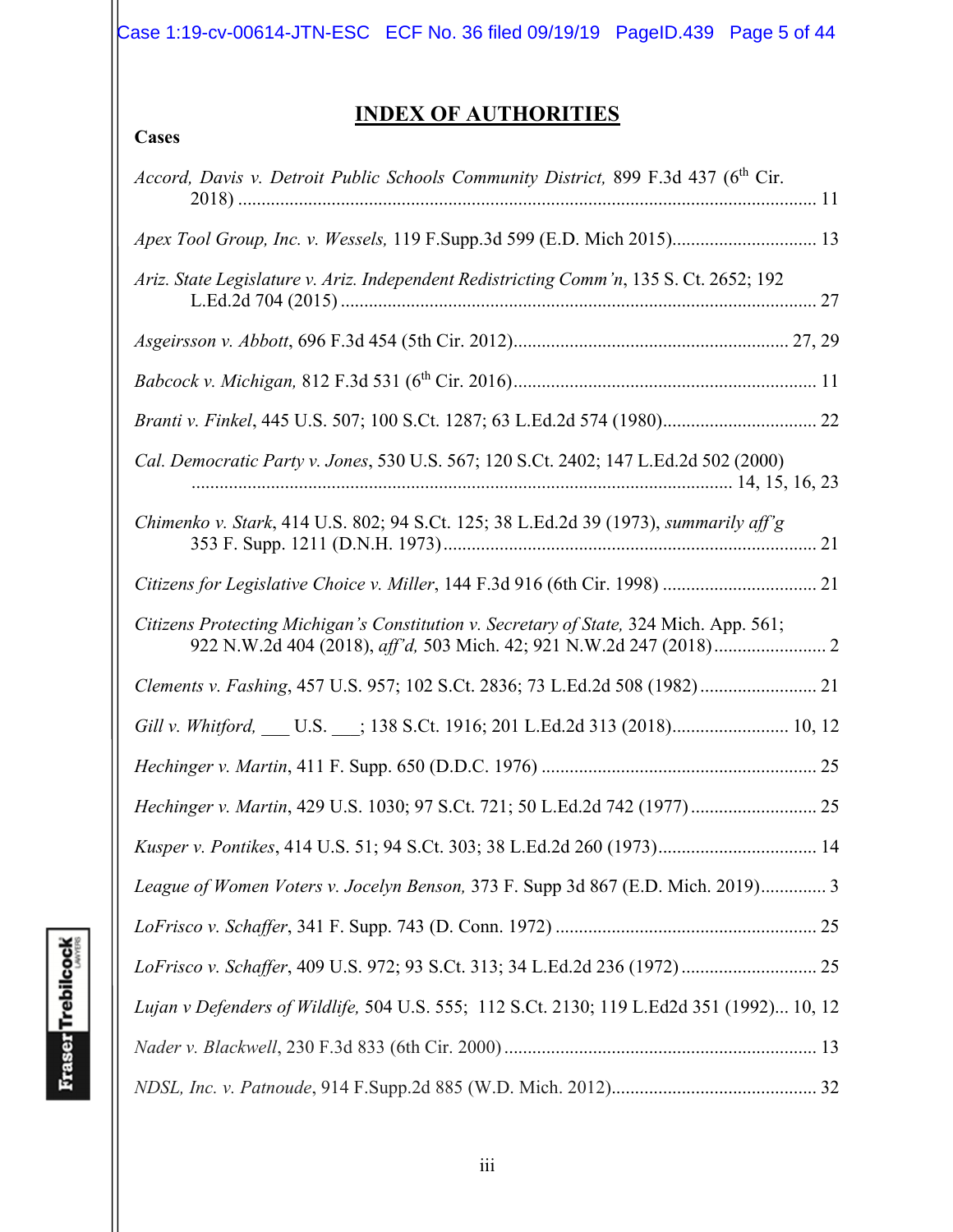# Case 1:19-cv-00614-JTN-ESC ECF No. 36 filed 09/19/19 PageID.440 Page 6 of 44

| Nevada Commission on Ethics v. Carrigan, 564 U.S. 117; 131 S.Ct. 2343; 180 L.Ed.2d       |
|------------------------------------------------------------------------------------------|
| Northeast Ohio Coalition for Homeless and Service Employees Intern. Union, Local         |
| Paw Paw Wine Dist., Inc. v. Joseph E. Seagram & Sons, Inc., 603 F.Supp. 398 (W.D.        |
| Renton v. Playtime Theatres, Inc., 475 U.S. 41; 106 S.Ct. 925; 89 L.Ed.2d 29 (1986)  28  |
|                                                                                          |
|                                                                                          |
| Steel Co v Citizens for a Better Environment, 523 U.S. 83, 107; 118 S.Ct. 1003; 140      |
| Summit County Democratic Central and Executive Committee v. Blackwell, 388 F.3d          |
| United States v. Raines, 362 U.S. 17; 80 S.Ct. 519; 4 L.Ed.2d 524 (1960) 13, 20          |
| United States v. Salerno, 481 U.S. 739; 107 S.Ct. 2095; 95 L.Ed.2d 697 (1987)  13, 20    |
| Vermont Agency of Natural Resources v. United States, ex rel. Stevens, 529 U.S. 765;     |
| Ward v. Rock Against Racism, 491 U.S. 781; 109 S.Ct. 2746; 105 L.Ed.2d 661(1989)  28, 29 |
|                                                                                          |
| Washington State Grange v. Washington State Republican Party, 552 U.S. 442; 128          |
| <b>Statutes</b>                                                                          |
|                                                                                          |
|                                                                                          |
|                                                                                          |
|                                                                                          |
|                                                                                          |
|                                                                                          |
|                                                                                          |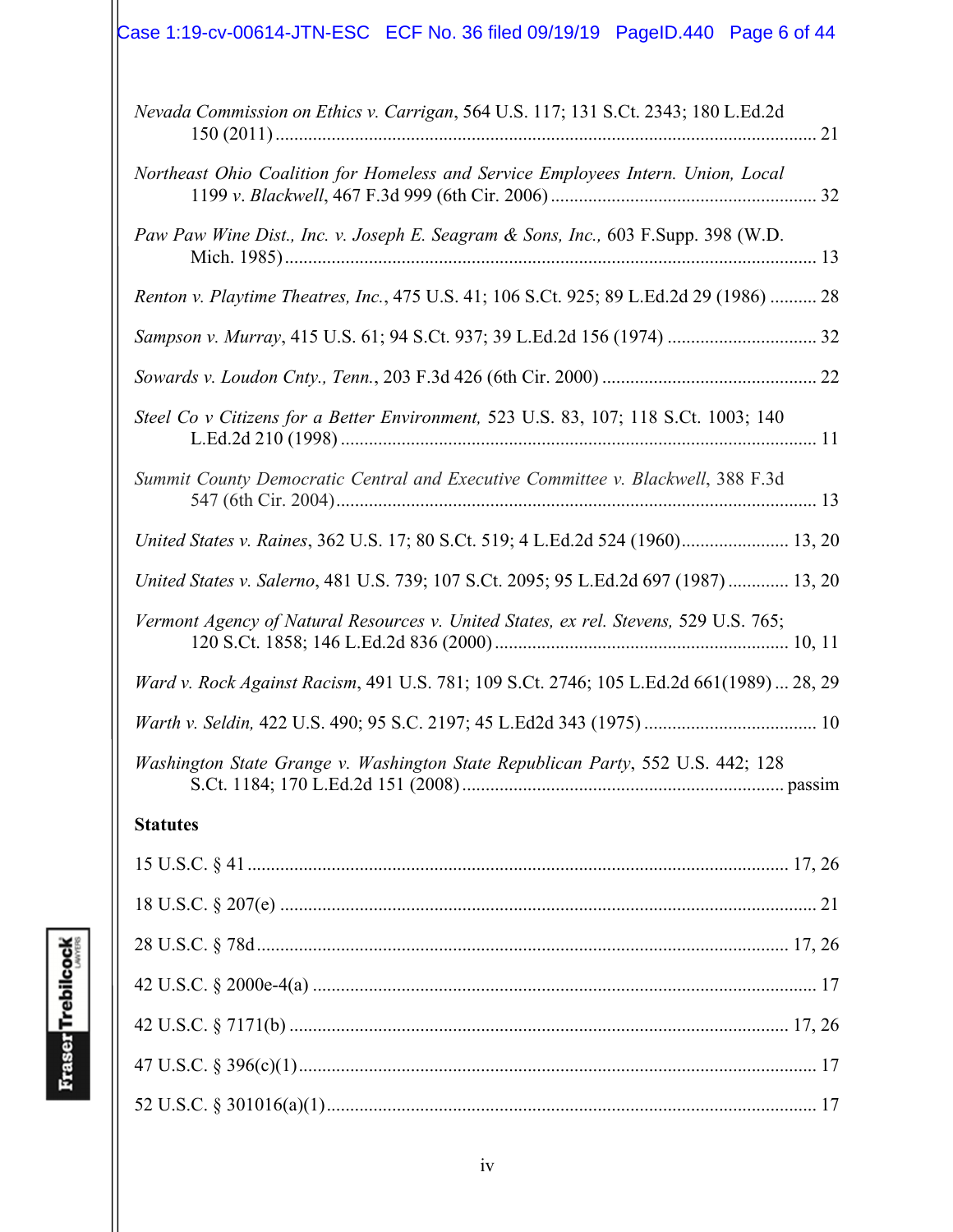## **Constitutional Provisions**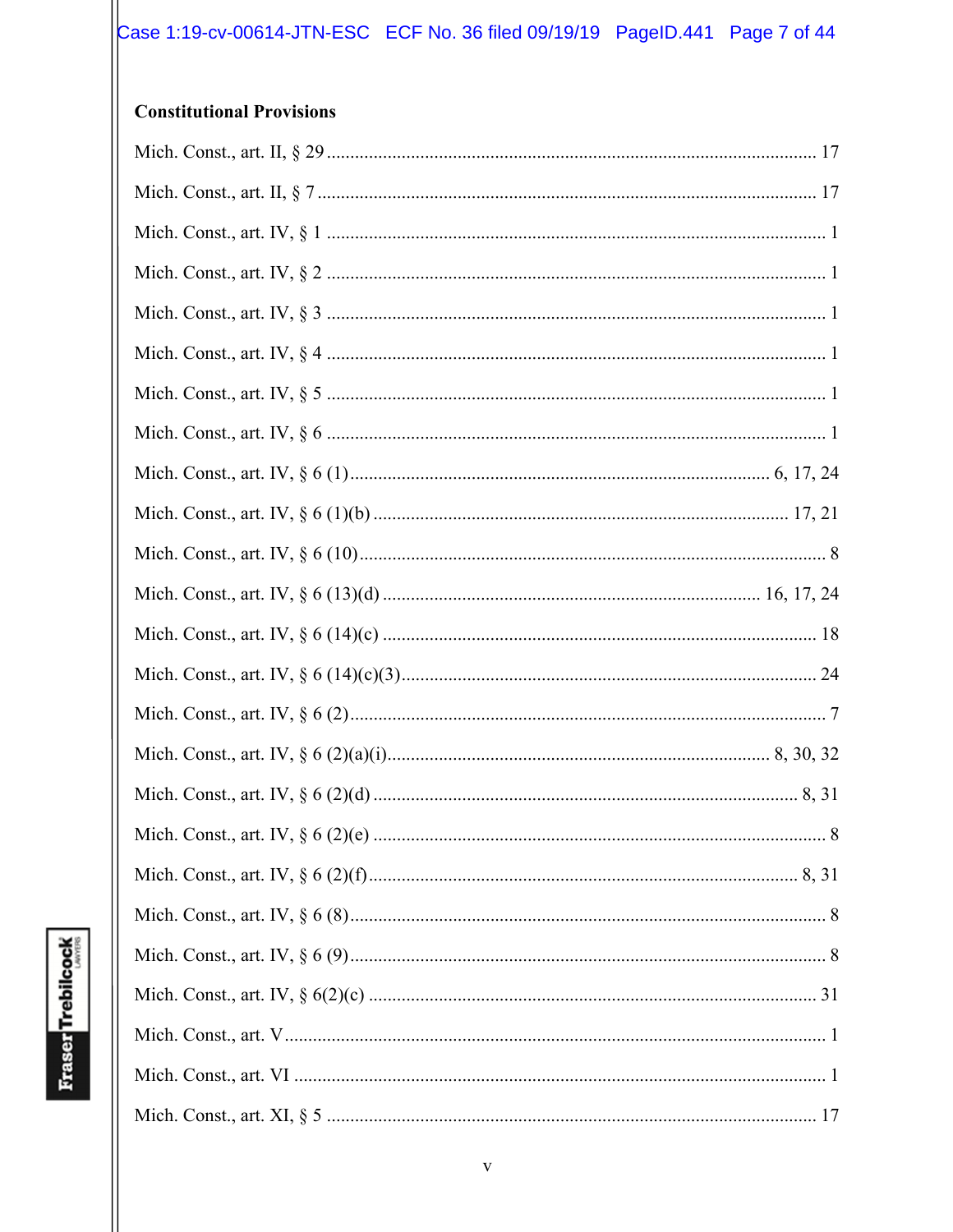| Case 1:19-cv-00614-JTN-ESC ECF No. 36 filed 09/19/19 PageID.442 Page 8 of 44 |  |  |
|------------------------------------------------------------------------------|--|--|

|--|--|--|--|--|--|--|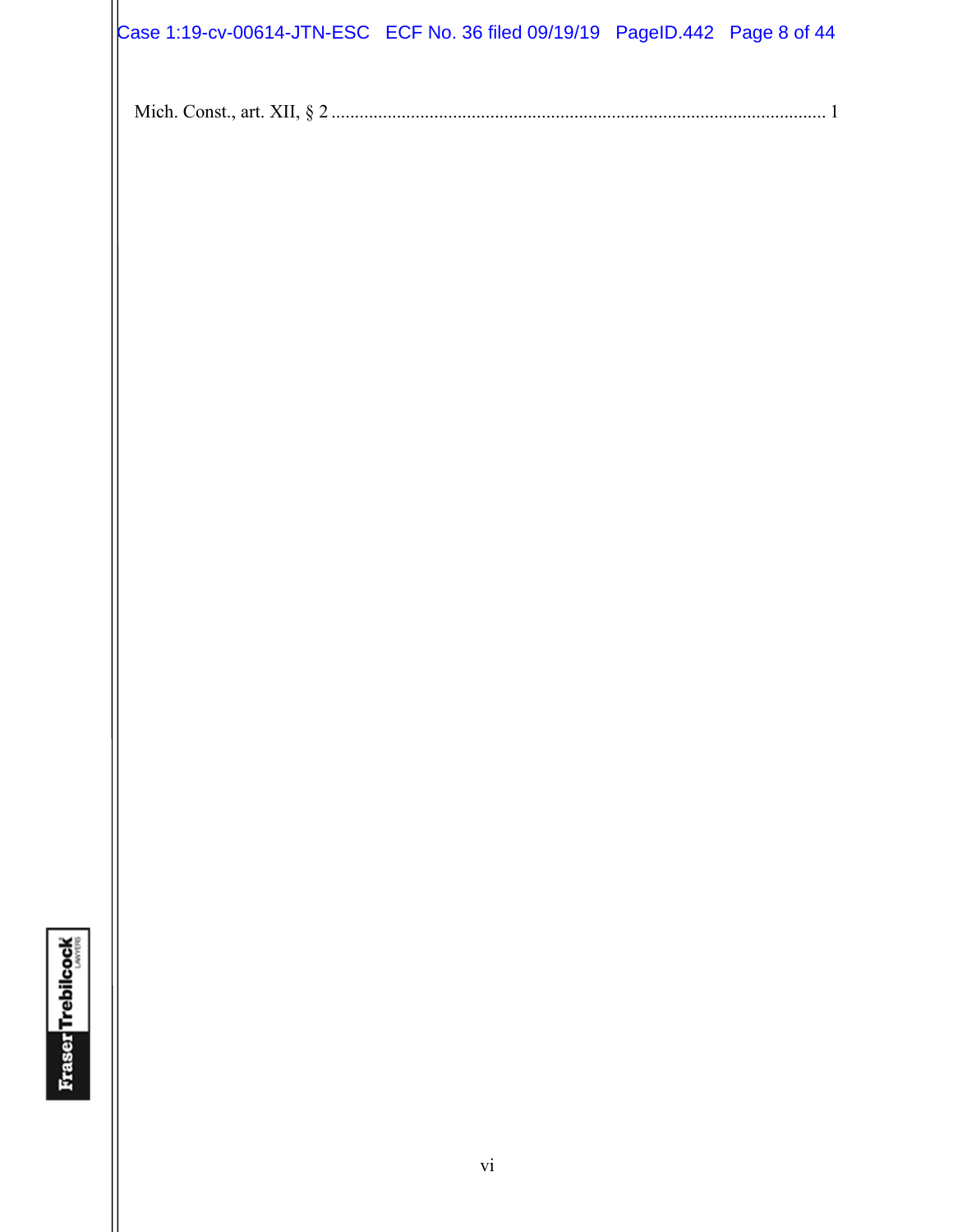## **INTRODUCTION**

As stated in their Complaint for Declaratory and Injunctive Relief, the Plaintiffs seek a declaratory ruling that they are being denied their rights of free speech and association guaranteed under the First Amendment and their right to equal protection of the law guaranteed under the Fourteenth Amendment by the constitutional qualifications and procedures for appointment to serve as a member of the new Independent Citizens Redistricting Commission created by the Michigan voters' approval of Proposal 18-2 in the last general election. In their Complaint and the Declarations accompanying their pending Motion for Preliminary Injunction, the individual Plaintiffs have expressed a desire to serve on the new Commission and represented that they would make application to do so but-for the challenged restrictions, but all of the Plaintiffs have joined together in asking this Court to enjoin Defendant Secretary of State from taking any action for implementation of the new Commission, which would render the Commission a nullity. Intervenor-Defendant Count MI Vote, d/b/a Voters Not Politicians ("Voters Not Politicians" or "VNP") was the sponsor of Proposal 18-2 and is therefore intensely interested in defending the new Independent Citizens Redistricting Commission against the constitutional challenges presented in Plaintiffs' Complaint.

VNP's proposal was presented by an initiative petition for amendment of the Michigan Constitution pursuant to Mich. Const. Article XII, § 2. As approved by 61% of the voters in November, it has amended Sections 1 through 6 of Article IV, pertaining to the legislative branch, and corresponding sections of Articles V and VI, pertaining to the executive and judicial branches. The purpose of the now adopted amendment<sup>1</sup> was to create an Independent Citizens

<sup>1</sup> Plaintiffs have persisted in mischaracterizing the challenged constitutional provisions as the "VNP proposal." The provisions were of course no longer a "proposal" after approval by the voters.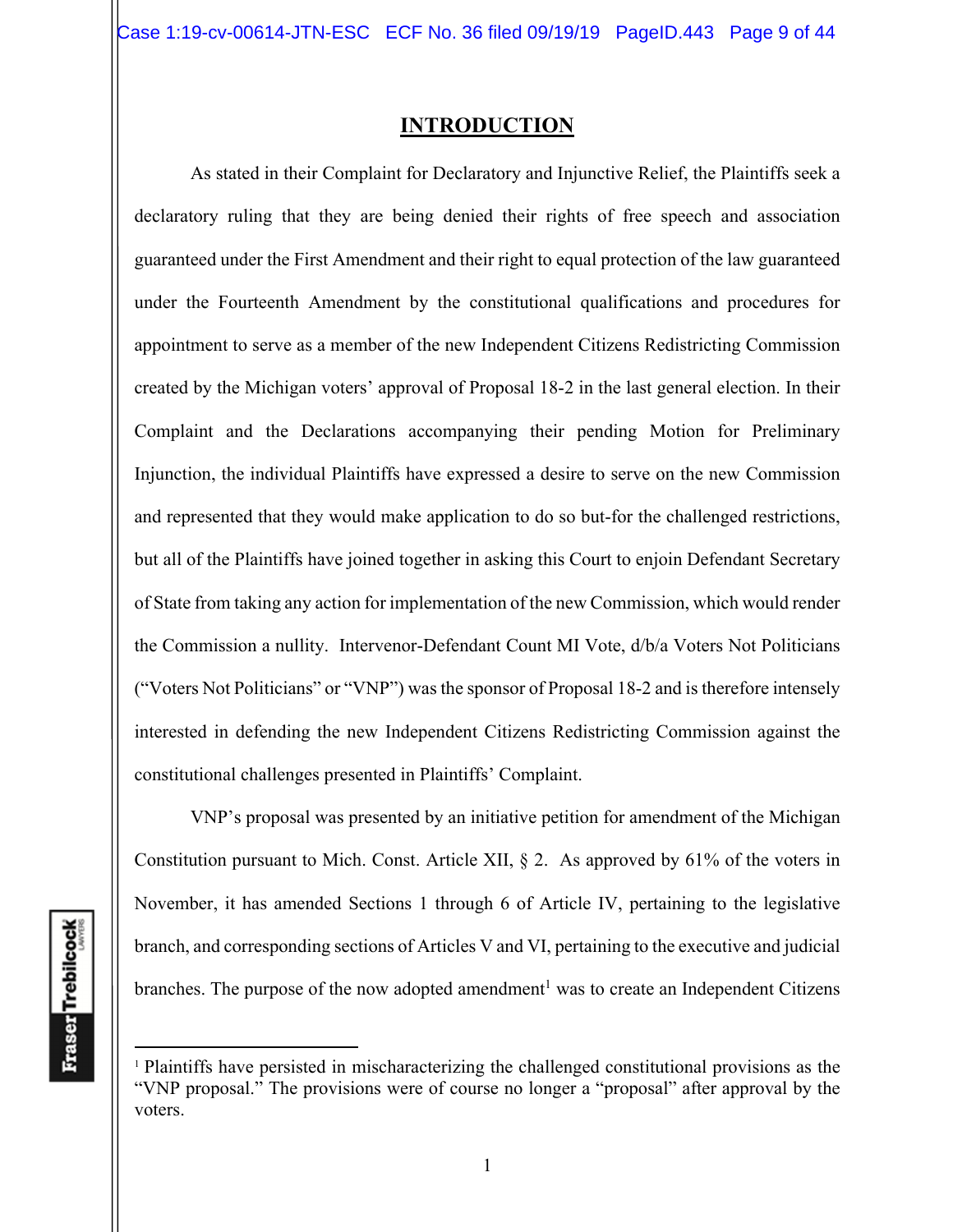Redistricting Commission (the "Commission") for state legislative and congressional districts as a permanent commission in the legislative branch **–** a commission which will now have exclusive authority to develop and establish redistricting plans for the state House of Representatives and Senate districts and Michigan's congressional districts. As the Michigan Court of Appeals explained in its Opinion approving submission of VNP's proposal to the voters, the amendment was offered as a desired means to remedy the widely-perceived abuses associated with partisan gerrymandering of state legislative and congressional election districts by establishing new constitutionally mandated procedures designed to ensure that the redistricting process can no longer be dominated by one political party. *See, Citizens Protecting Michigan's Constitution v. Secretary of State,* 324 Mich. App. 561, 569; 922 N.W.2d 404 (2018), *aff'd,* 503 Mich. 42; 921 N.W.2d 247 (2018).

It is appropriate to note at the outset the glaring inconsistency between the individual Plaintiffs' arguments regarding the alleged constitutional deficiencies and the relief sought in this matter because that inconsistency shows Plaintiffs' lawsuit for what it really is. The individual Plaintiffs have represented to the Court that they wish to serve on the newly created Commission, but are prevented from doing so by the specified criteria which eliminate them from eligibility for service, the enforcement of which has been claimed to improperly infringe their constitutional rights under the First Amendment and the Equal Protection Clause of the Fourteenth Amendment. But having made those claims, ostensibly based upon the denial of their opportunity to serve on the Commission they have joined Plaintiff Michigan Republican Party ("MRP") in requesting that the operation of the new Commission be enjoined in its entirety, based upon their additional claim that the challenged restrictions are non-severable **–**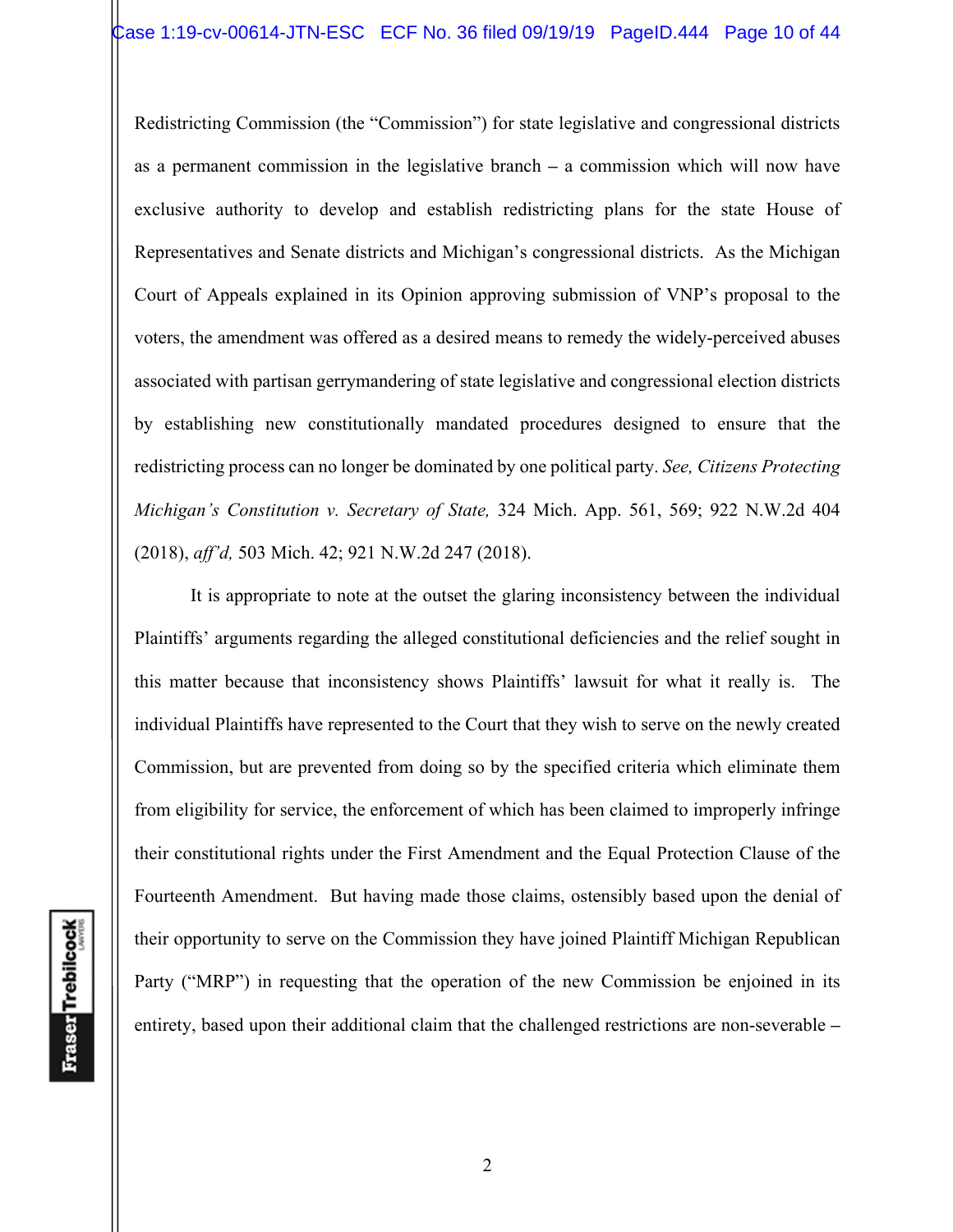an argument which is clearly contrary to the plain language of the severability clause included in the new constitutional language.

Plaintiffs' prayer for relief provides convincing proof that the individual Plaintiffs are not really motivated by a desire to serve on the Commission or aggrieved by their exclusion from eligibility for that service at all **–** that like Plaintiff MRP, it is instead their desire to thwart the implementation of the new Commission and prevent its use to accomplish the purpose for which it was overwhelmingly approved by the voters. This motivation is consistent with, and reasonably deduced from the affiliations and interests of the individual Plaintiffs alleged in their Complaint and the Declarations submitted in support of their Motion for Preliminary Injunction, which reveal that all of them are aligned with the Republican Party **–** the party whose operatives engineered the gerrymandering of Michigan's state legislative and congressional election districts in 2001 and 2011,<sup>2</sup> and which has a strong vested interest in preserving the unfair advantage that has been secured for its members by the gerrymandered redistricting accomplished in those years.

For the reasons discussed in greater detail *infra,* VNP contends that this Court should conclude, at the outset, that the individual Plaintiffs lack standing to assert their claims for the relief requested because their submissions have made it plain that the relief requested would not redress the injury alleged, and that their claims are, in reality, an assertion of generalized grievances shared by all who opposed the approval of Proposal 18-2.

<sup>&</sup>lt;sup>2</sup> The purpose of the Republican Party and its operatives to maximize and perpetuate Republican control of the Michigan Legislature and the U.S. House of Representatives, and the actions undertaken in pursuit of that purpose, are discussed at length in the Eastern District's recent decision in *League of Women Voters v. Jocelyn Benson,* 373 F. Supp 3d 867 (E.D. Mich. 2019).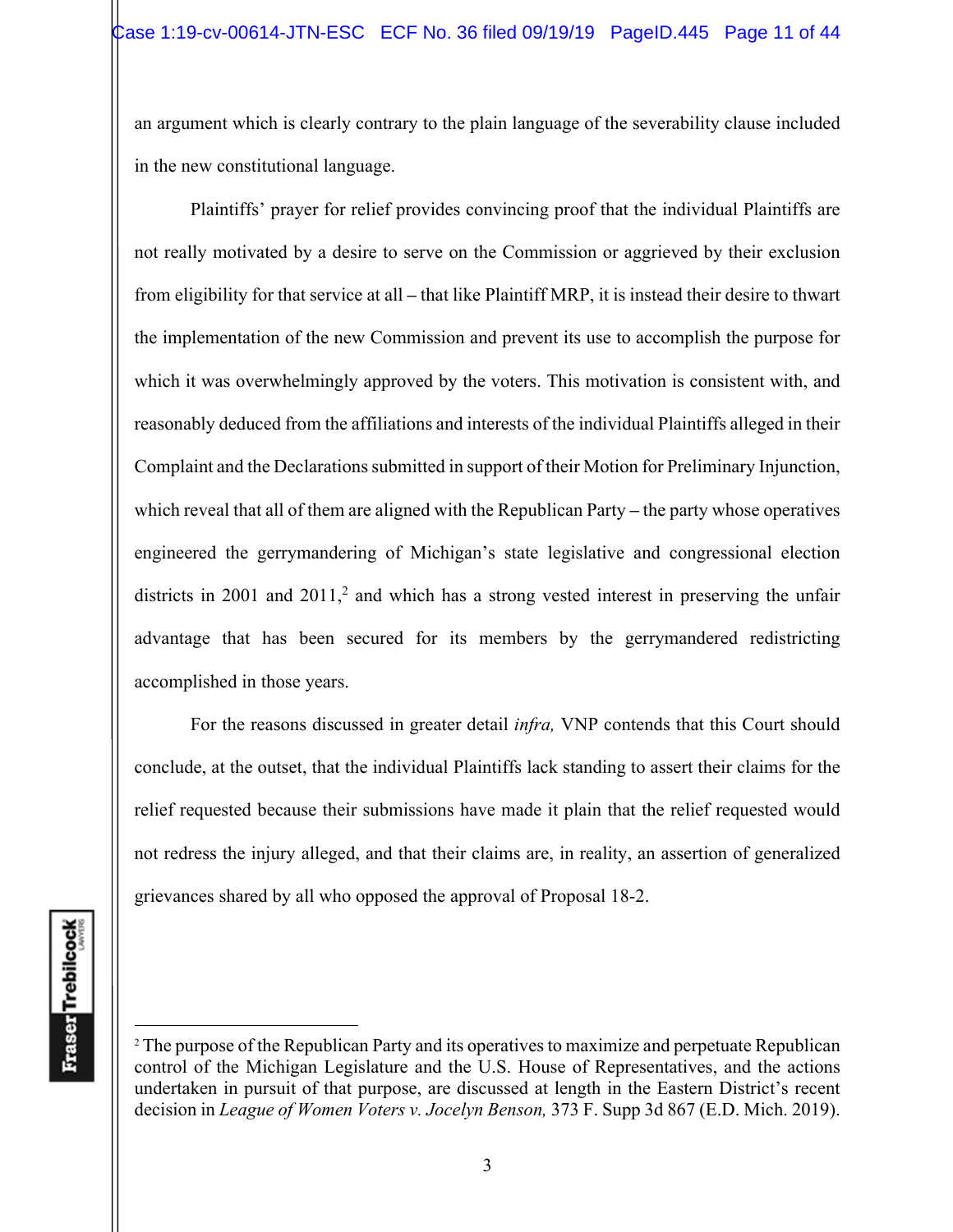But even if it could be assumed that any of those Plaintiffs do have genuine interests sufficient to confer standing, it is also important to recognize the limited scope of the constitutional objections raised in this matter. When the new constitutional language is viewed in its proper context, it is apparent that it does not deny or burden the right of any of the Plaintiffs to speak freely on the subject of redistricting or any other topic. Nor does it prevent any of them from freely associating or communicating with any person or entity, or from participating in the proceedings of the Commission to the same extent as any other persons or organizations. Each of the Plaintiffs will have ample opportunity to participate in the public proceedings and deliberations, to address the members of the Commission to make their wishes known, and to present any data or proposals that they might care to present. The only thing that any of the individual Plaintiffs will be prevented from doing is to sit as a member of the Commission with authority to cast a controlling vote for or against adoption of a redistricting plan.

And for the additional reasons discussed *infra,* it is also clear that the Republican party does not have any right to participate in the selection of commissioners beyond the specified opportunity for the legislative leaders to strike applicants from one or more of the pools of applicants. The Republican Party does not have any right protected by the First or Fourteenth Amendments to choose or have a say in choosing who may serve as a commissioner who has self-identified as being affiliated with the Republican Party as its "representative" or "standard bearer," nor does it have any right protected by those provisions to determine who may or may not be considered to be affiliated with the Party for purposes of the constitutional procedure for selection of commissioners for the new politically-neutral Commission. Nor are any of the Plaintiffs threatened with the denial of any right protected by the First or Fourteenth Amendments by the constitutionally-prescribed allocation of commissioners from the three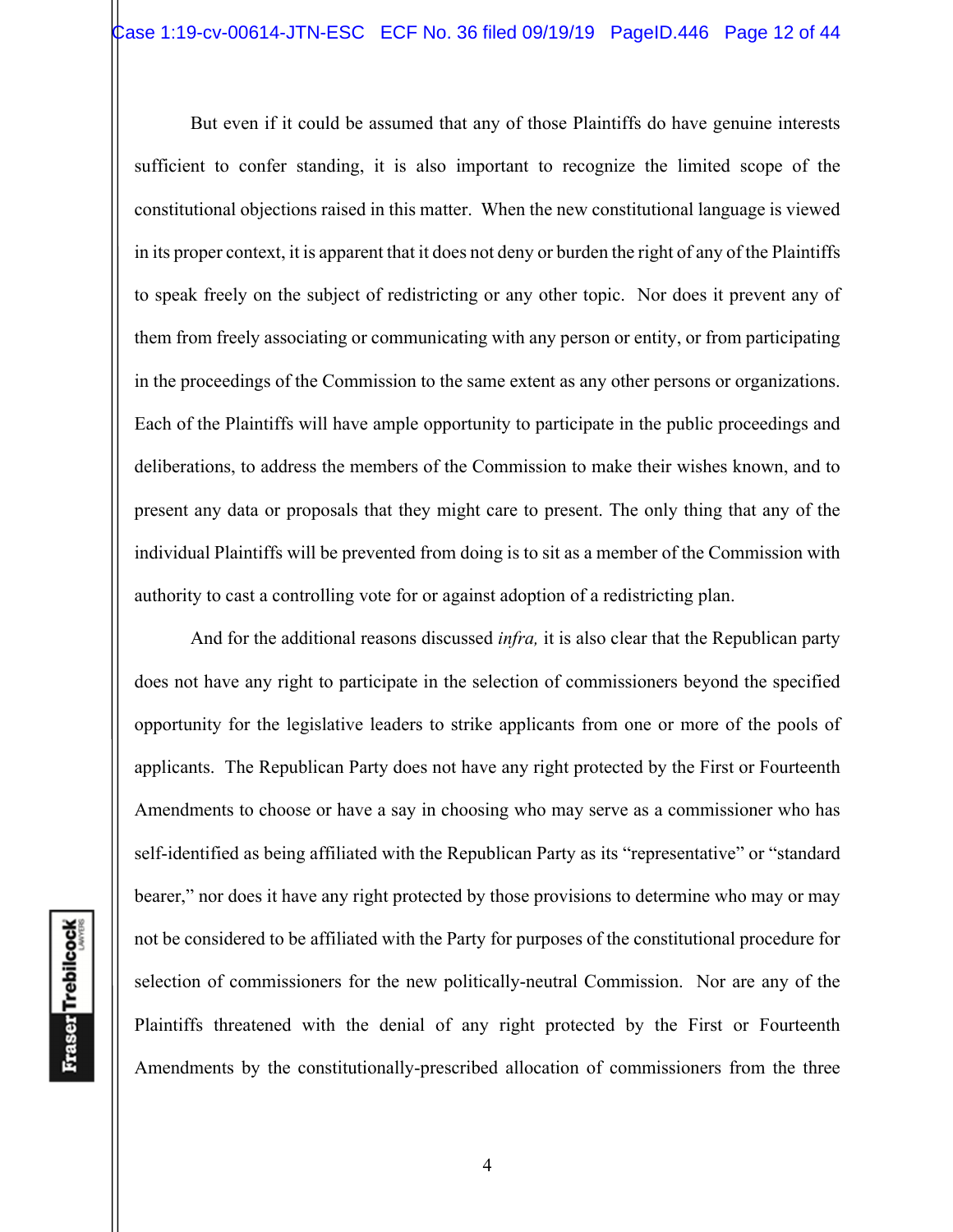pools of qualified candidates or the restrictions imposed upon the communications and activities of the commissioners, staff and consultants.

The Plaintiffs' constitutional claims should be examined with the true scope of the alleged deprivations firmly in mind. When scrutinized in that light, it is apparent that the challenged restrictions and procedures have been reasonably tailored to protect the important interests of Michigan's citizens to ensure that future redistricting decisions will be made by an independent and politically-balanced *Citizens* Commission that cannot be subjected to undue influence of politicians, special interests or any single political party. And again, Plaintiffs have ignored the severability clause contained within the new constitutional language which would allow a limitation of the prescribed qualifications for service in accordance with any potential finding of constitutional infirmity **–** a remedy which does not interest the Plaintiffs in light of their true desire to prevent any use of the new Commission.

For these reasons, it is plain that these Plaintiffs do not have a strong likelihood of success on the merits. Nor have they made any persuasive showing that they would suffer irreparable harm if their request for preliminary injunctive relief is denied, or that the interests of the public would be served by the issuance of a preliminary injunction. The new constitutional language is entitled to a presumption of constitutionality, and there is ample time and opportunity for adjudication of Plaintiffs' claims and enforcement of any relief that might be ordered in this matter. Indeed, it is difficult to imagine how a claim of irreparable harm can be made at all in this case now, when Plaintiffs' claims could have been raised last November.

There is a specific constitutionally-prescribed timeline for performance of the Secretary of State's duties regarding selection of the Commissioners, and the suspension of that performance should not be ordered without proof of a compelling justification **–** a showing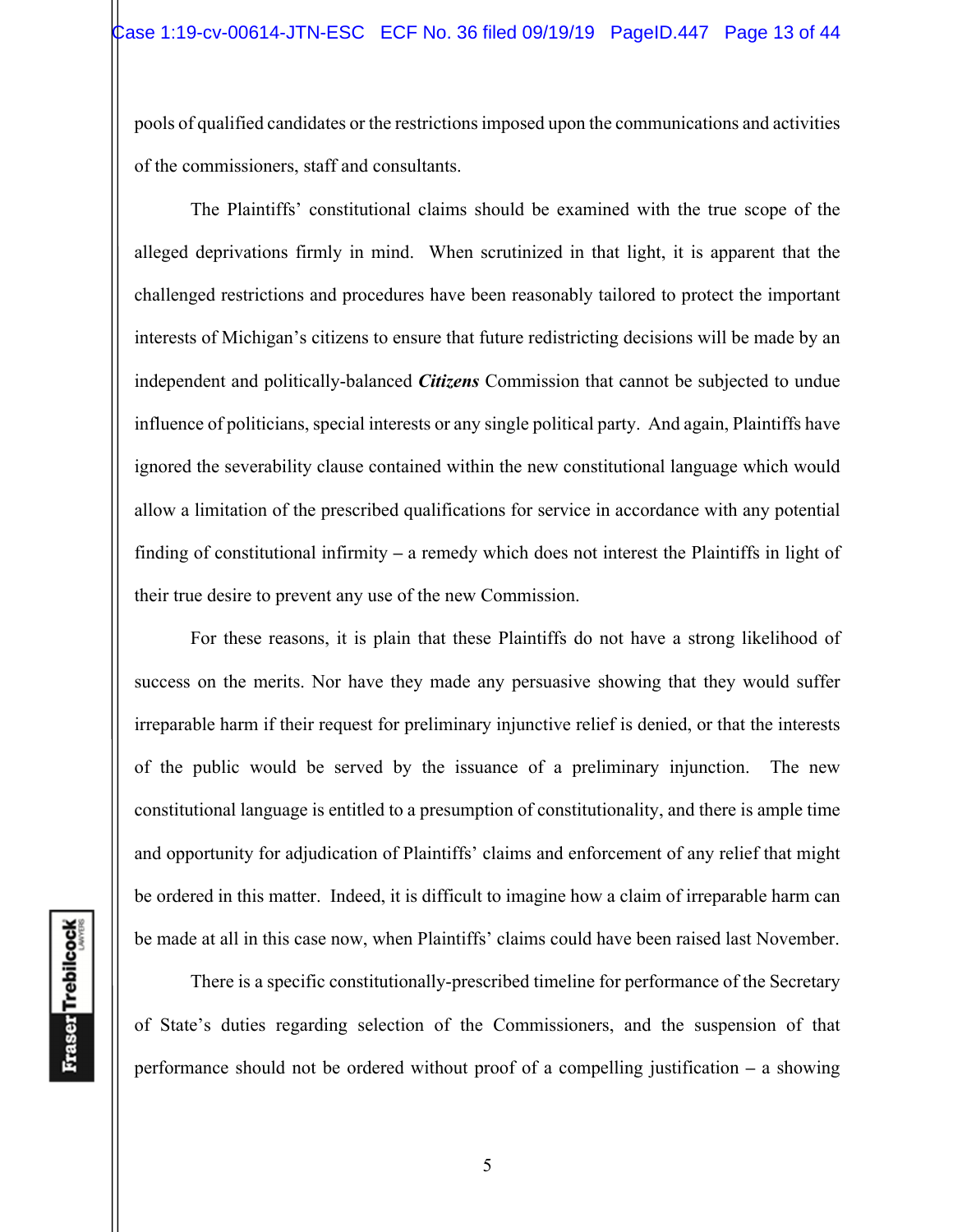which has not been made by Plaintiffs' feeble suggestion that compliance with the new constitutional mandate will cost money which would be wasted if the operation of the new Commission should ultimately be scrapped in accordance with their request. And in light of the unwarranted disruption of the constitutional process that would be brought about by the requested preliminary injunction, it is also plain that the public interest would not be served by an order granting that relief.

Plaintiffs cannot satisfy any of the criteria for issuance of a preliminary injunction in this matter. Their Motion for Preliminary Injunction should therefore be denied.

## **STATEMENT OF MATERIAL FACTS**

 Plaintiffs have correctly noted that their lawsuit presents only legal issues **–** questions of whether rights guaranteed to them by the First Amendment and the Equal Protection Clause of the Fourteenth Amendment are being denied by application of the constitutional qualifications and procedures for appointment of applicants to serve as members of the new Independent Citizens Redistricting Commission created by the voters' approval of Proposal 18- 2 in the last general election. Because the questions are purely legal and their resolution depends upon application of the law to the new constitutional provisions alone, the pertinent facts are limited to the content of the constitutional language.

**Fraser** Trebilcock

The challenged restrictions are found in Article IV,  $\S$  6 (1) of the Michigan Constitution, as amended by Proposal 18-2. The new politically-balanced Commission created by that provision will consist of 13 members, four of whom will identify with each of the two major political parties, and five of whom will identify themselves as independents. The qualifications for selection to serve as a member of the Commission were designed to ensure that the Commission members will be able to fulfil their duties without being controlled or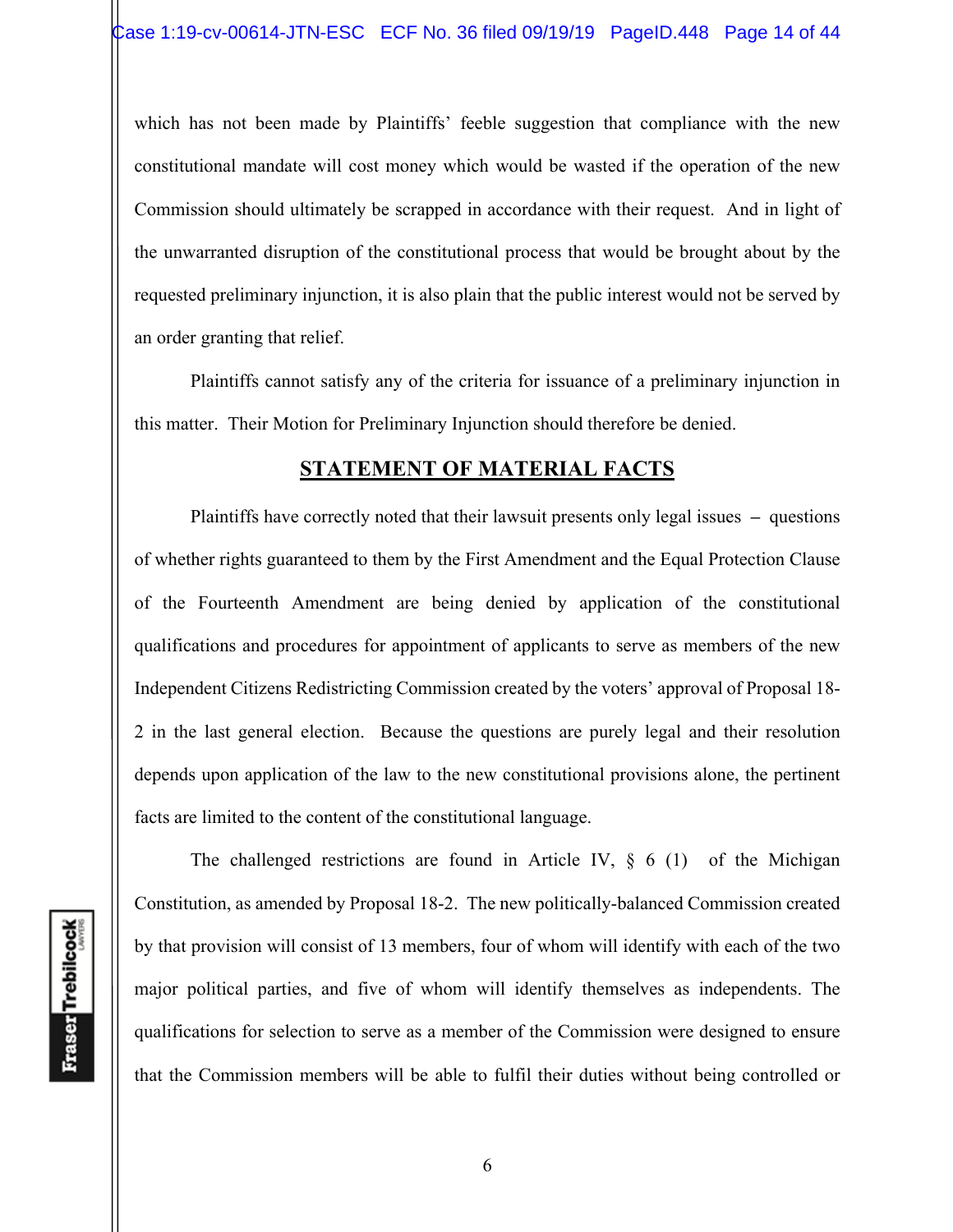improperly influenced by politicians, special interests or political parties. The new language of

Article IV,  $\S 6(1)$  lists the required qualifications as follows:

"(1) An independent citizens redistricting commission for state legislative and congressional districts (hereinafter, the "commission") is hereby established as a permanent commission in the legislative branch. The commission shall consist of 13 commissioners. The commission shall adopt a redistricting plan for each of the following types of districts: state senate districts, state house of representative districts, and congressional districts. Each commissioner shall:

(a) Be registered and eligible to vote in the State of Michigan;

(b) Not currently be or in the past 6 years have been any of the following:

 (i) A declared candidate for partisan federal, state, or local office;

(ii) An elected official to partisan federal, state, or local office;

 (iii) An officer or member of the governing body of a national, state, or local political party;

 (iv) A paid consultant or employee of a federal, state, or local elected official or political candidate, of a federal, state, or local political candidate's campaign, or of a political action committee;

(v) An employee of the legislature;

 (vi) Any person who is registered as a lobbyist agent with the Michigan bureau of elections, or any employee of such person; or

 (vii) An unclassified state employee who is exempt from classification in state civil service pursuant to article XI, section 5, except for employees of courts of record, employees of the state institutions of higher education, and persons in the armed forces of the state;

 (c) Not be a parent, stepparent, child, stepchild, or spouse of any individual disqualified under part (1)(b) of this section; or

 (d) Not be otherwise disqualified for appointed or elected office by this constitution."

Under the new provisions of Article IV,  $\S 6(2)$ , the Secretary of State is required to

administer the process for selection of the Commissioners according to the timetable provided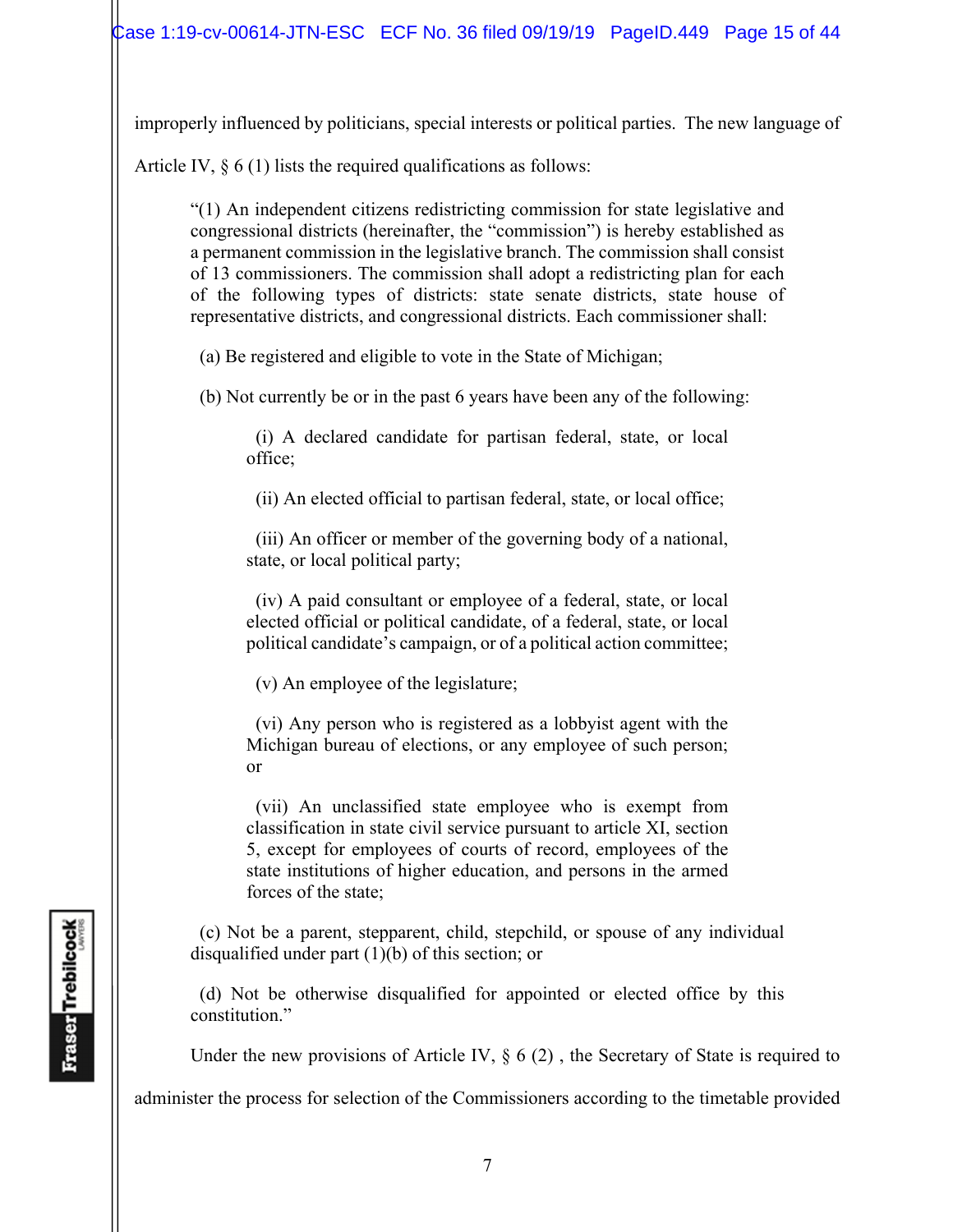therein. The Secretary is required to make applications for Commissioner available to the public by January 1st of the year of the decennial census **–** 2020, in the first instance. Article IV,  $\S 6 (2)(a)(i)$ . The Secretary is required to accept applications for Commissioner until June  $1<sup>st</sup>$  of that year. Article IV, § 6 (2)(b). By July  $1<sup>st</sup>$  of that year, the Secretary must eliminate incomplete applications and applications submitted by applicants who do not satisfy the required qualifications and separate the eligible candidates into separate pools for applicants identifying themselves as affiliated with each of the two major political parties and those identifying themselves as being unaffiliated with either of those parties. Article IV,  $\S 6 (2)(d).$ <sup>3</sup> The majority and minority leaders of the state Senate and House of Representatives will each have an opportunity to strike up to five candidates from any of the pools of applicants until August 1<sup>st</sup> of that year. Article IV,  $\S 6 (2)(e)$ . By September 1<sup>st</sup> of that year, the Secretary must make the final selection of Commissioners from the remaining candidates in the three pools of candidates by random selection. Article IV,  $\S 6$  (2)(f).

 The new constitutional language requires that all meetings and deliberations of the Commission be open to the public, that the Commission must receive proposed redistricting plans and supporting materials for consideration, and that all plans and other written materials submitted for its consideration will be public records. Article IV,  $\S 6 (8)$ , (9) and (10). Thus, each of the Plaintiffs will have an opportunity to participate in the public proceedings and deliberations, to address the members of the Commission to make their wishes known, and to present any data or proposals that they might care to present, to the same extent that all members of the public will be allowed to do so.

<sup>&</sup>lt;sup>3</sup> The Court should note that the new constitutional provisions do not provide or allow the Secretary of State any role as an arbiter of an applicant's political credentials, as Plaintiffs have erroneously claimed on Pages 1 and 2 of their supporting brief. Page ID.44-45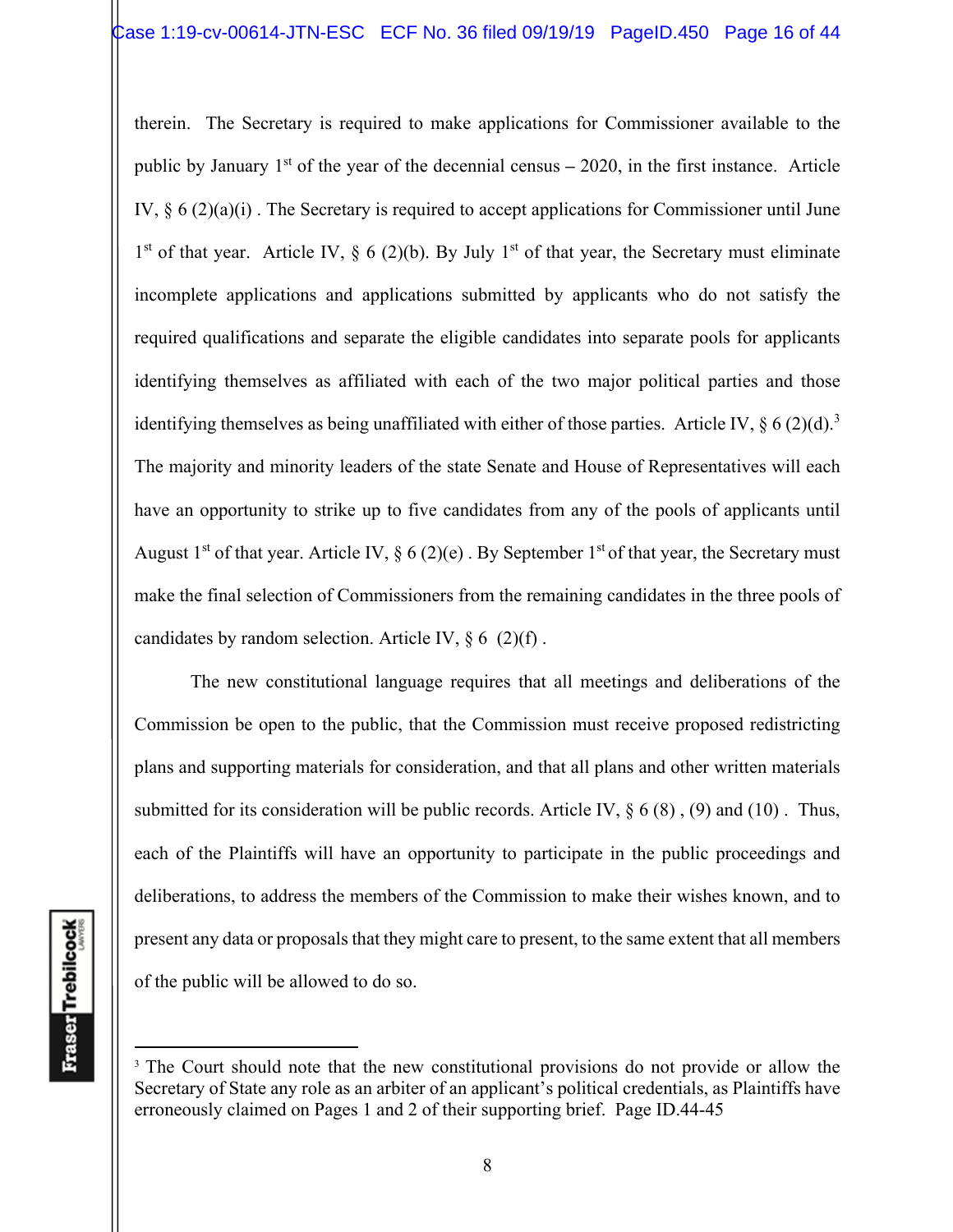To promote and ensure the desired transparency, the new Article IV,  $\S 6$  (11) requires that all discussions and communications of redistricting matters be in writing or conducted in the course of open public meetings of the Commission:

"The commission, its members, staff, attorneys, and consultants shall not discuss redistricting matters with members of the public outside of an open meeting of the commission, except that a commissioner may communicate about redistricting matters with members of the public to gain information relevant to the performance of his or her duties if such communication occurs (a) in writing or (b) at a previously publicly noticed forum or town hall open to the general public."

 It is important for the Court to note that the newly amended Article IV, § 6 also includes a severability clause which prescribes severance of any provision found to be in conflict with the U.S. Constitution or federal law, and directs that the provisions of that section be implemented to the maximum extent allowable under the U.S. Constitution and federal law:

"(20) This section is self-executing. If a final court decision holds any part or parts of this section to be in conflict with the United States constitution or federal law, the section shall be implemented to the maximum extent that the United States constitution and federal law permit. Any provision held invalid is severable from the remaining portions of this section."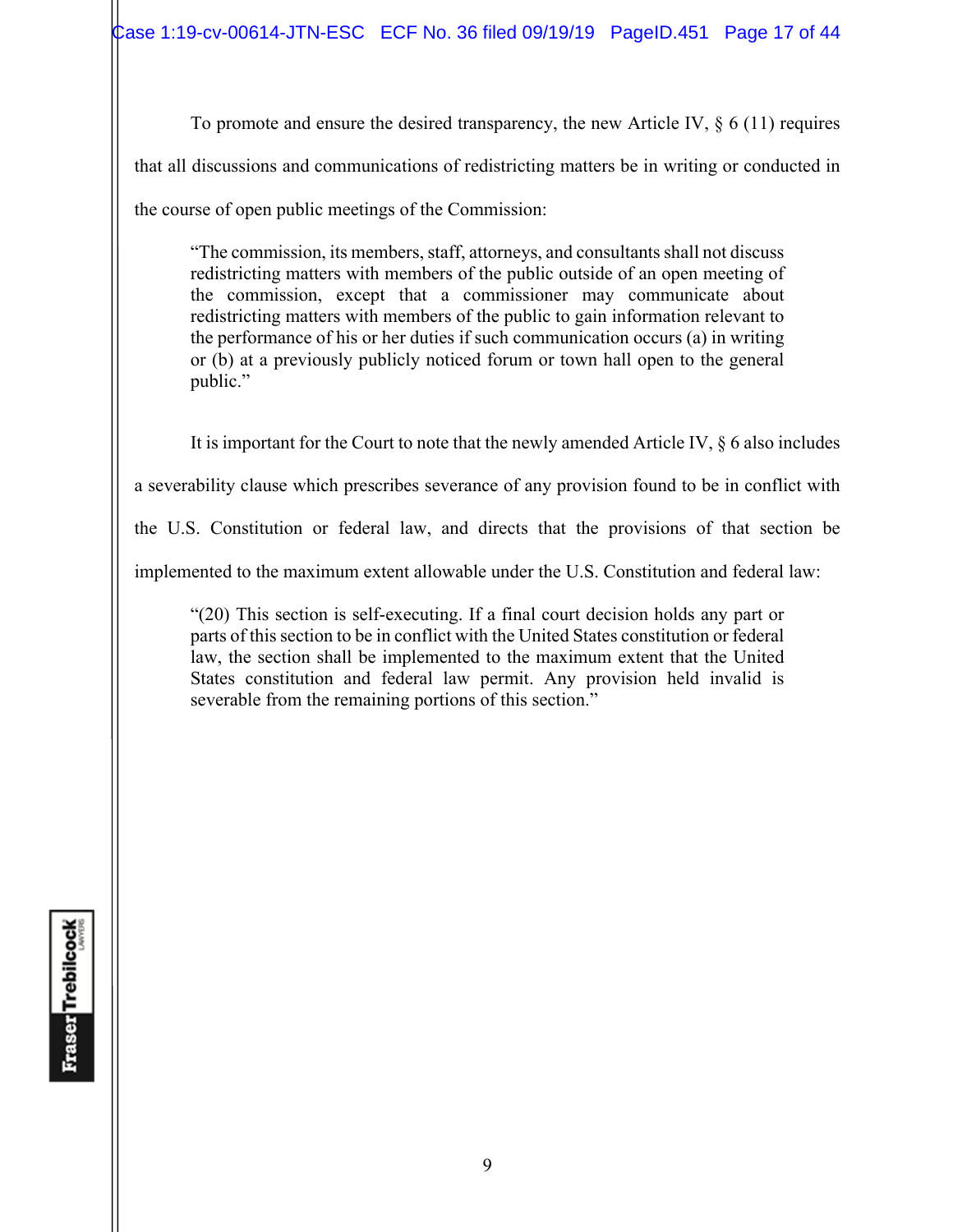## **LEGAL ARGUMENTS**

### **I. THE INDIVIDUAL PLAINTIFFS' REQUEST FOR PRELIMINARY INJUNCTIVE RELIEF SHOULD BE DENIED FOR LACK OF STANDING.**

The individual Plaintiffs lack standing to seek the relief requested in their Complaint and Motion for Preliminary Injunction because their submissions have made it plain that the relief requested would not redress the injury alleged, and that their claims are, in reality, an assertion of generalized grievances shared by all the individuals who were opposed the approval of Proposal 18-2.

It is well established that a federal court is not "a forum for generalized grievances." *Gill v. Whitford,* \_\_\_ U.S. \_\_\_; 138 S.Ct. 1916, 1929; 201 L.Ed.2d 313 (2018); *Warth v. Seldin,*  422 U.S. 490; 95 S.C. 2197, 2205; 45 L.Ed2d 343 (1975). Thus, a plaintiff must meet three requirements which together constitute the "irreducible constitutional minimum" for standing to satisfy the Article III "case or controversy" requirement: 1) an "injury in fact" – a harm that is both "concrete" and "actual or imminent, not conjectural or hypothetical"; 2) that the alleged injury is fairly traceable to the challenged conduct of the defendant"; and 3) that there is "a 'substantial likelihood' that the requested relief will remedy the alleged injury in fact." *Id.*; *Vermont Agency of Natural Resources v. United States, ex rel. Stevens,* 529 U.S. 765; 120 S.Ct. 1858, 1861-1862; 146 L.Ed.2d 836 (2000); *Lujan v Defenders of Wildlife,* 504 U.S. 555, 560- 561;112 S.Ct. 2130, 2136; 119 L.Ed2d 351 (1992).

The individual Plaintiffs cannot establish standing in this matter for a number of reasons. First, as the Supreme Court noted in *Lujan*, "it must be 'likely,' as opposed to merely 'speculative' that the injury will be 'redressed by a favorable decision.'" 112 S.Ct. at 2136. These Plaintiffs have asserted in passing that they wish to serve on the new Commission, although the sincerity of that claim seems doubtful in light of the relief that they seek, which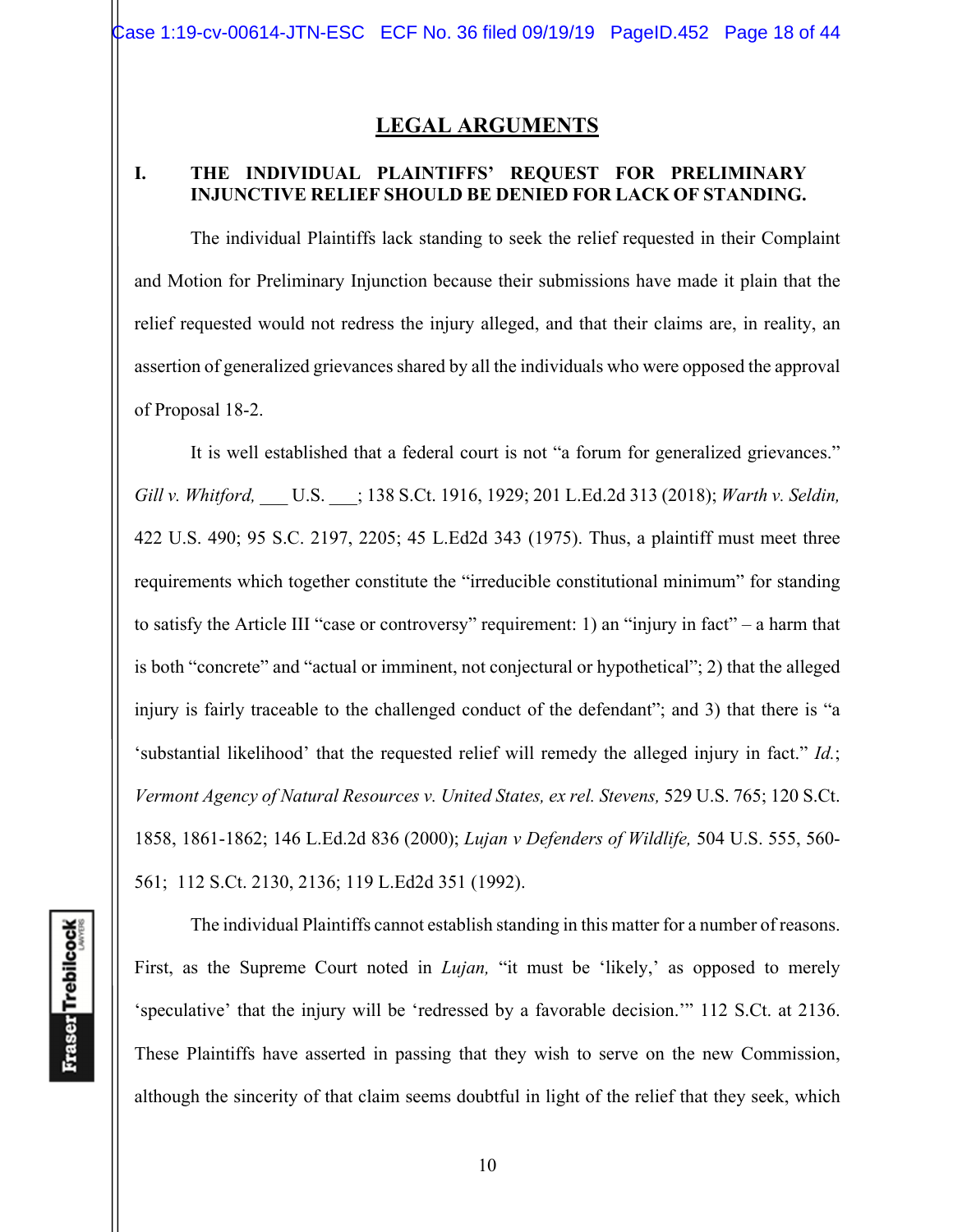would prevent any implementation or use of that Commission. But if it were assumed that any of them actually desire to serve and the constitutional restrictions were limited in a way that would allow them to do so, they would then have the same minimal chance of being randomly selected that any other applicant would have. Under these circumstances, there is no basis for the Court to conclude that it would be "likely," as opposed to purely "speculative" that an inability to serve on the commission would be remedied by a favorable decision in this matter.

Second, the prayer for relief made in Plaintiffs' Complaint and their present Motion for Preliminary Injunction has shown that the individual Plaintiffs are not seeking a remedy that would allow them an opportunity to serve on the new Commission at all. It shows, instead, that Plaintiffs are seeking to prevent any implementation or use of the Commission to accomplish the purpose that the voters of Michigan intended. And this, in turn, provides irrefutable proof that their objections to the qualifications for selection to serve are generalized grievances shared by everyone who voted "no" on Proposal 18-2. As the Supreme Court held in *Vermont Agency of Natural Resources, supra,* the third requirement for Article III standing **–** the showing of "redressability" **–** requires proof of "a 'substantial likelihood' that the requested relief will remedy the alleged injury in fact." 120 S.Ct. at 1861, 1862. *Accord, Davis v. Detroit Public Schools Community District,* 899 F.3d 437, 443-444 (6th Cir. 2018); *Babcock v. Michigan,* 812 F.3d 531, 539 (6<sup>th</sup> Cir. 2016). Thus, as the Supreme Court aptly noted in *Steel Co v Citizens for a Better Environment,* 523 U.S. 83, 107; 118 S.Ct. 1003, 1019; 140 L.Ed.2d 210 (1998), "[r]elief that does not remedy the injury suffered cannot bootstrap a plaintiff into federal court; that is the very essence of the redressability requirement."

Finally, the other injuries that the individual Plaintiffs have allegedly suffered as individual members of the Republican Party are not particularized injuries suffered by any of

**Fraser** Trebilcock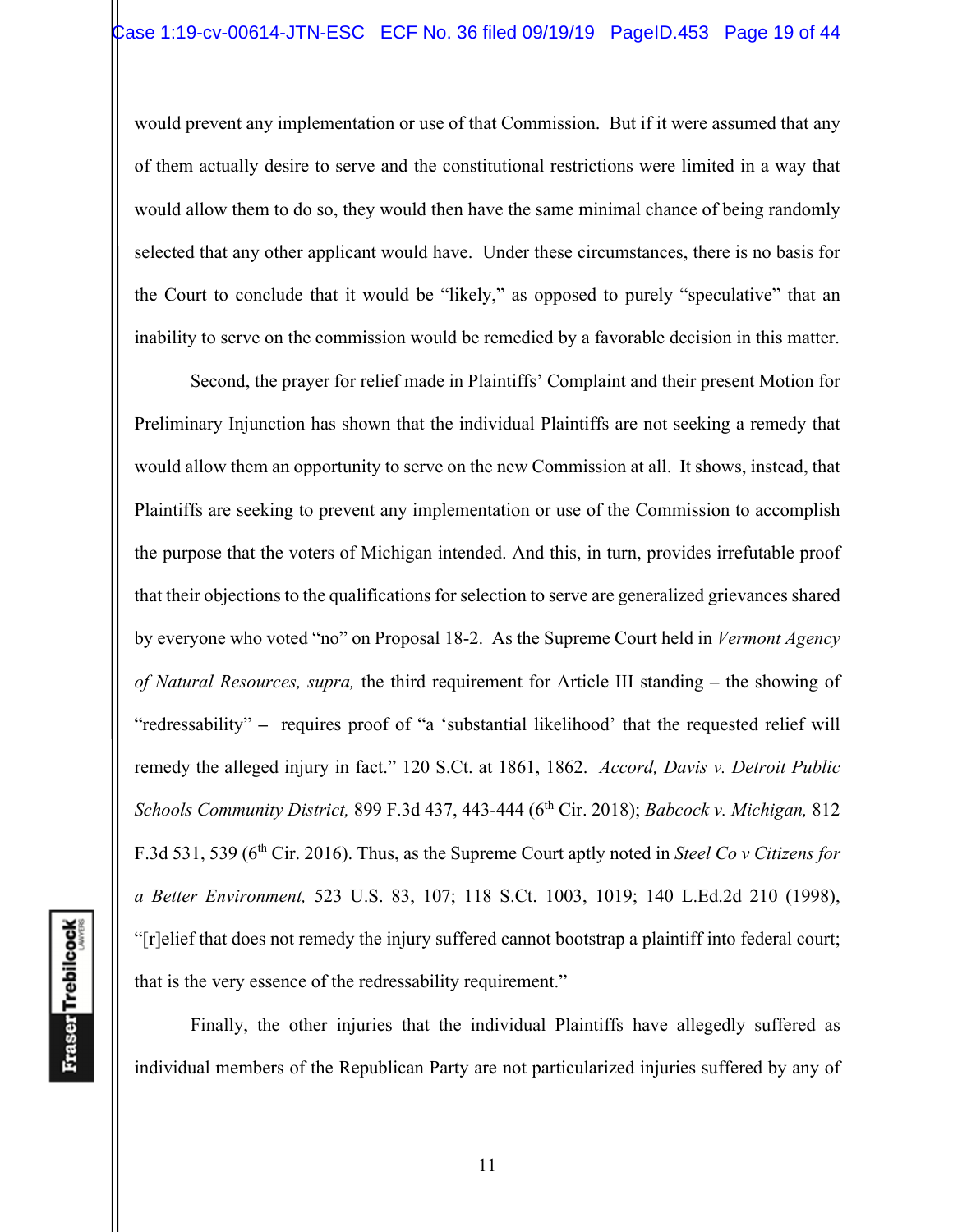them as individuals; they are instead generalized grievances commonly shared by all of Michigan's citizens who were opposed to the approval of Proposal 18-2. To establish standing, these Plaintiffs must show that they have suffered the "invasion of a legally protected interest" that is "concrete and particularized" *i.e.,* an injury which "affects the plaintiff in a personal and individual way." *Gill v. Whitford, supra,* 138 S.Ct. at 1929, quoting *Lujan v Defenders of Wildlife,* 504 U.S. at 560. If they object to the procedures for selection of Commissioners; the allocation of commissioners between persons affiliated with the major political parties and those who are independents or unaffiliated with any party; the inability of the Republican Party to approve or select applicants of its choosing; or the restrictions imposed upon the activities of those selected to serve as commissioners, staff or consultants, their objections are no more particularized than the same or similar objections shared by any other members of the public who were opposed to approval of the proposed amendment. Thus, the individual Plaintiffs do not have standing to assert their claim for the requested relief in this matter. Because this Court is not a forum for generalized grievances, their motion should be denied, and their Complaint dismissed.

## **II. PLAINTIFFS CANNOT SATISFY THE REQUIREMENTS FOR ISSUANCE OF PRELIMINARY INJUNCTIVE RELIEF.**

#### **A. THE REQUIRED CRITERIA FOR ISSUANCE OF PRELIMINARY INJUNCTIVE RELIEF.**

The following factors are considered in evaluating a motion for preliminary injunction: (1) whether the movant has a strong likelihood of success on the merits; (2) whether the movant would otherwise suffer irreparable injury; (3) whether the public interest would be served by issuance of a preliminary injunction; and (4) whether issuance of a preliminary injunction would cause substantial harm to others. *Summit County Democratic Central and Executive*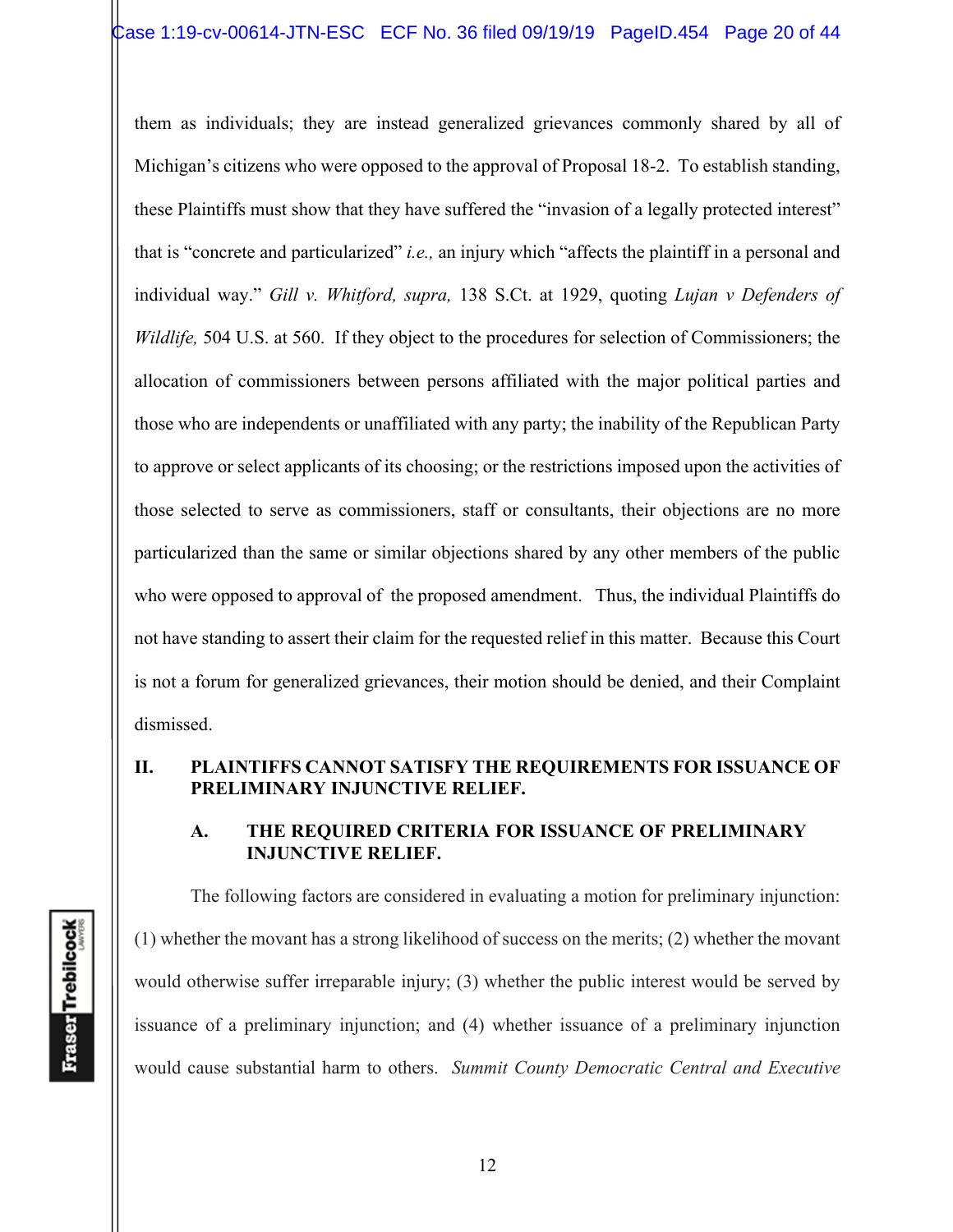*Committee v. Blackwell*, 388 F.3d 547, 550 (6th Cir. 2004). These factors are not prerequisites that must be met but are interrelated considerations that must be balanced together. *Nader v. Blackwell*, 230 F.3d 833, 834 (6th Cir. 2000). However, "'[a] finding of irreparable harm is the single most important consideration that the Court must examine when ruling upon a motion for a preliminary injunction.'" *Apex Tool Group, Inc. v. Wessels,* 119 F.Supp.3d 599, 609 (E.D. Mich 2015) (citation omitted); *See also*, *Paw Paw Wine Dist., Inc. v. Joseph E. Seagram & Sons, Inc.,* 603 F.Supp. 398, 401 (W.D. Mich. 1985). When irreparable harm is lacking, as it is in the case at bar, that one factor standing alone balances strongly against the issuance of an injunction. *See*, *Apex Tool*, 119 F.Supp.3d at 609.

## **B. THE PLAINTIFFS CANNOT ESTABLISH A STRONG LIKELIHOOD OF SUCCESS ON THE MERITS.**

Plaintiff MRP and the individual Plaintiffs have brought a facial challenge to Michigan's independent citizens redistricting commission, prior to the selection of any commissioners or any work of the Commission. "[A] plaintiff can only succeed in a facial challenge by 'establish[ing] that no set of circumstances exists under which the Act would be valid,' *i.e.*, that the law is unconstitutional in all its applications." *Washington State Grange v. Washington State Republican Party*, 552 U.S. 442, 449; 128 S.Ct. 1184; 170 L.Ed.2d 151 (2008), quoting *United States v. Salerno*, 481 U.S. 739, 745; 107 S.Ct. 2095; 95 L.Ed.2d 697 (1987). A facial challenge fails where the law has a "plainly legitimate sweep," *id.* (quotation marks omitted), and courts considering facial challenges "must be careful not to go beyond the statute's facial requirements and speculate about 'hypothetical' or 'imaginary' cases." *Id.* at 450, quoting *United States v. Raines*, 362 U.S. 17, 22; 80 S.Ct. 519; 4 L.Ed.2d 524 (1960). Facial challenges are "disfavored" and "run contrary to the fundamental principle of judicial restraint," thereby "short circuit[ing] the democratic process by preventing laws embodying the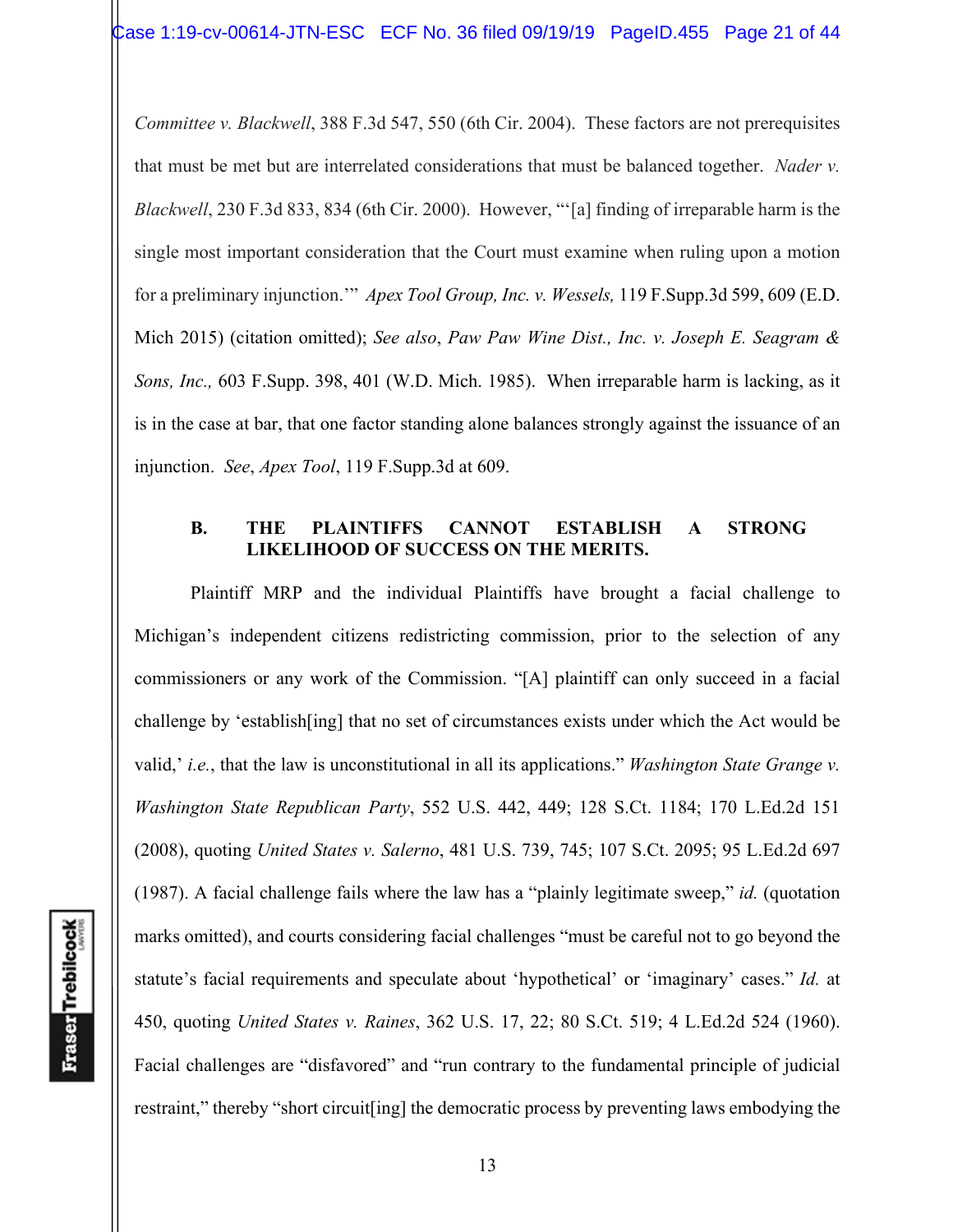will of the people from being implemented in a manner consistent with the Constitution." *Id.* at 450-45. The Plaintiffs have fallen far short of carrying their burden to sustain their facial challenge.

## **1. THE CONSTITUTIONAL PROCESS FOR SELECTION OF COMMISSIONERS DOES NOT VIOLATE PLAINTIFFS' FREEDOM OF ASSOCIATION.**

### **THE SELECTION PROCESS DOES NOT VIOLATE MRP'S FREEDOM OF ASSOCIATION.**

 The commissioner selection process does not violate MRP's freedom of association. The First Amendment protects the freedom of political parties to associate with candidates and voters as part of the process of "choosing the party's nominee" for elective office. *Cal. Democratic Party v. Jones*, 530 U.S. 567, 575; 120 S.Ct. 2402; 147 L.Ed.2d 502 (2000). "Under our political system, a basic function of a political party is to select the candidates for public office to be offered to the voters at general elections." *Kusper v. Pontikes*, 414 U.S. 51, 58; 94 S.Ct. 303; 38 L.Ed.2d 260 (1973). The Supreme Court has thus held that when states establish electoral processes designed to identify the nominee of a political party for an elected office, they cannot force the party to "open[ ] it up to persons wholly unaffiliated with the party" so as to create "forced association" that "chang[es] the parties' message," unless the state proves its system is narrowly tailored to advance a compelling state interest. *Jones*, 530 U.S. at 581-82.

 On the other hand, the Supreme Court has held that political parties' associational rights are *not* implicated by an electoral process whose purpose is not to identify a party's "nominee." In *Washington State Grange*, *supra*, several Washington state political parties brought a facial challenge to the state's primary system, which had been adopted by voter initiative, contending that it violated their First Amendment associational rights. Under Washington's system, candidates designate their party preference on their declaration of candidacy, and "[a] political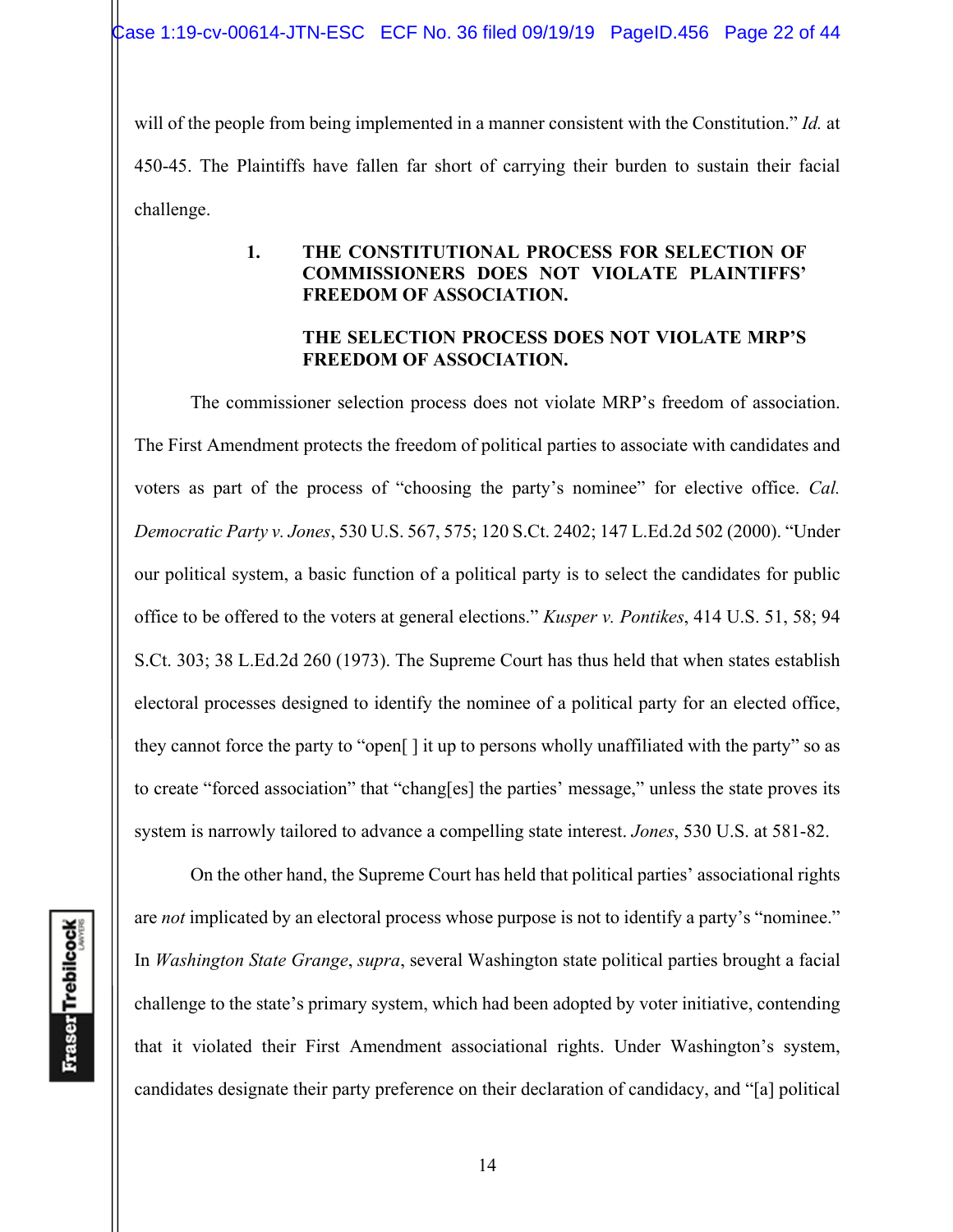party cannot prevent a candidate who is unaffiliated with, or even repugnant to, the party from designating it as his party of preference." 552 U.S. at 447. The two candidates with the highest votes in the primary—regardless of party affiliation—advance to the general election. *Id.* at 447-48.

The Court upheld Washington's system, rejecting the political parties' comparison to the California system the Court had invalidated in *Jones*. "[U]nlike the California primary, the [Washington system] does not, by its terms, choose parties' nominees. The essence of nomination—the choice of a party representative—does not occur under [Washington's law]. The law never refers to candidates as nominees of any party, nor does it treat them as such." *Id.* at 453. Instead, the law serves to "winnow the number of candidates to a final list of two for the general election," and political parties remain free to "nominate candidates by whatever mechanism they choose" and those candidates may participate in the state-run primary. *Id.* The Court likewise rejected the political parties' contention that permitting self-identification by the candidates infringed on their associational rights because voters might assume the candidates were nominees of the parties, or "at least assume that the parties associate with, or approve of, them." *Id.* at 454. This argument, the Court said, was based upon "sheer speculation." *Id.* "There is simply no basis to presume that a well-informed electorate will interpret a candidate's partypreference designation to mean that the candidate is the party's chosen nominee or representative or that the party associates with or approves of the candidate." *Id.* The Court found this "especially true . . . given that it was the voters of Washington themselves, rather than their elected representatives, who enacted [the law]." *Id.* at 455. The Court thus upheld the law as facially constitutional. *Id.* at 458-459.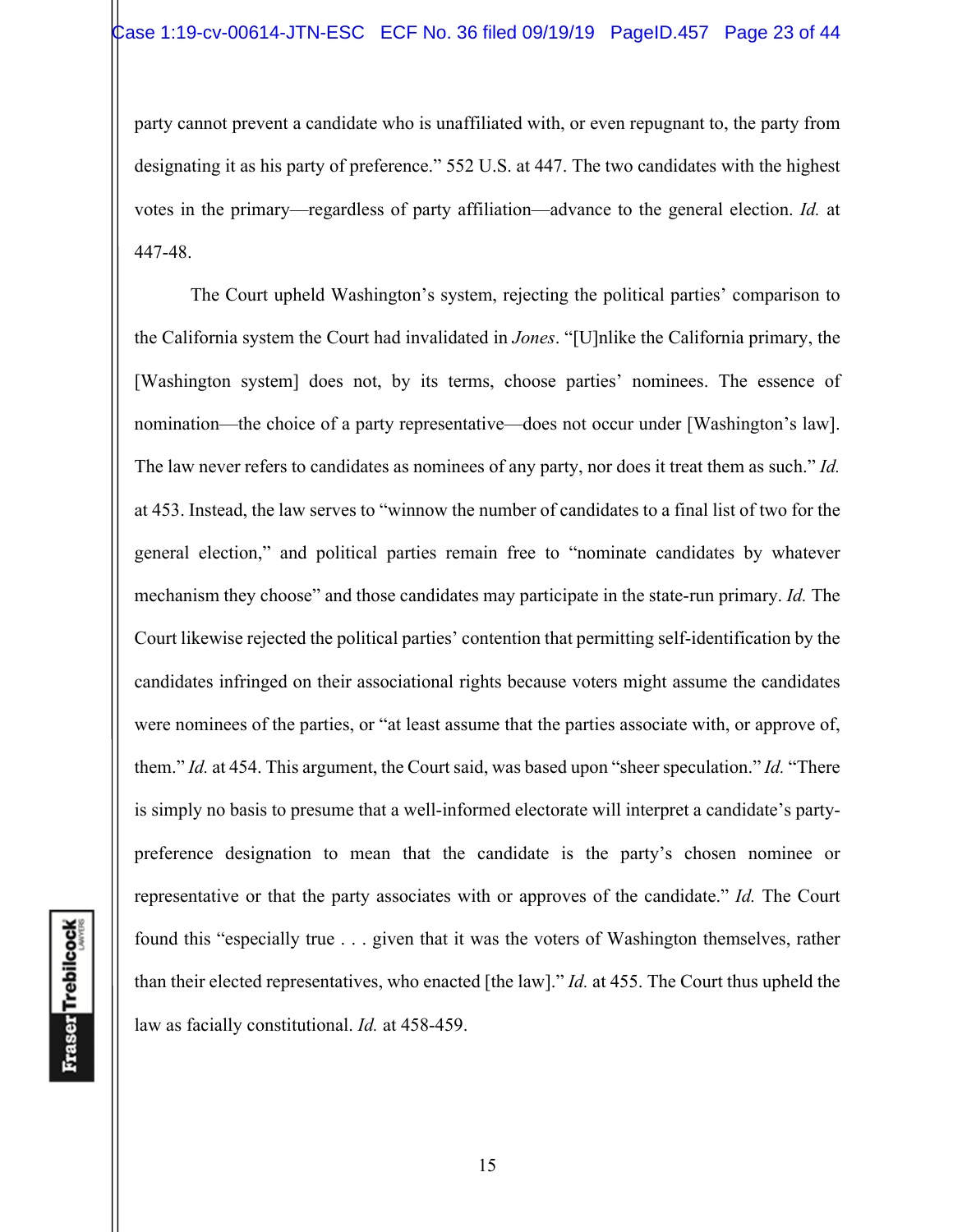The commissioner selection process adopted by Michigan's voters does not violate MRP's associational rights. First, the cases upon which MRP relies all relate to the process for choosing a party's nominee for *elected office*. The Commission is not an elected office, but rather is a randomly drawn cross-section of citizens tasked with drawing redistricting plans in a nonpartisan manner. The selection process for Michigan's redistricting commissioners has none of the characteristics that motivated the Court's decision in *Jones*. Unlike a political party's nominee for elected office, a commissioner on Michigan's independent redistricting commission does not "determine[ ] the party's positions on the most significant public policy issues of the day" or "become[ ] the party's ambassador to the general electorate in winning it over to the party's views." *Jones*, 530 U.S. at 575. Nor are redistricting commissioners tasked with being "a standard bearer who best represents the party's ideologies and preferences." *Id.* Indeed, quite the contrary—the voters of Michigan determined that commissioners should be prohibited from seeking to advantage political parties in adopting redistricting plans. *See,* Mich. Const. Article IV  $\S 6(13)(d)$  ("Districts shall not provide a disproportionate advantage to any political party.").

MRP points to no case in which a court has concluded that a political party's associational rights are infringed because it does not get to choose who will sit on a government commission. Such commissions—including those with partisan affiliation as a membership requirement—are commonplace in federal and state law. Indeed, the Supreme Court in *Jones* the case upon which MRP primarily relies—recognized as much, without hint that such commissions were constitutionally infirm because their members are not chosen by political parties. *See Jones*, 530 U.S. at 585 (citing the Federal Communications Commission, Board of Directors of Corporation for Public Broadcasting, and Equal Employment Opportunity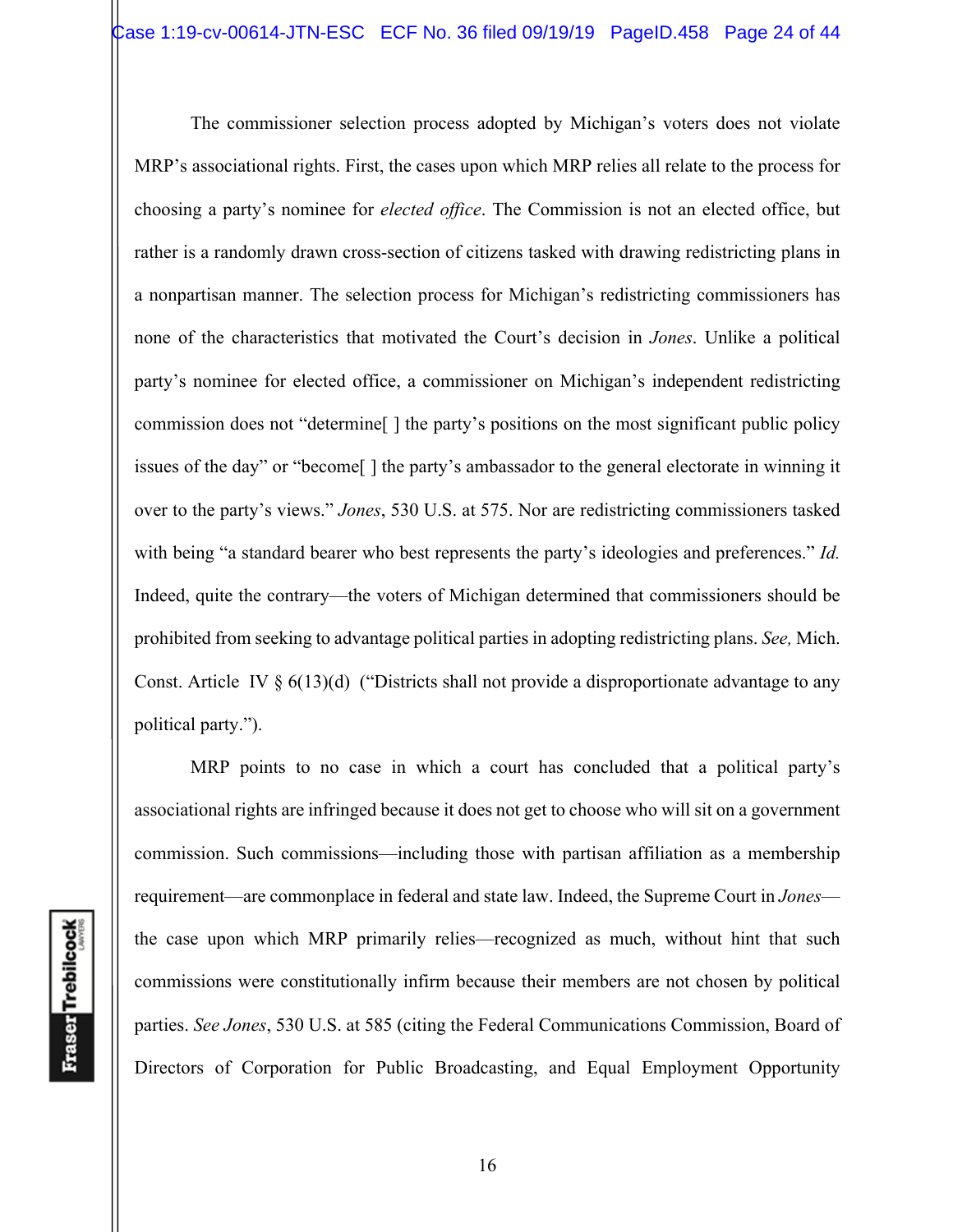Commission and noting that "federal statutes . . . require a declaration of party affiliation as a condition of appointment to certain offices"). If MRP's theory were correct, then a substantial number of federal and state commissions would be unconstitutional because national and state political parties are uninvolved in their membership selection. *See, e.g.*, 52 U.S.C. § 301016(a)(1) (Federal Election Commission); 15 U.S.C. § 41 (Federal Trade Commission); 28 U.S.C. § 78d (Securities Exchange Commission); 42 U.S.C. § 7171(b) (Federal Energy Regulatory Commission); 47 U.S.C. § 154(b)(5) (Federal Communications Commission); 47 U.S.C. § 396(c)(1) (Board of Directors for Corporation for Public Broadcasting); 42 U.S.C. § 2000e-4(a) (Equal Employment Opportunity Commission); S*ee also* Mich. Const. Article II § 7 (Board of Canvassers); *id.* Article II § 29 (Civil Rights Commission); *id.* Article XI § 5 (Civil Service Commission). Political parties have no First Amendment associational right to dictate the membership of government commissions.

Moreover, like the primary election process in *Washington State Grange*, the commission selection process challenged in this case does not "choose parties' nominees. . . . The law never refers to the [prospective commissioners] as nominees of any party, nor does it treat them as such." 552 U.S. at 453. In fact, the commissioners of the new Redistricting Commission are clearly intended *not* to be nominees of political parties, and they are not tasked with representing the interests of political parties. *See, e.g.*, Mich. Const. Article IV § 6 (1) (characterizing the commission as an "independent citizens redistricting commission"); *id.* § 6 (1)(b) (excluding from commission membership various leaders of political parties and partisan officeholders, candidates, and close associates); *id.* § 6(13)(d) (prohibiting the Commission from drawing maps to disproportionately favor a political party). The fact that the selection procedure allocates a certain number of seats to commissioners who self-identify as affiliated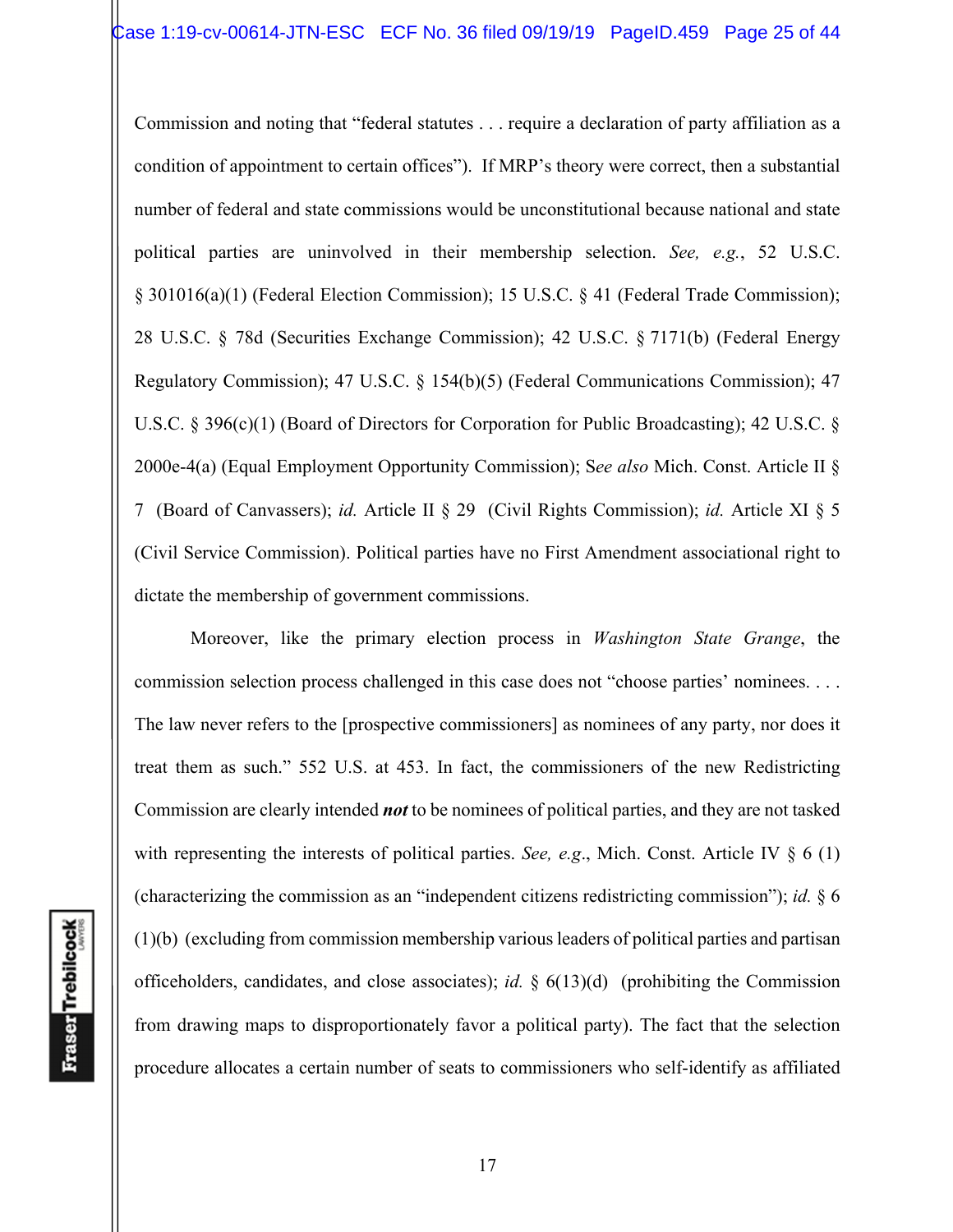(or unaffiliated) with the two major political parties does not transform the commissioners into "nominees" of those parties, rather it serves to ensure that the commission's decisions reflect some level of bipartisan or cross-partisan consensus. *See, e.g.*, *id.* § 6(14)(c) (requiring a final redistricting plan to have majority support, including at least two commissioners self-affiliated with each of the two major political parties and two unaffiliated commissioners). Nor does the grant of preemptive strikes to legislative leaders injure MRP's associational rights. The commissioners are not nominees of the political parties, and thus the political parties have no First Amendment right to control the selection process of commissioners. If MRP has no First Amendment right to select commissioners, it likewise has no First Amendment right to prevent the striking of prospective commissioners from the pools of applicants.4

In addition, the fact that prospective commissioners self-designate their party affiliation (or non-affiliation) does not implicate MRP's associational rights. As the Court held in *Washington State Grange*, a political party has no associational injury from a candidate's selfdesignation of affiliation so long as the candidates are not deemed "nominees" of the party. 552 U.S. at 453. Such is the case here. And MRP does not even contend, as the plaintiffs unsuccessfully did in *Washington State Grange*, that there is a risk that the public will confuse the commissioners to be nominees or representatives of the Republican Party. (Plaintiff's Brief in Support of Motion for Preliminary Injunction, PageID. 60-61) Instead, MRP merely contends that it will be difficult for MRP's "affiliated legislative leaders"—who each have the

<sup>&</sup>lt;sup>4</sup> In any event, if a Democratic legislative leader strikes a Republican commissioner applicant, MRP's freedom of association will not be injured. Republican legislators have the same opportunity to strike applicants self-affiliated with the Democratic Party and/or applicants selfidentified as unaffiliated, and MRP can continue to associate with stricken applicants, and *vice versa*. There is no First Amendment interest implicated; MRP has no First Amendment right to have its preferred applicants on the Commission, or to avoid the removal of its preferred applicants.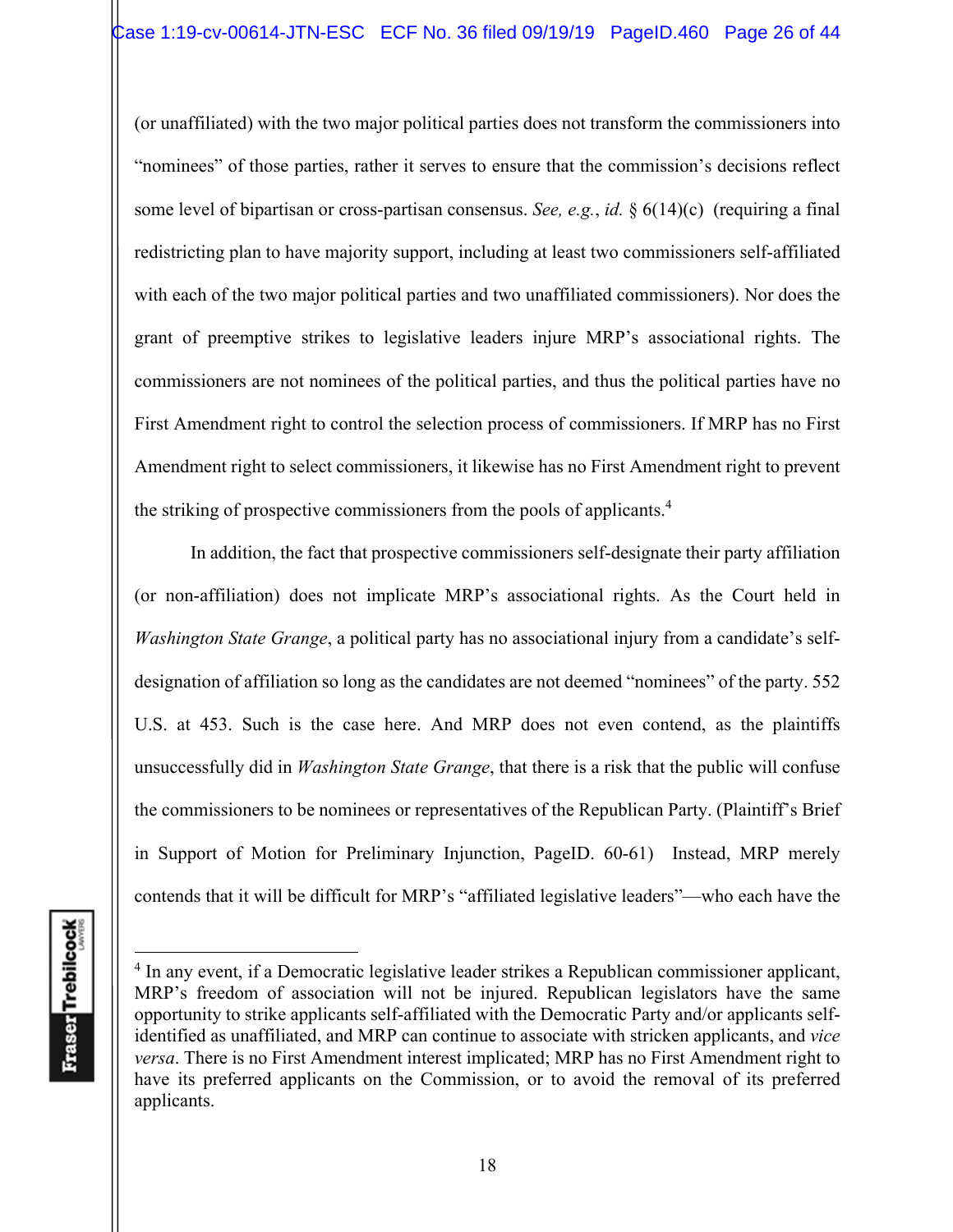ability to strike up to five commissioner candidates—to know which self-identified Republicans among the prospective commissioners are "bona fide affiliates of MRP." *Id.,* PageID. 60. That is so, MRP says, because the party is not involved in their selection and Michigan lacks voter registration by political party, which it calls a "preexisting validator of intent." *Id.* But MRP has no constitutional right to have "bona fide affiliates" as commissioners, and it has no associational right to preclude the service of commissioners who self-designate their party affiliations.5 *See Washington State Grange*, 552 U.S. at 453-455. The entire purpose of the voters' enactment of the commission was to *limit* the ability of those with conflicts of interest including political parties—to control the outcome of redistricting.

At bottom, MRP has no "forced association" claim—the commissioner selection process does not require any association at all between commissioner applicants and MRP as an organization. MRP's image, membership, or policy views are not compromised by the commissioner selection process, and MRP is no more required to associate with the commissioners than were the political parties in *Washington State Grange* required to associate with the self-affiliating candidates. Instead, MRP's actual objection is that it—and its "affiliated legislative leaders," *id.,* PageID 60 —were stripped of power over redistricting by the voters. But MRP has no First Amendment right to control redistricting, or to engage in partisan gerrymandering. As a result, its attempt to shoehorn its objection to losing control over redistricting into a First Amendment claim fails.<sup>6</sup>

<sup>&</sup>lt;sup>5</sup> MRP suggests that the risks it identifies would be minimized if Michigan voters declared their party affiliations when they registered to vote. But that too is a system of self-declaration.

 $6$  Even if MRP had articulated some cognizable associational injury, whether that injury would actually come to pass following the selection of commissioners is entirely speculative at this point. It is yet unknown who will be chosen as commissioners. MRP can certainly encourage its favored members to apply for commissioner seats, increasing the odds it will avoid the outcomes it warns of in its motion. *See, Washington State Grange*, *supra,* 552 U.S. at 449 ("[A]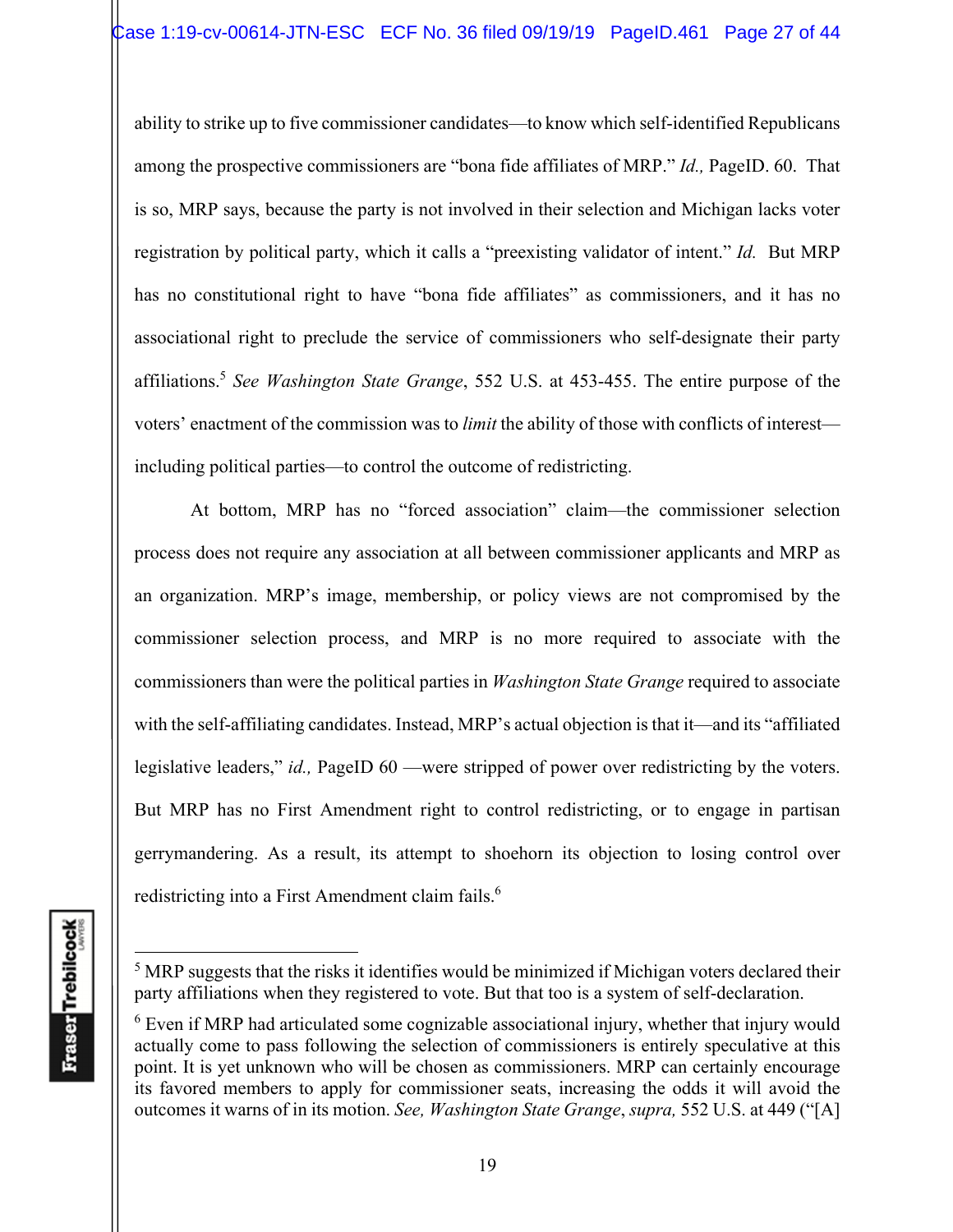## **THE COMMISSION'S QUALIFICATION REQUIREMENTS DO NOT VIOLATE THE INDIVIDUAL PLAINTIFFS' FREEDOM OF ASSOCIATION OR DENY THEM EQUAL PROTECTION.**

The Commission's qualification requirements do not violate the individual Plaintiffs' First Amendment freedom of association or the Fourteenth Amendment's Equal Protection Clause. The individual Plaintiffs' argument regarding the Commission's qualification requirements mostly repeat the arguments raised by the individual Plaintiffs in the *Daunt* action (No. 1:19-cv-614). As previously discussed, the individual Plaintiffs lack standing to raise generalized grievances and claims of speculative injuries that could not be redressed by the relief they seek. But even if they had standing, their challenges to the qualification requirements fail on the merits. Rather than burden the Court with a repetition of its arguments addressing the merits of these claims, VNP shall incorporate here its briefing in support of its Motion to Dismiss in the *Daunt* Plaintiffs' case with respect to the Commission's qualification requirements.<sup>7</sup>

The individual Plaintiffs in this case have raised an additional argument not emphasized by the *Daunt* Plaintiffs—they contend that that courts have only upheld limitations on political activities of government officials "during their current term of office" and that here there is a "total bar to service on the commission based on past political activity," (Plaintiff's Brief in Support of Motion for Preliminary Injunction, PageID. 63-64 **–** emphasis omitted). They are

plaintiff can only succeed in a facial challenge by 'establish[ing] that no set of circumstances exist under which the Act would be valid.'" (quoting *United States v. Salerno*, *supra,* 481 U.S. 739, 745 (1987) (second bracket in original)). The Court cannot "speculate about 'hypothetical' or 'imaginary' cases," *id.* at 450 (quoting *United States v. Raines*, *supra,* 362 U.S. 17, 22 (1960).

 $<sup>7</sup>$  The individual Plaintiffs' equal protection arguments in opposition to the membership</sup> qualifications fail for the same reasons their First Amendment arguments do, as explained in VNP's briefing regarding the *Daunt* Plaintiffs' First Amendment claims.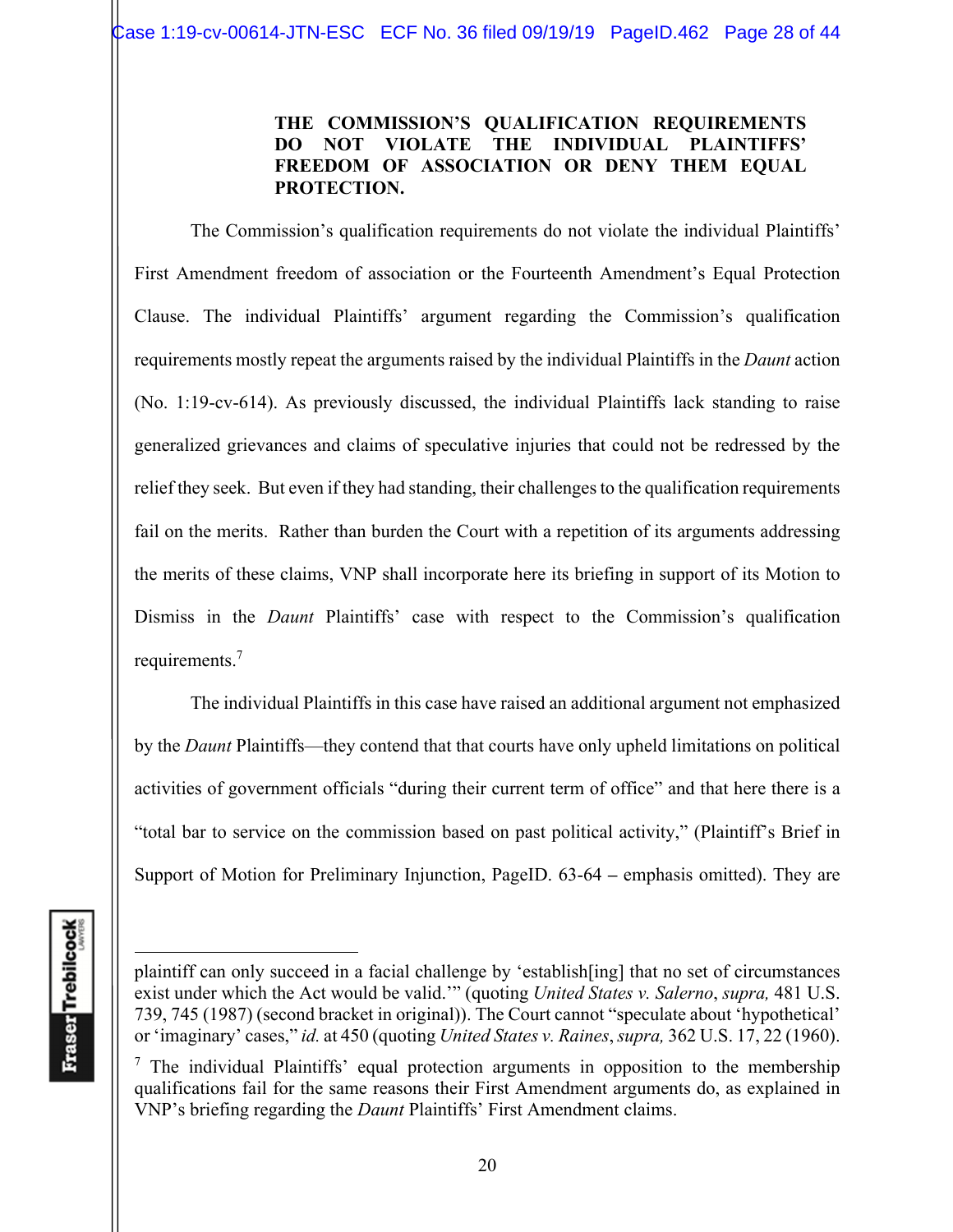mistaken. The Supreme Court has expressly held that states may guard against conflicts of interest in legislative decision-making based upon conduct that predates the term of office. *See, Nevada Commission on Ethics v. Carrigan*, 564 U.S. 117; 131 S.Ct. 2343; 180 L.Ed.2d 150 (2011). And the Sixth Circuit has upheld a lifetime ban on future legislative service based upon prior legislative service. *See, Citizens for Legislative Choice v. Miller*, 144 F.3d 916 (6th Cir. 1998). In any event, the individual Plaintiffs are wrong to contend that they face a "total bar to service on the commission." PageID. 64 (emphasis omitted). Instead, their conflicts of interest only preclude their service for a period of six years after the relevant activity ends. *See* Mich. Const. Article IV  $\S 6(1)(b)$ .

In *Clements v. Fashing*, 457 U.S. 957, 967; 102 S.Ct. 2836; 73 L.Ed.2d 508 (1982), the Supreme Court explained that "[a] 'waiting period' is hardly a significant barrier to candidacy" and that it had previously "upheld a 7-year durational residency requirement for candidacy." *Id.* (citing *Chimenko v. Stark*, 414 U.S. 802; 94 S.Ct. 125; 38 L.Ed.2d 39 (1973), *summarily aff'g* 353 F. Supp. 1211 (D.N.H. 1973). The Court concluded that such a waiting period need only "rest on a rational basis." *Id.*; *See also* 18 U.S.C. § 207(e) (establishing two-year ban on former members of Congress seeking to influence Congress). Just such a basis exists here— Michigan has a rational basis in ensuring that a prospective commissioner's conflicts of interest have truly ended—and are unlikely to begin anew—prior to entrusting them with the power to shape district lines. The individual Plaintiffs' challenge to the Commission's qualifications requirements is without merit.

> **2. THE NEW CONSTITUTIONAL PROVISIONS GOVERNING THE COMPOSITION OF THE COMMISSION AND REGULATING ITS ACTIVITIES DO NOT VIOLATE THE PLAINTIFFS' FREEDOM OF SPEECH OR DENY THEM EQUAL PROTECTION.**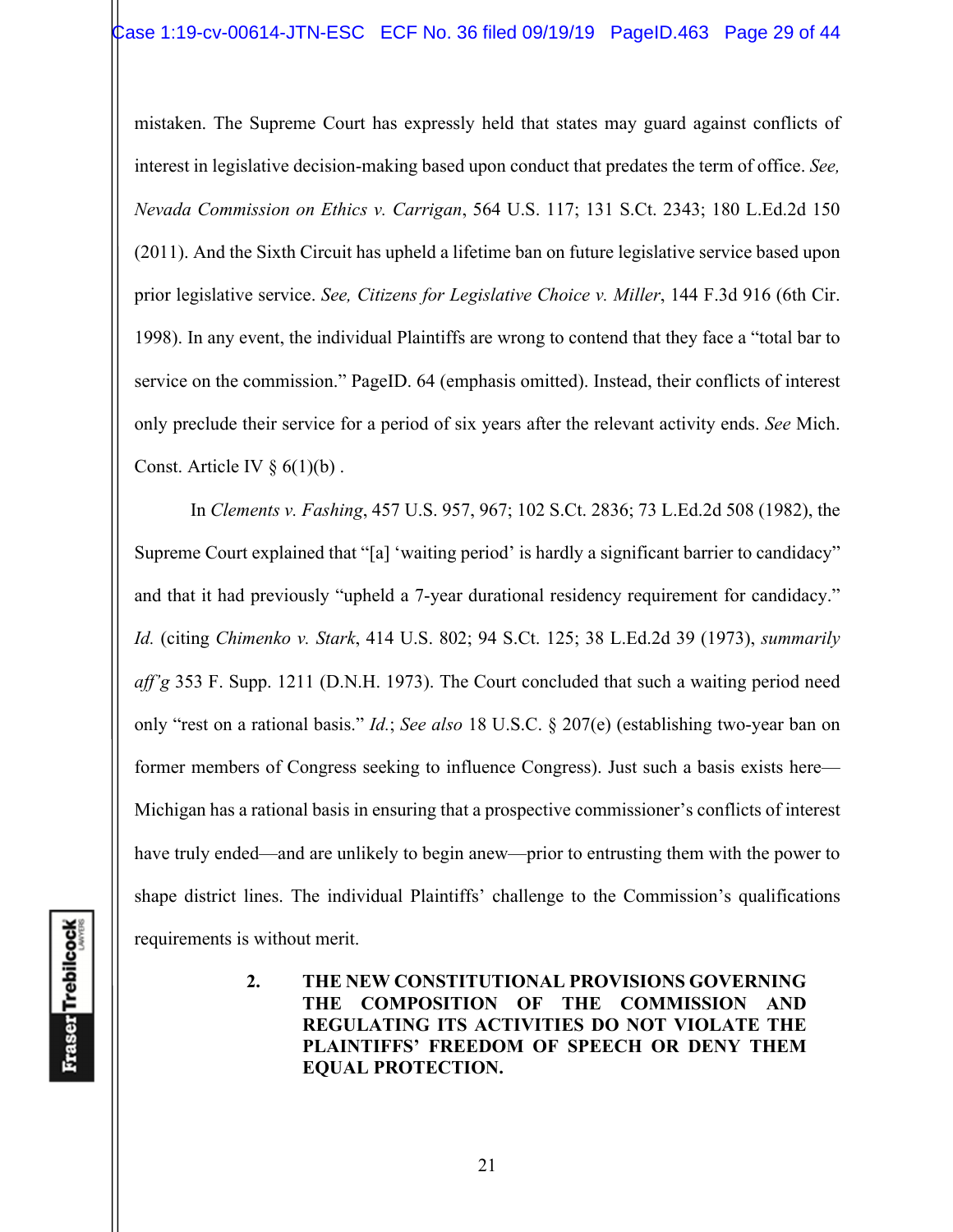The new constitutional provisions governing the composition of the Commission and regulating its activities do not violate the Plaintiffs' right to freedom of speech or deny them equal protection. They first contend that the Commission constitutes viewpoint discrimination and violates the Equal Protection Clause of the Fourteenth Amendment because it reserves four seats for each of the two major parties and five seats for those unaffiliated with the major parties. They also contend that the provision restricting commissioners from discussing redistricting matters outside of open meetings is an unlawful content-based speech restriction. As previously discussed, the individual Plaintiffs lack standing to raise either challenge, and both arguments are wrong on the merits.

#### **THE COMMISSION'S ALLOCATION OF SEATS DOES NOT CONSTITUTE VIEWPOINT DISCRIMINATION OR DENY PLAINTIFFS EQUAL PROTECTION.**

 The Commission's allocation of seats does not constitute viewpoint discrimination in violation of the First Amendment or violate the Equal Protection Clause. The Supreme Court has held that partisan affiliation may be considered as a requirement for government employment when it "is an appropriate requirement for the effective performance of the public office involved." *Branti v. Finkel*, 445 U.S. 507, 518; 100 S.Ct. 1287; 63 L.Ed.2d 574 (1980). The Sixth Circuit has explained that such is the case for, *inter alia*, "positions that are part of a group of positions filled by balancing out political party representation, or that are filled by balancing out selections made by different governmental agents or bodies." *Sowards v. Loudon Cnty., Tenn.*, 203 F.3d 426, 436 (6th Cir. 2000). Partisan views and affiliations may be considered as a qualification for such positions "without violating the First Amendment." *Id.*

 The Commission falls within the category of bodies for which political affiliation may be considered without violating the First Amendment, as the Sixth Circuit has explained. Nor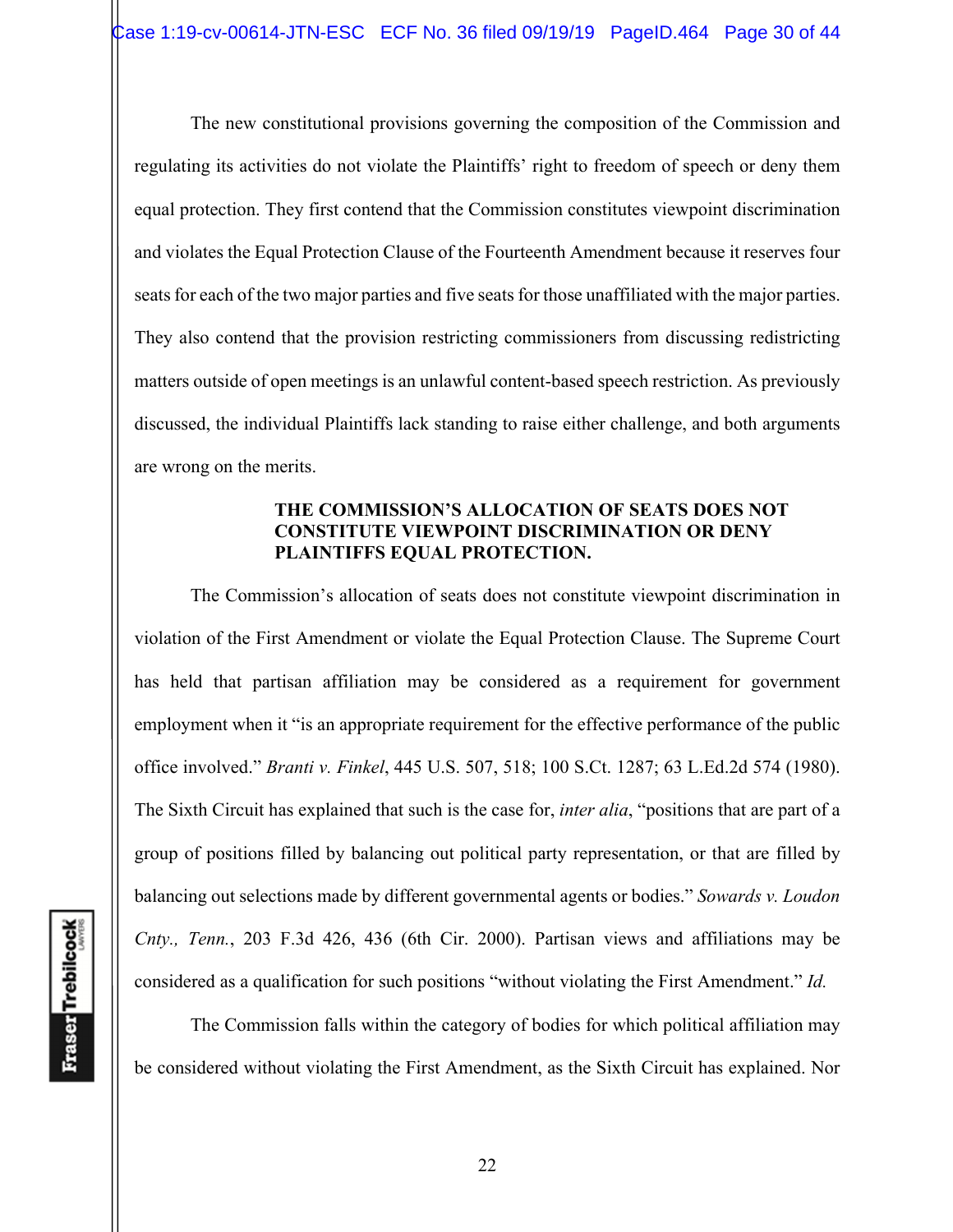is it remarkable, contrary to the Plaintiffs' contention, that applicants are required "to attest under oath either that they affiliate with one of the two major political parties and, if so, to identify the party with which they affiliate, or that they do not affiliate with either major party." PageID.66. As the Supreme Court has explained, this is common for these types of bodies and does not implicate any First Amendment rights. *See, Jones*, 530 U.S. at 585 ("If such information were generally so sacrosanct, federal statutes would not require a declaration of party affiliation as a condition of appointment to certain offices.").

 The Plaintiffs are also wrong to contend that it violates the First Amendment and the Equal Protection Clause to allocate four seats to each of the major political parties and five to those unaffiliated with the parties. They complain that by doing so, the Commission structure "seeks to suppress speech and expression motivated by Republican ideologies and perspectives, while enhancing the perspectives of commissioners who are unaffiliated with either major party by allocating more seats to that pool of applicants." PageID. 66: *Id.,* PageID.71-72 (rephrasing objection in equal protection terms). This contention is without merit.

 First, the premise of the argument is mistaken. Plaintiffs speculate that the five unaffiliated commissioners will constitute a monolithic bloc, such that their shared viewpoints will constitute a plurality view, outnumbering by one seat the commissioners affiliated with each of the two major parties. But it is more likely—perhaps substantially so—that those seats will be filled by people affiliated with various minor parties and some who are truly independent. And those five commissioners may likely have little in common with one another, and some may likely find themselves most closely aligned with the major party commissioners. Plaintiffs cannot sustain a facial constitutional challenge to the Commission's allocation of seats based upon their "speculat[ion] about hypothetical or imaginary cases." *Washington State*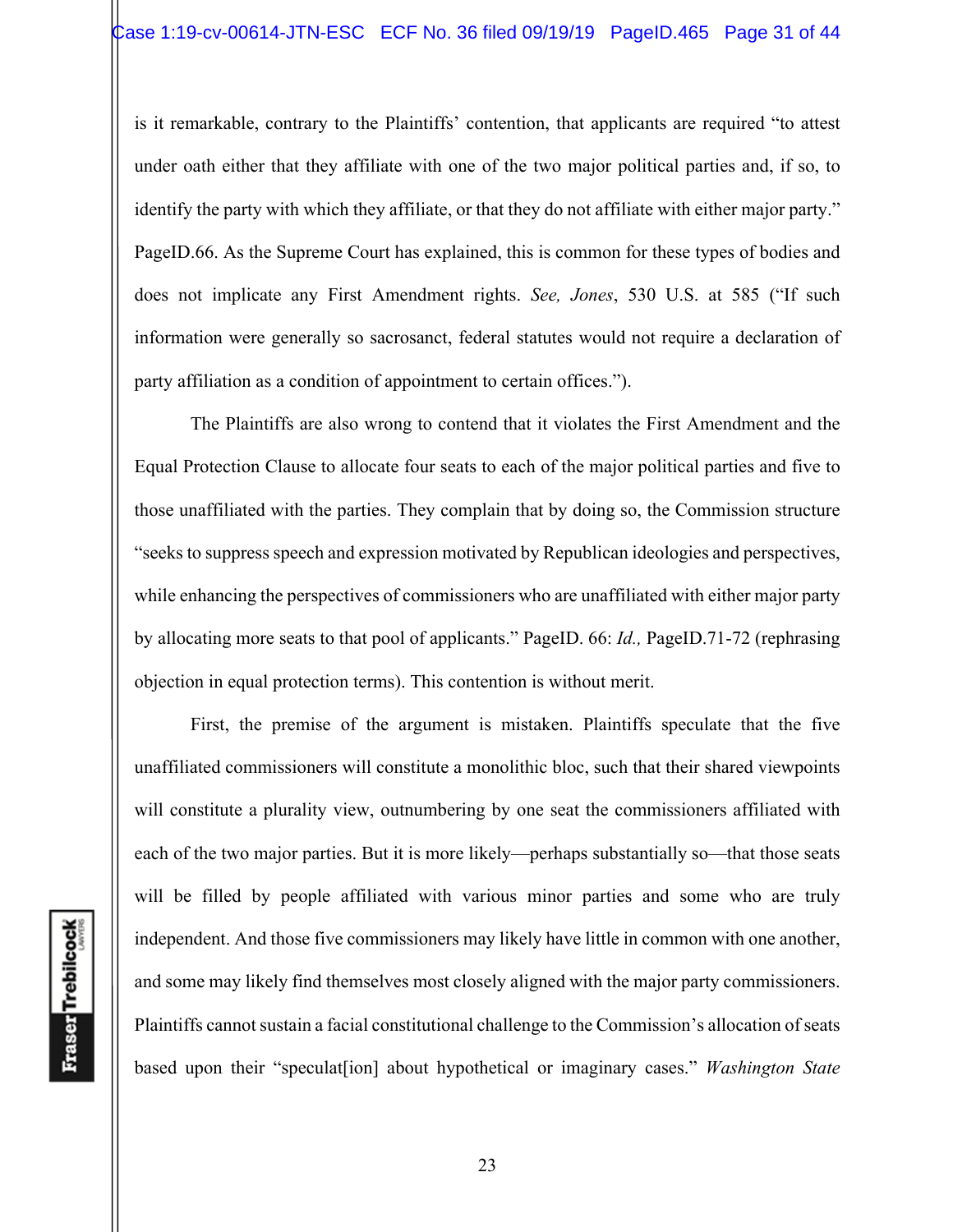*Grange*, 552 U.S. at 450 (internal quotation marks omitted). Moreover, no political party has a majority of the seats on the Commission, and the Commission is structured to ensure that redistricting plans attract substantial support from members across the various parties. *See*  Mich. Const. Article IV  $\S 6$  (14)(c)(3). Plaintiffs' contention that the Commission's structure suppresses Republican views while enhancing the views of those unaffiliated with the parties is thus factually inaccurate.

 Second, the Plaintiffs misconceive the role of Commissioners. They are not tasked with engaging in "speech and expression" to advance certain "ideologies and perspectives." PageID. 66. Indeed, they are legally obligated *not* to draw districts to favor ideologies and perspectives—that is the very ill the Commission was designed to eliminate. *See* Mich. Const. Article IV § 6 (13)(d) (noting that adopted plans "shall not provide a disproportionate advantage to any political party" and must instead adhere to "accepted measures of partisan fairness"). In any event, the Supreme Court has explained that the allocation of legislative power, and the act of voting by legislators, does not constitute speech protected by the First Amendment. "[A] legislator's vote is the commitment of his apportioned share of the legislature's power to the passage or defeat of a particular proposal. The legislative power thus committed is not personal to the legislator but belongs to the people; the legislator has no personal right to it." *Carrigan*, 564 U.S. at 126; *id.* at 127 ("[A] legislator has no right to use official powers for expressive purposes.").<sup>8</sup> No First Amendment interests are implicated by the allocation of seats on a commission designed to draw from multiple political affiliations and ensure that no one

 $8$  The Commission is "a permanent commission in the legislative branch." Mich. Const. Article IV § 6(1).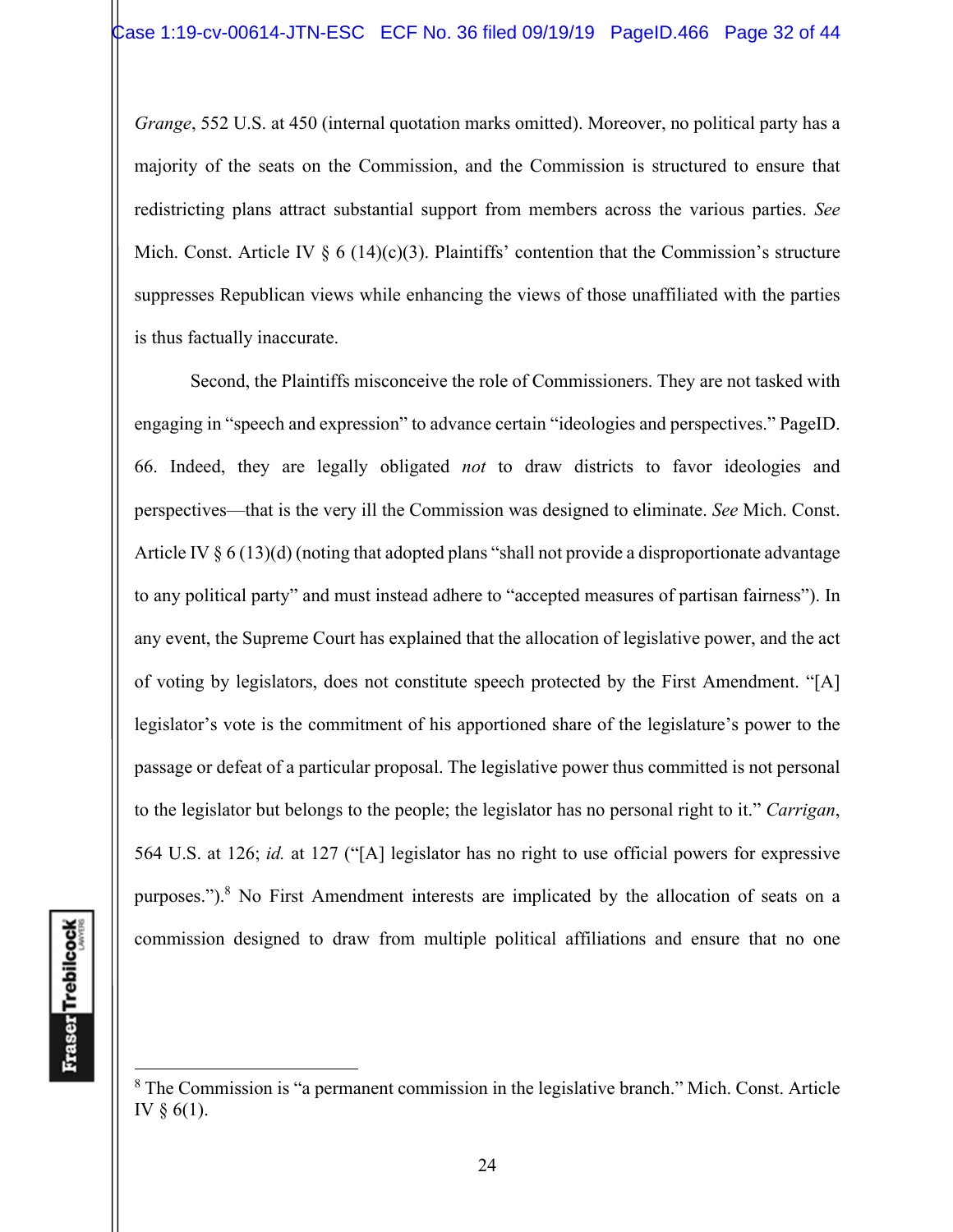affiliation dominates. Nor is there any basis to conclude that such a system violates the Equal Protection Clause.

 Third, the Supreme Court has twice summarily affirmed decisions upholding laws reserving seats on governmental bodies for members of certain political parties in order to ensure broader representation of views. In *Hechinger v. Martin*, 411 F. Supp. 650, 652 (D.D.C. 1976), a three-judge district court upheld a law passed by Congress requiring that not all members of the Washington, DC city council be of the same political party. The court noted that associational freedoms were not absolute, and that Congress's "interests in facilitating some representation of political minorities on the City Council of the nation's capital is a valid one." *Id.* The Supreme Court summarily affirmed. *See Hechinger v. Martin*, 429 U.S. 1030; 97 S.Ct. 721; 50 L.Ed.2d 742 (1977). Likewise, in *LoFrisco v. Schaffer*, 341 F. Supp. 743 (D. Conn. 1972), a three-judge court upheld a Connecticut statute designed to ensure minority representation that limited the number of school board positions to which a political party could nominate candidates and limited the number of candidates each voter could choose on his ballot. *Id.* at 745. The court concluded that the statute was supported by a legitimate state interest, and the Supreme Court summarily affirmed. *See LoFrisco v. Schaffer*, 409 U.S. 972; 93 S.Ct. 313; 34 L.Ed.2d 236 (1972). Similarly here, Michigan has a legitimate interest in ensuring that neither major political party controls a majority of seats on the Commission, and that a range of unaffiliated voters have an opportunity to participate in the decision-making process. Indeed, there is considerably less impact on First Amendment interests here, because the Commission is an unelected body with a narrow subject matter jurisdiction.

Fourth, the voters of Michigan—by a supermajority vote—*chose* to allocate four commissioner seats to each of the major parties and five commissioner seats to those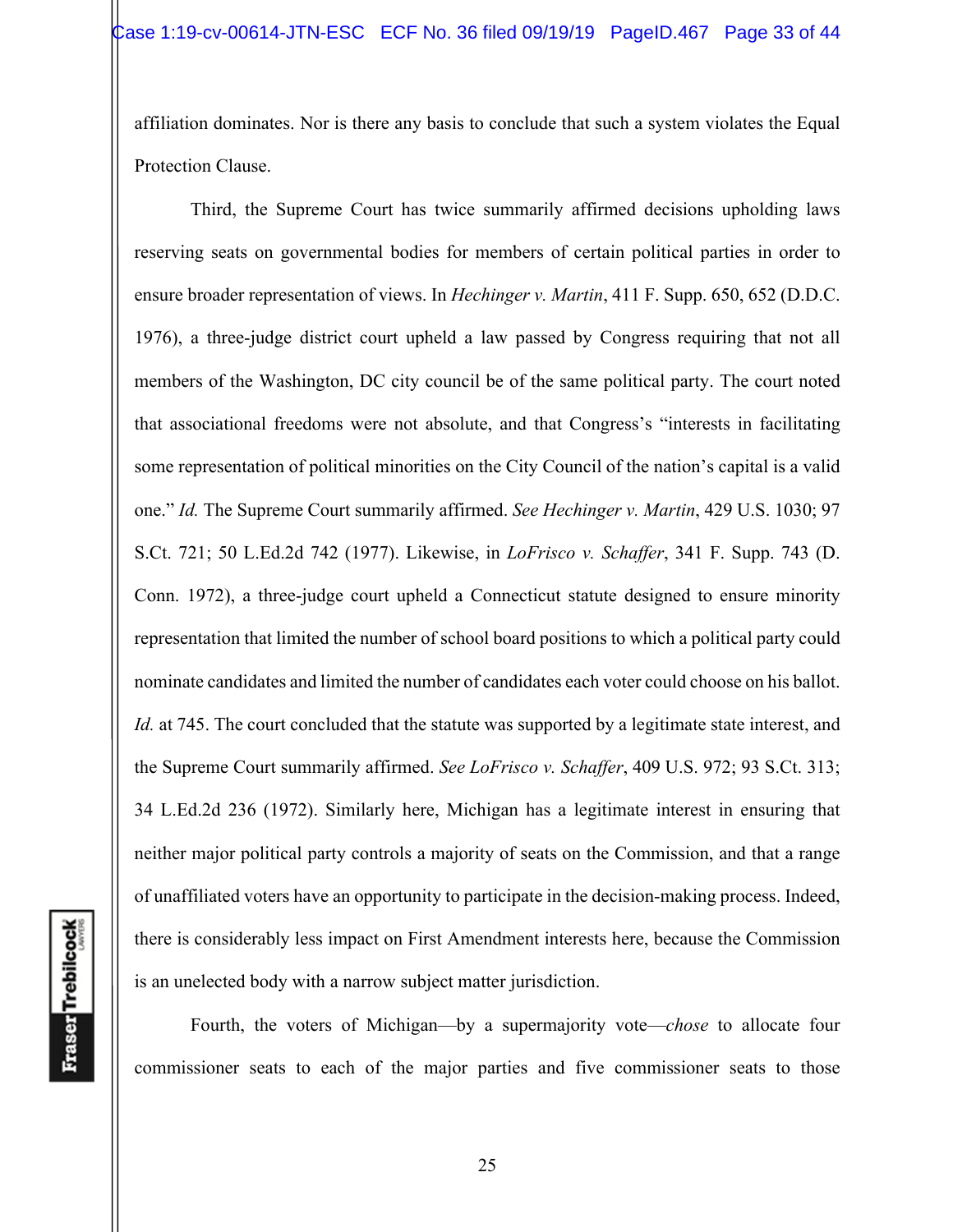unaffiliated with those parties. Voters choose how to allocate power among those affiliated with political parties in every partisan election that is held. It cannot possibly be the case that the voters violated the First Amendment or Equal Protection Clause by voting on how to allocate power on the Commission. The entire point of an election is for voters to choose among political viewpoints and decide how to allocate power. If the voters of Michigan violated the First Amendment and Equal Protection Clause by deciding that there should be four Republicanaffiliated commissioners, four Democratic-affiliated commissioners, and five unaffiliated commissioners, then they also engage in viewpoint discrimination in violation of the First Amendment, and discriminate in violation of the Equal Protection Clause, every time they choose among partisan candidates for Governor, Congress, and the legislature. So too would it violate the First Amendment and Equal Protection Clause for the majority party in the legislature to allocate to itself a majority of the seats on legislative committees. And it would likewise violate the First Amendment and Equal Protection Clause for Congress and the state legislature to adopt commission structures—common in federal and state law—where one political party can hold a majority of the commission seats. The Federal Trade Commission, Securities Exchange Commission, and Federal Energy Regulatory Commission are all structured to permit three of five commissioners to be of the same political party. *See* 15 U.S.C. § 41; 28 U.S.C. § 78d; 42 U.S.C. § 7171(b). If the Court adopted Plaintiffs' view of the law, all of these commissions would likewise constitute unlawful viewpoint discrimination in violation of the First Amendment and unlawful discrimination in violation of the Equal Protection Clause. Voters do not violate the First Amendment or Equal Protection Clause when they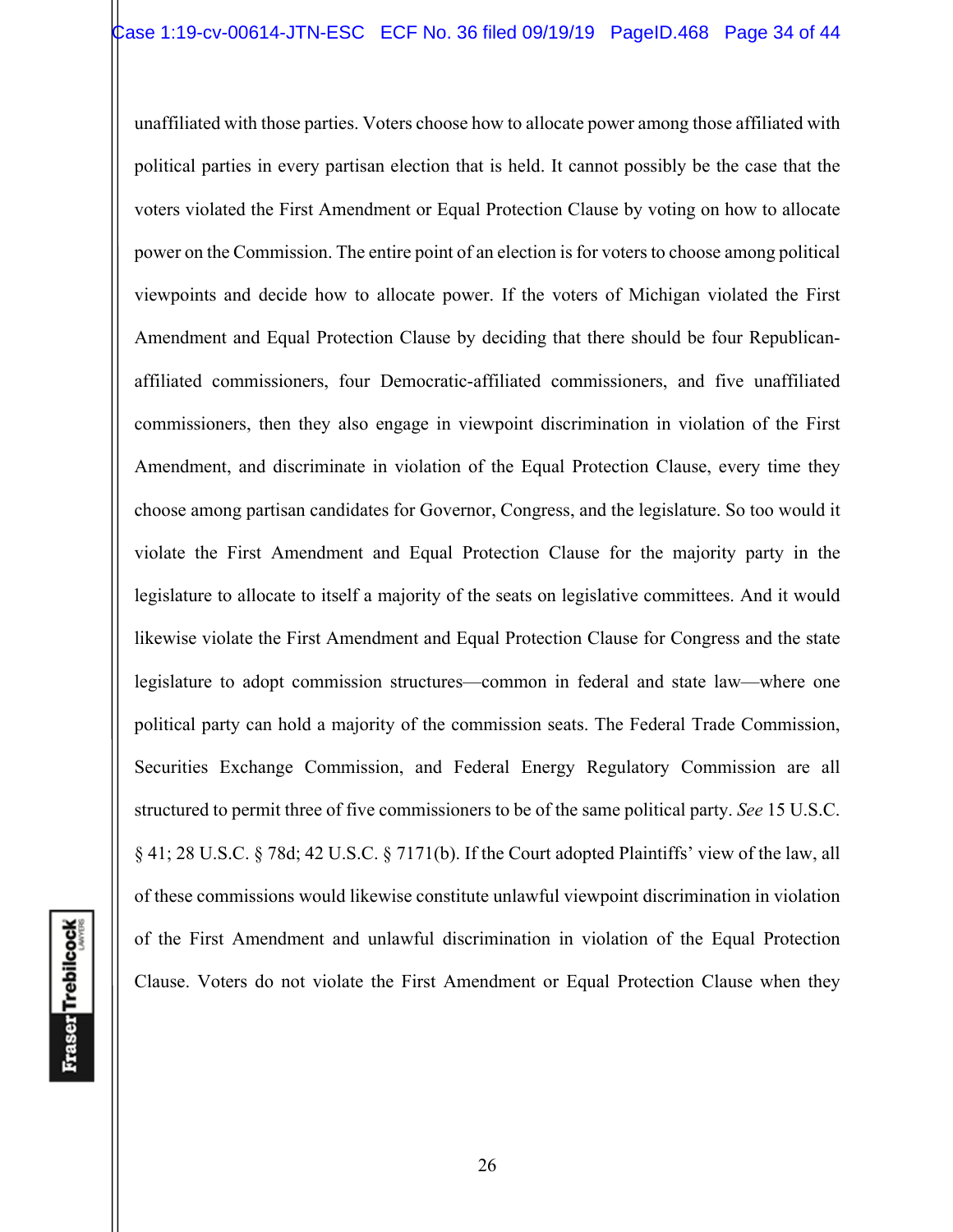choose how to allocate political power among partisan viewpoints—they *exercise* their First and Fourteenth Amendment rights by doing so.<sup>9</sup>

### **THE REQUIREMENT THAT REDISTRICTING DISCUSSIONS OCCUR IN PUBLIC MEETINGS DOES NOT VIOLATE THE FIRST AMENDMENT.**

 The restriction on commissioners' discussion of redistricting outside of public Commission meetings does not violate the First Amendment. In *Asgeirsson v. Abbott*, 696 F.3d 454 (5th Cir. 2012), the Fifth Circuit considered a First Amendment challenge by officeholders to Texas's Open Meetings Act, which made it a crime for officeholders constituting a quorum to discuss "public business or public policy over which the governmental body has supervision or control" outside of a public meeting. *Id.* at 458. The court rejected the plaintiffs' challenge.

The court noted that "[a] regulation is not content-based [ ] merely because the applicability of the regulation depends on the content of the speech. A statute that appears content-based on its face may still be deemed content-neutral if it is justified without regard to the content of the speech." *Id.* at 459, citing *Renton v. Playtime Theatres, Inc.*, 475 U.S. 41, 47-

 $9$  Because plaintiffs have no First Amendment or equal protection interest that is harmed by the allocation of Commission seats, the Court need not address the strength of Michigan's interest in the voters' choice for how to allocate the seats. But Michigan nonetheless has a compelling, and certainly a rational, basis in choosing to structure its Commission to ensure that no one political party controls a majority or plurality of seats, to include voters affiliated with minor parties or no parties, and to require that a final map have support from commissioners associated with all three groups. This structure helps to prevent partisan gerrymandering, which the Supreme Court has emphasized is "[incompatible] with democratic principles." *Ariz. State Legislature v. Ariz. Independent Redistricting Comm'n*, 135 S. Ct. 2652, 2663; 192 L.Ed.2d 704 (2015).

It is remarkable that plaintiffs contend that it would be "less restrictive" and constitutionally appropriate to *exclude* altogether commissioners unaffiliated with the major political parties, and instead give equal numbers of seats to Democrats and Republicans. PageID.72 The fact that Plaintiffs think the Constitution requires the two major political parties to control redistricting, to the exclusion of unaffiliated voters, underscores the wisdom of the voters' choice in removing politicians from this process.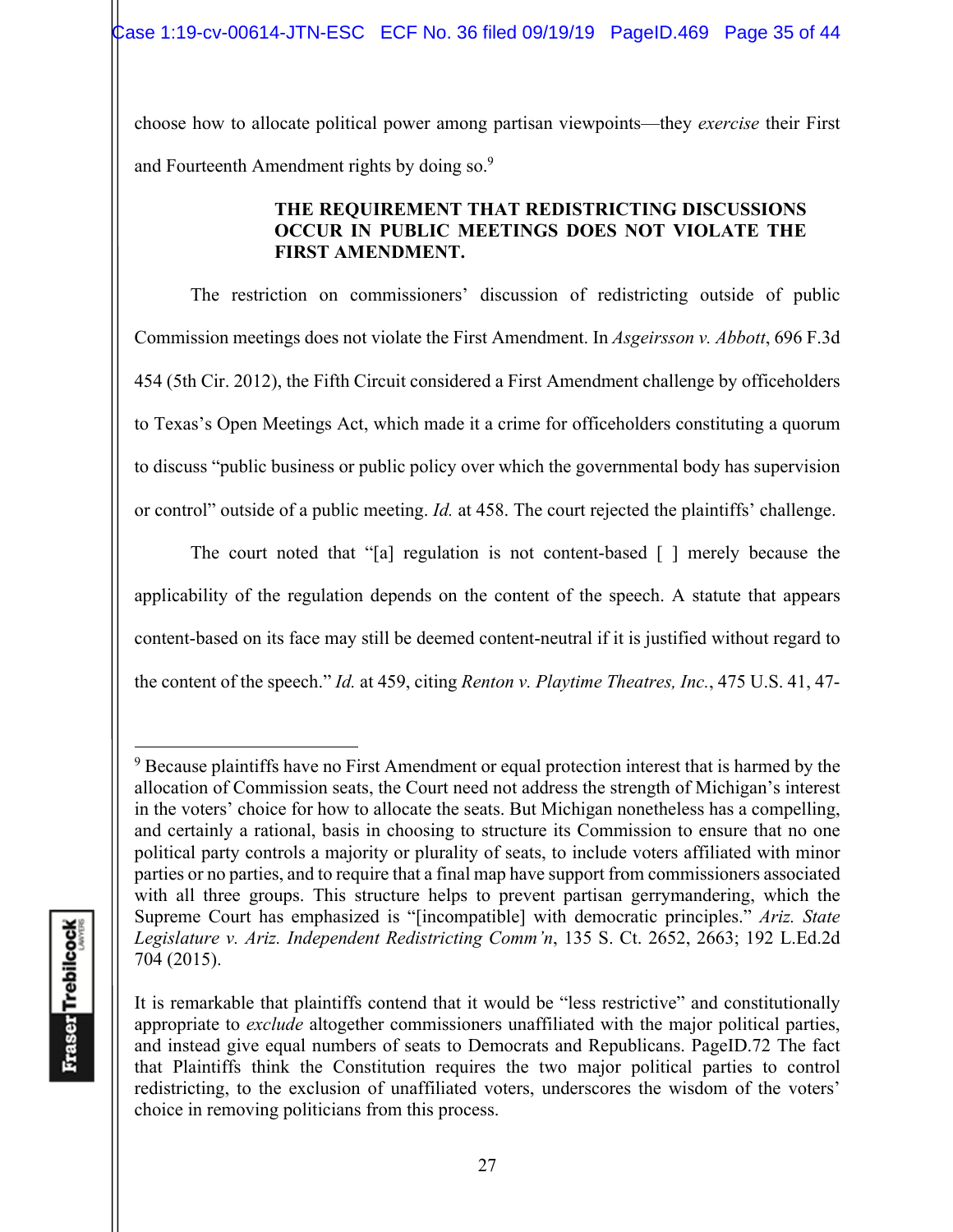48; 106 S.Ct. 925; 89 L.Ed.2d 29 (1986). *See also, Ward v. Rock Against Racism*, 491 U.S. 781, 791; 109 S.Ct. 2746; 105 L.Ed.2d 661(1989) (noting that "[t]he principal inquiry in determining content neutrality, in speech cases generally and in time, place, or manner cases in particular, is whether the government has adopted a regulation of speech because of disagreement with the message it conveys. . . The government's purpose is the controlling consideration" and that a regulation is content neutral if it serves purposes "unrelated to the content of the expression."). The court concluded that Texas's law was content-neutral—even though on its face it was limited to discussions of matters of public concern within the body's jurisdiction—because it furthered the purpose of transparency. "Transparency is furthered by allowing the public to have access to government decisionmaking. . . . The private speech itself makes the government less transparent regardless of its message." *Id.* at 461-462. The court thus held that the law was a "content-neutral time, place, or manner restriction [that] should be subjected to intermediate scrutiny." *Id.* at 462.

Relying upon the Supreme Court's precedent upholding disclosure requirements in the campaign finance context, the court observed that "[f]or First Amendment purposes, the requirement to make information public is treated more leniently than are other speech regulations." *Id.* at 463. The court reasoned that Texas's law served the purposes of "increasing transparency, fostering trust in government, and ensuring that all members of a governing body may take part in the discussion of public business," and concluded that with respect to those goals, the law—and its criminal penalties—were "not overbroad." *Id.* at 464. Moreover, the court noted that the First Amendment has been interpreted to require public access to criminal proceedings: "It makes little sense for the First Amendment to require states to open their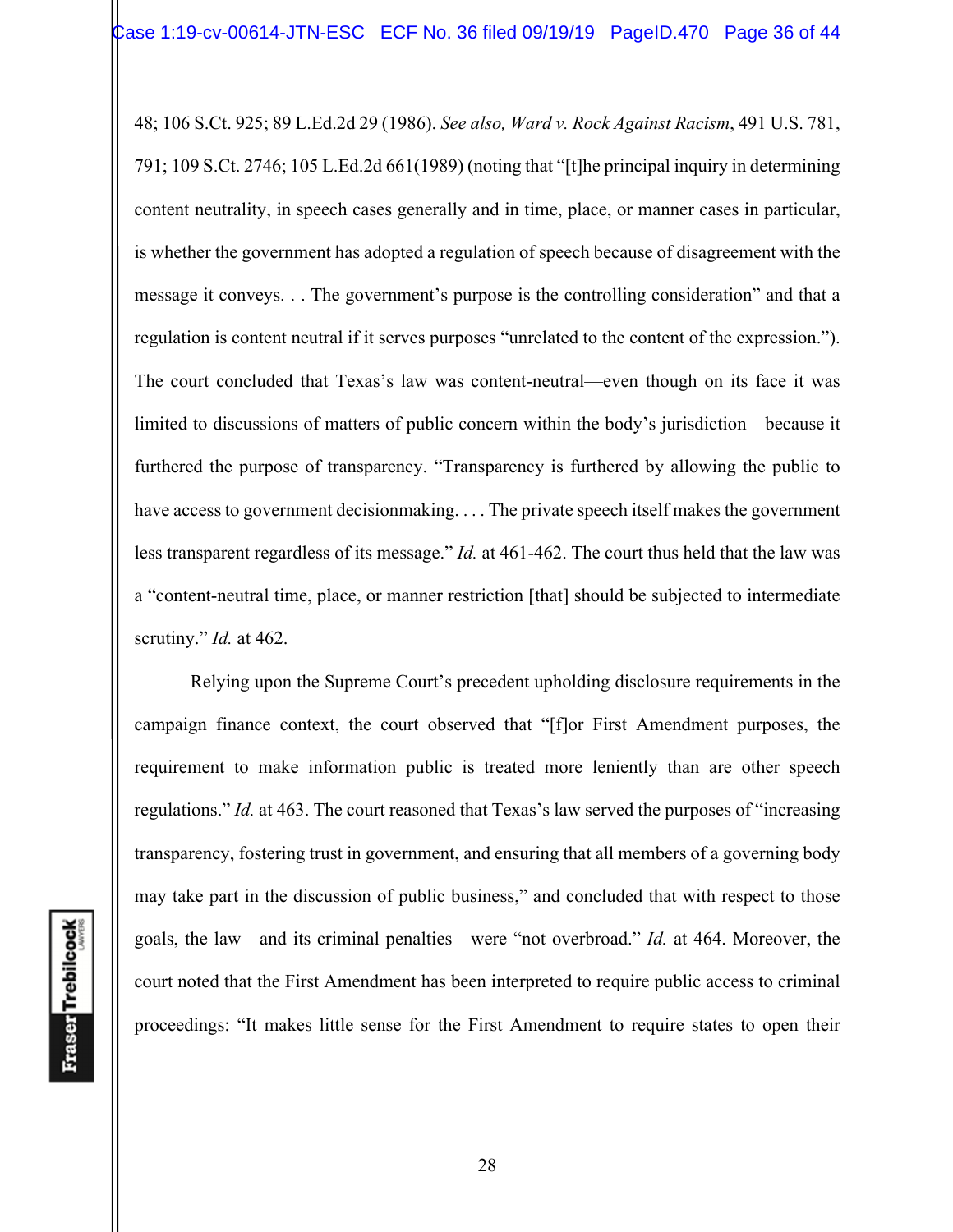criminal proceedings while prohibiting them from doing so with their policymaking proceedings." *Id.* at 465.

Contrary to the Plaintiffs' contention, PageID.68, the restriction on commissioners and their staff, attorneys, and consultants discussing redistricting matters outside of open meetings of the Commission is not a content-based regulation subject to strict scrutiny. As the Supreme Court has directed, *see Ward*, 491 U.S. at 792, whether a regulation is content-based turns on the government's purpose in enacting the restriction. Here, the voters of Michigan did not choose to prohibit private discussions of redistricting matters by the Commission because they disfavor redistricting discussions, but rather to "increas[e] transparency, foster[ ] trust in government, and ensur[e] that all members of a governing body may take part in the discussion of public business." *Asgeirsson*, 696 F.3d at 464. "Redistricting" topics are specified because that is the only matter within the Commission's jurisdiction; it thus serves to narrowly tailor the restriction. Because the restriction is justified without regard to the content of the speech, it is a content-neutral time, place, and manner restriction subject only to intermediate scrutiny, just as was the case with respect to the Texas law at issue in *Asgeirsson*.

As a time, place, and manner regulation, the restriction in this case

"must be narrowly tailored to serve the government's legitimate, content-neutral interests but [ ] it need not be the least restrictive or least intrusive means of doing so. Rather, the requirement of narrow tailoring is satisfied so long as the . . . regulation promotes a substantial government interest that would be achieved less effectively absent the regulation."

*Ward*, 491 U.S. at 798-99 (internal quotation marks and footnote omitted) (alteration in original). The restriction on discussing redistricting matters outside open meetings of the Commission plainly promotes a substantial government interest—it furthers transparency and ensures that line drawing decisions are not made for improper, corrupt, or discriminatory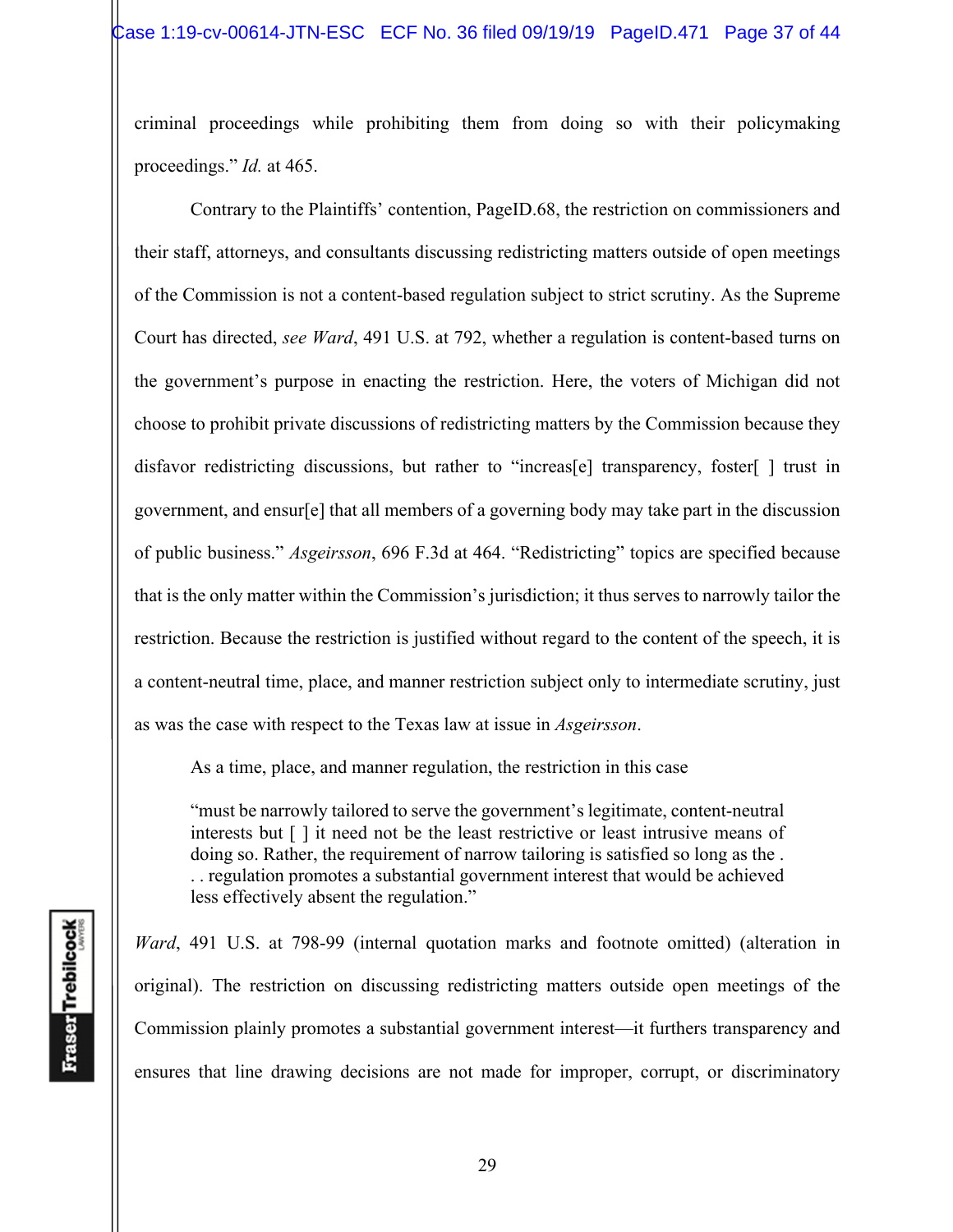purposes; promotes public confidence in the process that determines the very structure of the electoral process, and ensures that all commissioners are involved in the decision-making.

These goals would be achieved less effectively absent the restriction. For example, Plaintiffs suggest that it would suffice if the final decisions were required to be made in public, and if the commission staff were excluded from the requirement. But redistricting is a complex process, with decisions about whether to include or exclude particular precincts or census blocks frequently made by staff members who are expert in the demographic and technical aspects of drawing district lines. The decision by staff members of where to place those lines in each commissioner's draft map are of incredible public interest, and the exclusion of staff members—or draft stages of the line drawing—from the regulation would frustrate Michigan's interest in ensuring that lawful, nondiscriminatory, and fair maps are proposed and that those maps are not based upon any improper motivations that could more easily take hold in private. The restriction easily satisfies intermediate scrutiny.

### **C. THE PLAINTIFFS HAVE NOT SHOWN THAT THEY WILL SUFFER IRREPARABLE HARM ABSENT A PRELIMINARY INJUNCTION.**

Plaintiffs have failed to make the necessary showing of irreparable harm. Their constitutional rights will not be violated by the creation of the Independent Citizens Redistricting Commission. Their constitutional challenges are meritless, as previously discussed, and in any event, this Court has ample time to resolve the constitutional claims made in this matter long before the Independent Citizens Redistricting Commission is ever finalized.

In relevant part, Mich. Const., Article IV,  $\S6$  (2)(a)(i) provides that the Secretary of State shall make "applications for commissioner available to the general public not later than January 1 of the year of the federal decennial census." Thus, no citizen will have the ability to

**Fraser** Trebilcock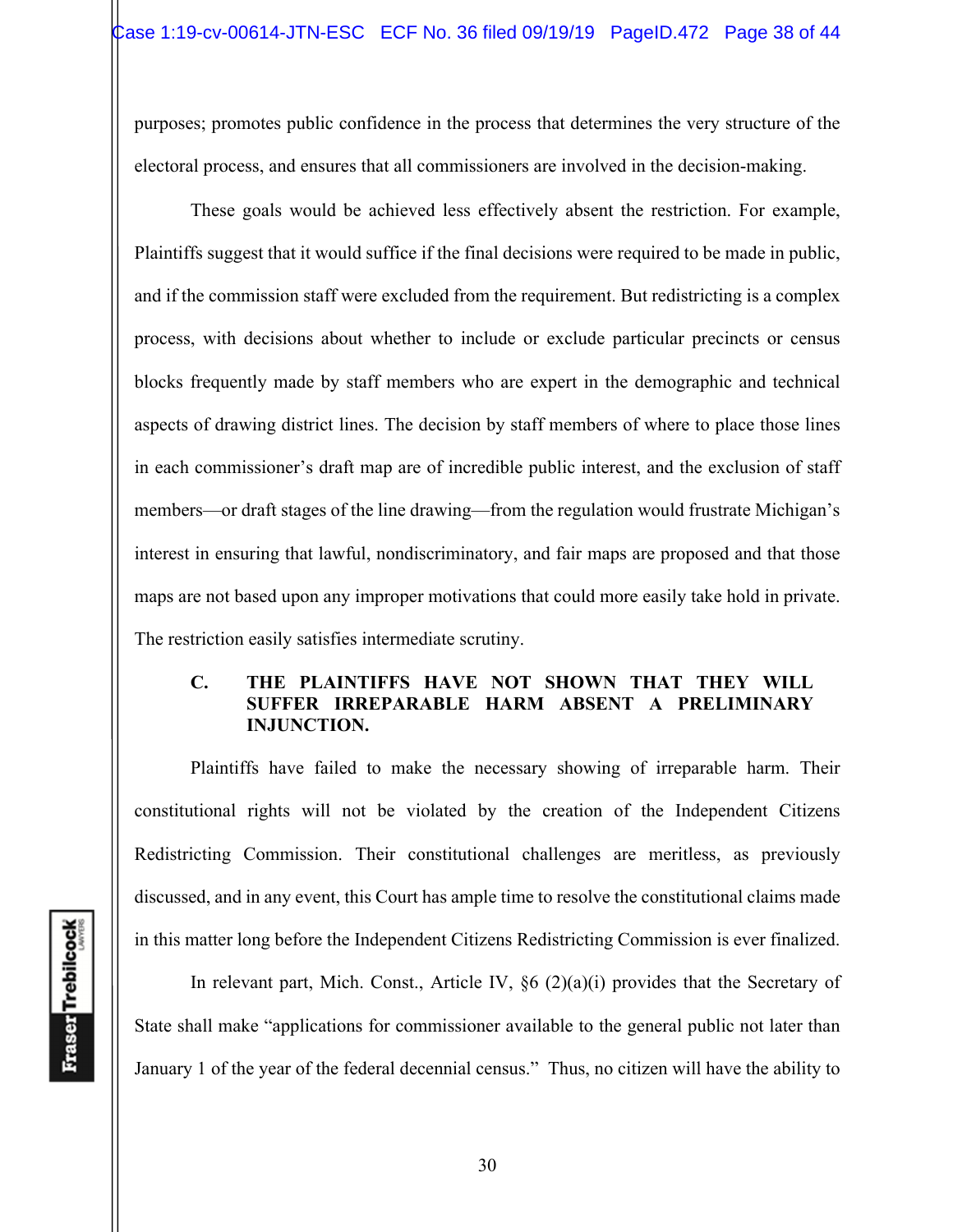even apply for the Independent Citizens Redistricting Commission until January 1, 2020. Moreover, citizens will thereafter have until June 1, 2020, to complete and submit their applications before the Secretary of State creates the pools of eligible applicants. Mich. Const., Article IV, § 6(2)(c) and (d). The Commission's membership will not be finalized until September 1, 2020, when the members of the Commission are randomly selected from the pools of remaining applicants. *Id*., §6 (2)(f).

 In other words, there is no exigency. This Court could take a full year to decide the merits of Plaintiffs' claims and still reach a decision before the Independent Citizens Redistricting Commission is established. The earliest date that Plaintiffs' rights could be impacted, if at all, is June 1, 2020, the date after which the Secretary of State will no longer accept applications. Accordingly, the Court has more than enough time to consider and decide the merits of Plaintiffs' claims. This is not a case that requires discovery or protracted litigation; it presents only questions of law, and the Court's expedited briefing schedule will assure a prompt disposition. Simply put, there is no reason to grant a preliminary injunction pending a final resolution on the merits when the merits are so easily resolved before the alleged irreparable harm could ever arise.

Plaintiffs cannot persuasively contend that they are suffering irreparable harm merely because the Secretary of State is taking the steps necessary to meet its obligation of disseminating applications to the public on or before January 1, 2020, as required by the new constitutional provisions. If the unlikely event that the Plaintiffs should eventually succeed on the merits, the Court can easily order the Secretary of State to suspend her actions to establish the Commission, or to take other appropriate action in accordance with the Court's rulings, at that time. There is no valid reason to short-circuit the process now. *See, Sampson v. Murray*,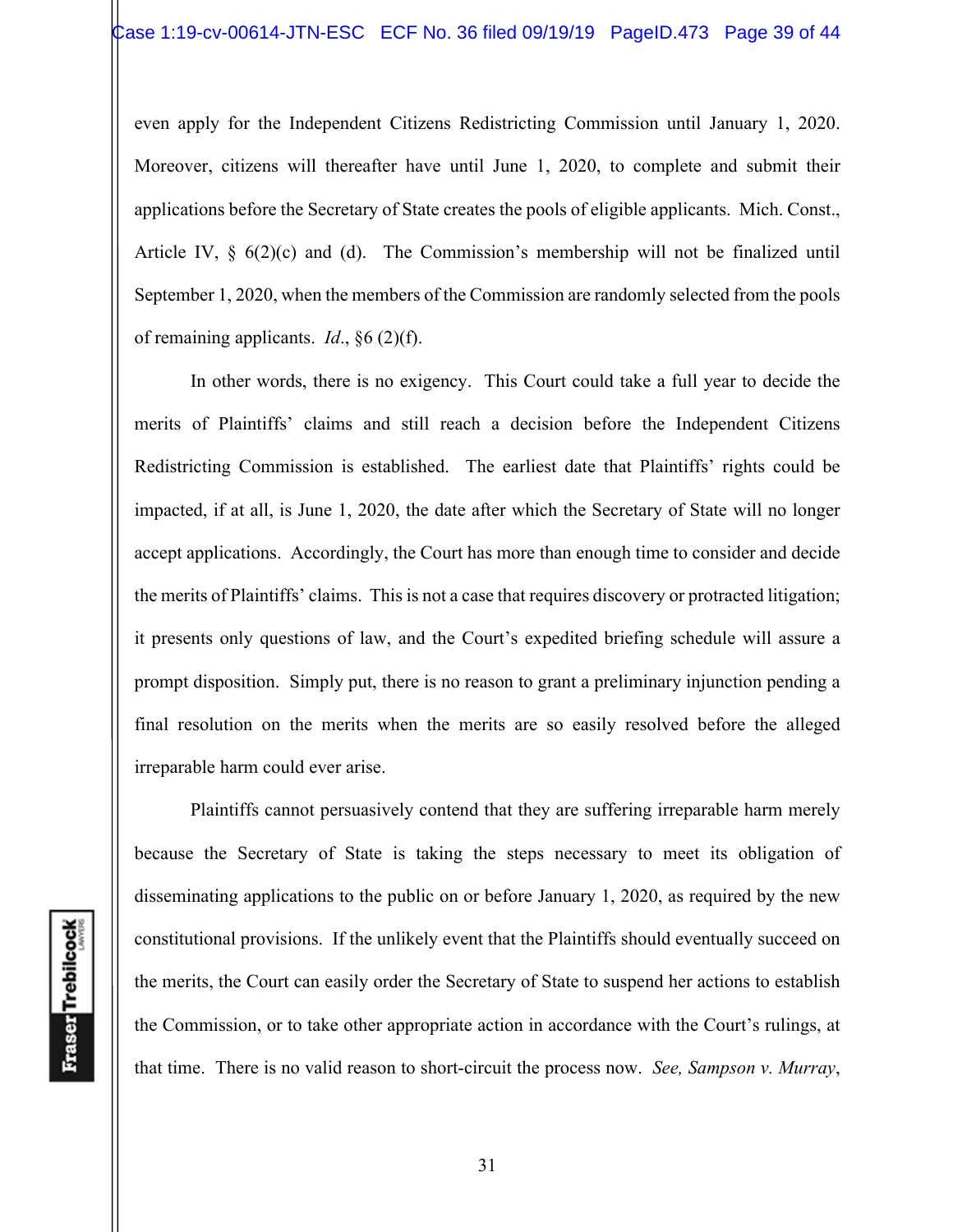415 U.S. 61, 90; 94 S.Ct. 937, 953; 39 L.Ed.2d 156 (1974) (holding that "[t]he possibility that adequate compensatory or other corrective relief will be available at a later date, in the ordinary course of litigation, weighs heavily against a claim of irreparable harm.") (citation omitted); *NDSL, Inc. v. Patnoude*, 914 F.Supp.2d 885, 899 (W.D. Mich. 2012) (same).

 This point is further highlighted by Plaintiffs' inexplicable decision to wait so long after the passage of Proposal 18-2 to bring the present lawsuit. Had a risk of irreparable harm truly existed because the voters approved of the creation of an Independent Citizens Redistricting Commission, Plaintiffs undoubtedly would have brought this lawsuit, and sought preliminary injunctive relief, months ago. Had Plaintiffs done so, however, the Court would have had even more time to decide the merits. Consequently, Plaintiffs made the deliberate choice to wait to bring suit with the hope that they could somehow manufacture their own "emergency" **–** a tactic which clearly suggests both laches and unclean hands. Because the Plaintiffs have not proceeded with any sense of urgency, the Court should have no compunction to take whatever time is required to decide the case on the merits.

**D. ISSUANCE OF THE REQUESTED PRELIMINARY INJUNCTIVE RELIEF WOULD CAUSE SUBSTANTIAL HARM TO THE RIGHTS THAT MICHIGAN'S CITIZENS HAVE RESERVED FOR THEMSELVES BY THEIR OVERWHELMING APPROVAL OF THE CHALLENGED CONSTITUTIONAL PROVISIONS, AND THUS, THE PUBLIC INTEREST WOULD BE ILL SERVED BY AN ORDER GRANTING THE RELIEF REQUESTED.** 

The public has a strong interest in the smooth and effective administration of the law. *Northeast Ohio Coalition for Homeless and Service Employees Intern. Union, Local* 1199 *v*. *Blackwell*, 467 F.3d 999, 1011 (6th Cir. 2006). The public's interest in the proper implementation of the challenged constitutional procedure is especially strong because the adoption of that procedure was accomplished by the clearly expressed will of the people, as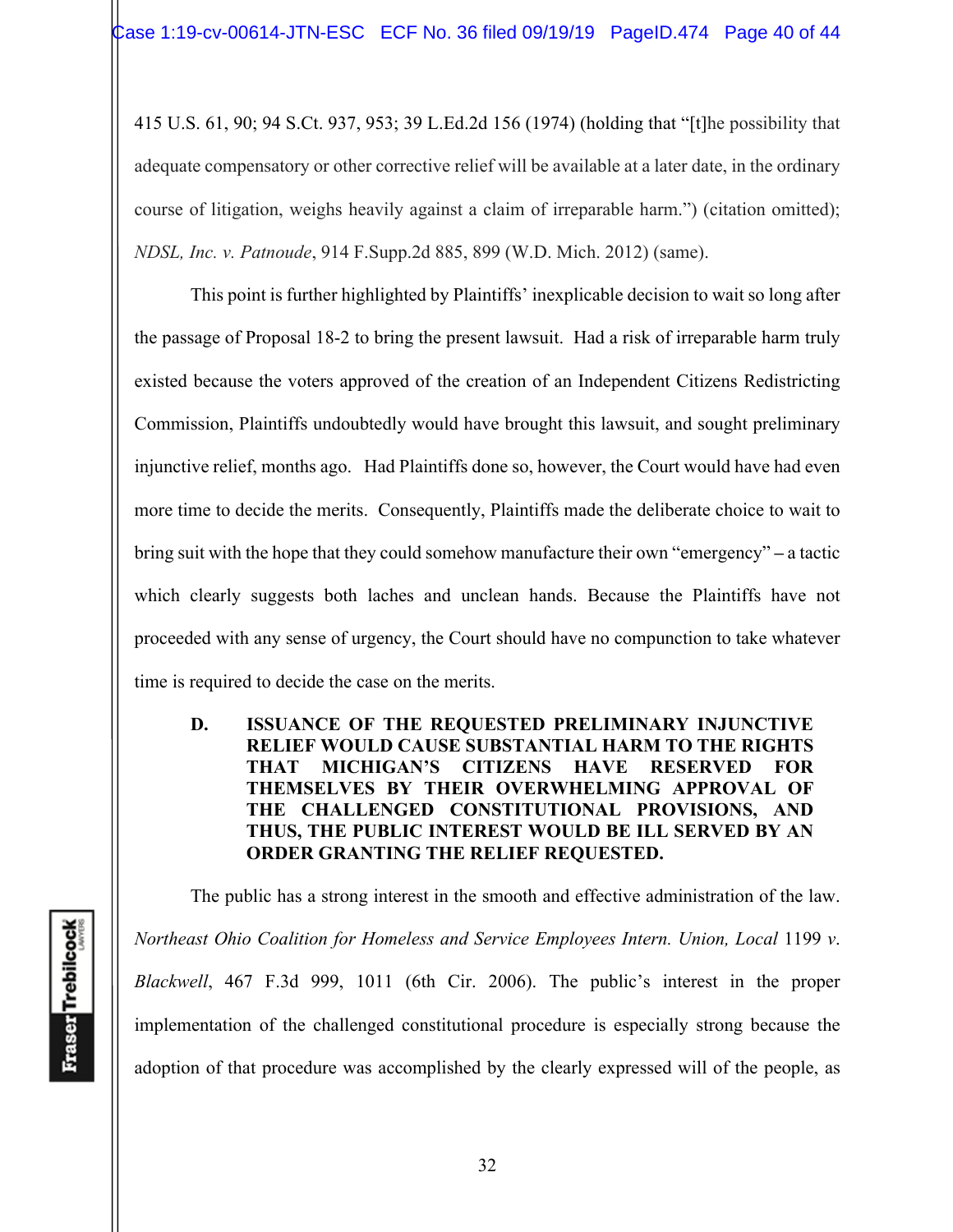manifested by the 61% vote in favor of Proposal 18-2. The preliminary injunction requested by Plaintiffs would interfere with this important public interest because it would prevent the Secretary of State from continuing with her obligations to make applications for commissioner available to the public in the time required by Mich. Const., Article IV,  $\S 6 (2)(a)(i)$ .

And as previously discussed, the Plaintiffs will not suffer any type of cognizable injury if the Secretary of State continues her preparations while this Court considers and adjudicates the merits of the claims raised in this case. But if the requested preliminary injunction is issued, the public will be denied the smooth and effective implementation of the new constitutional procedure during the pendency of this matter, and the resulting delay may prevent the Secretary of State from fulfilling her obligations in accordance with the constitutionally-prescribed timeline if the Court eventually rejects Plaintiffs' challenges. The public interest would therefore be harmed rather than served by issuance of the requested preliminary injunction.

## **RELIEF REQUESTED**

WHEREFORE, Intervenor-Defendant Count MI Vote, d/b/a Voters Not Politicians,

respectfully requests that Plaintiffs' Motion for Preliminary Injunction be denied.

*Respectfully submitted*,

 **Fraser Trebilcock Davis & Dunlap, P.C.**  Attorneys for Intervenor-Defendant Count MI Vote, d/b/a Voters Not Politicians

 By: /s/ Graham K. Crabtree Peter D. Houk (P15155) Graham K. Crabtree (P31590) Jonathan E. Raven (P25390) Ryan K. Kauffman (P65357) 124 W. Allegan, Suite 1000 Lansing, Michigan 48933 (517) 482-5800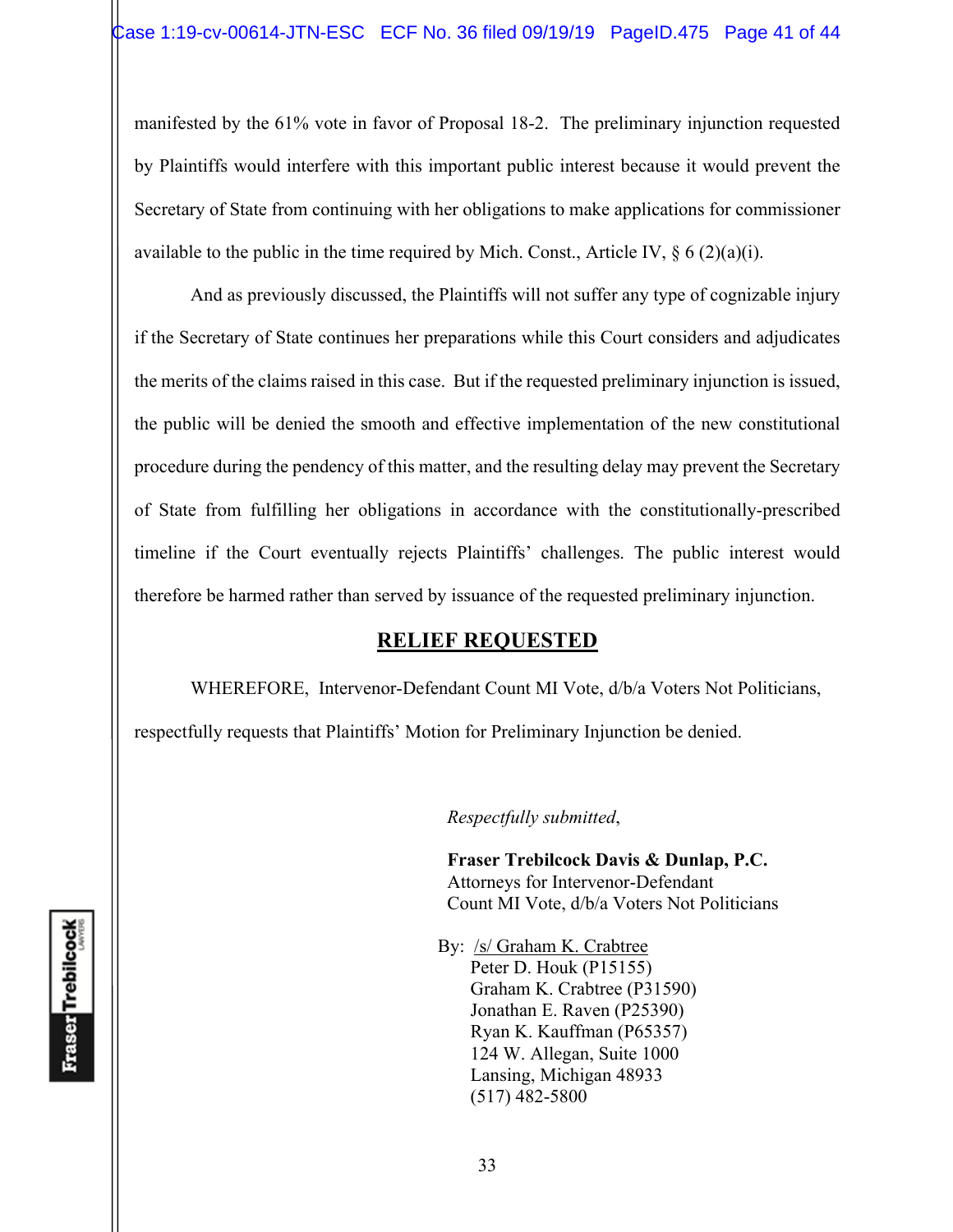Case 1:19-cv-00614-JTN-ESC ECF No. 36 filed 09/19/19 PageID.476 Page 42 of 44

and and state of the state of the state of the state of the state of the state of the state of the state of the state of the state of the state of the state of the state of the state of the state of the state of the state

 Paul M. Smith Mark Gaber Campaign Legal Center  $1101 \, 14<sup>th</sup>$  Street N.W., Suite 400 Washington D.C. 20005

> Annabelle Harless Campaign Legal Center 73 W. Monroe Street, Suite 302 Chicago, Illinois 60603

Dated: September 19, 2019

**Fraser Trebilcock**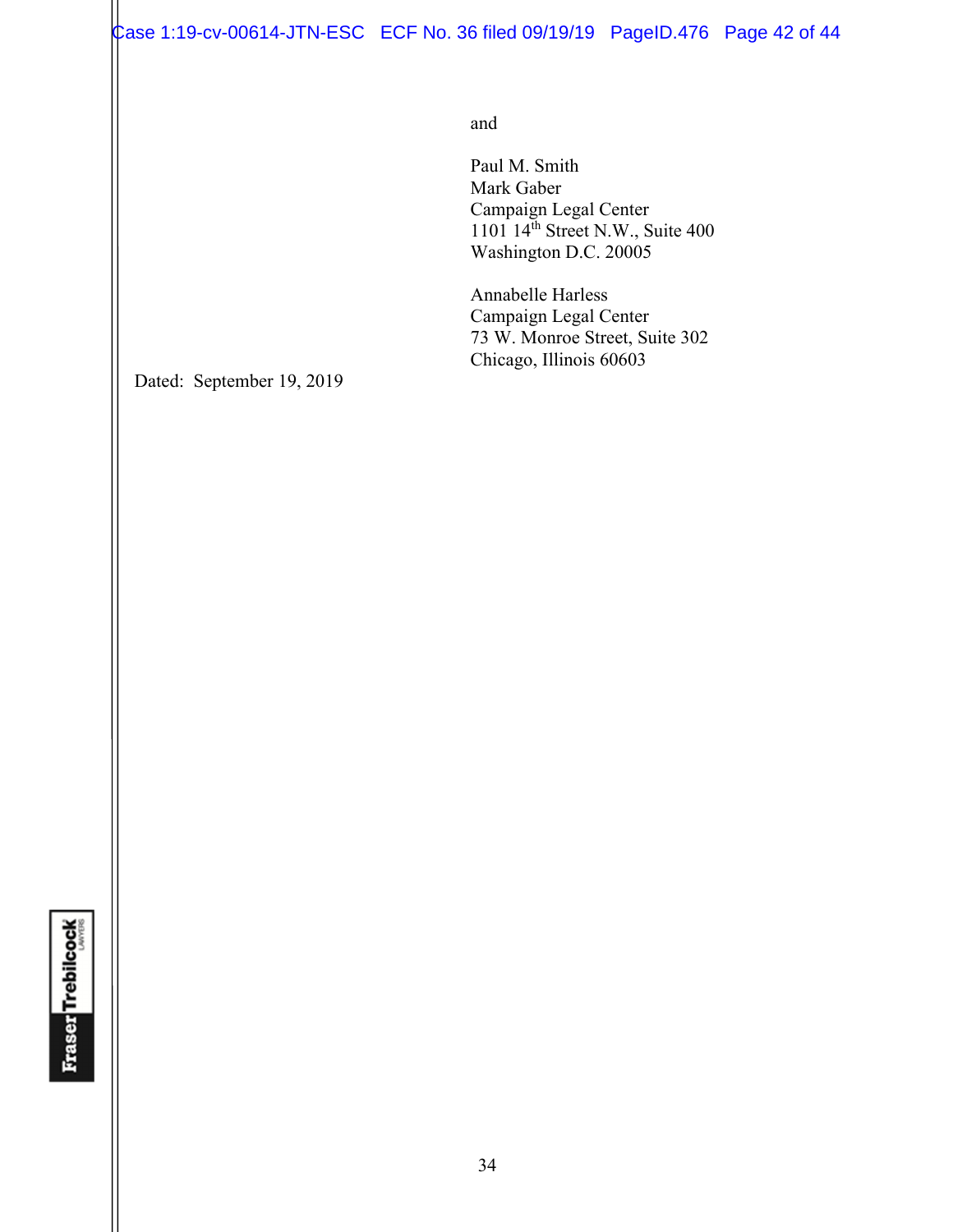Case 1:19-cv-00614-JTN-ESC ECF No. 36 filed 09/19/19 PageID.477 Page 43 of 44

#### **CERTIFICATE OF COMPLIANCE**

 This document was prepared using Microsoft Word. The word count for Intervenor-Defendant's Brief in Opposition to Motion for Preliminary Injunction as provided by that software is 10,240 words which is less than the 10,800-word limit for a brief filed in support of a dispositive motion.

*Respectfully submitted*,

**FRASER TREBILCOCK DAVIS & DUNLAP, P.C.** Attorneys for Proposed Intervenor-Defendant Count MI Vote d/b/a Voters Not Politicians

Dated: September 19, 2019 By: /s/Graham K. Crabtree

Peter D. Houk (P15155) Jonathan E. Raven (P25390) Graham K. Crabtree (P31590) Ryan K. Kauffman (P65357)

124 W. Allegan, Suite 1000 Lansing, Michigan 48933

(517) 482-5800

**Fraser Trebilcock**